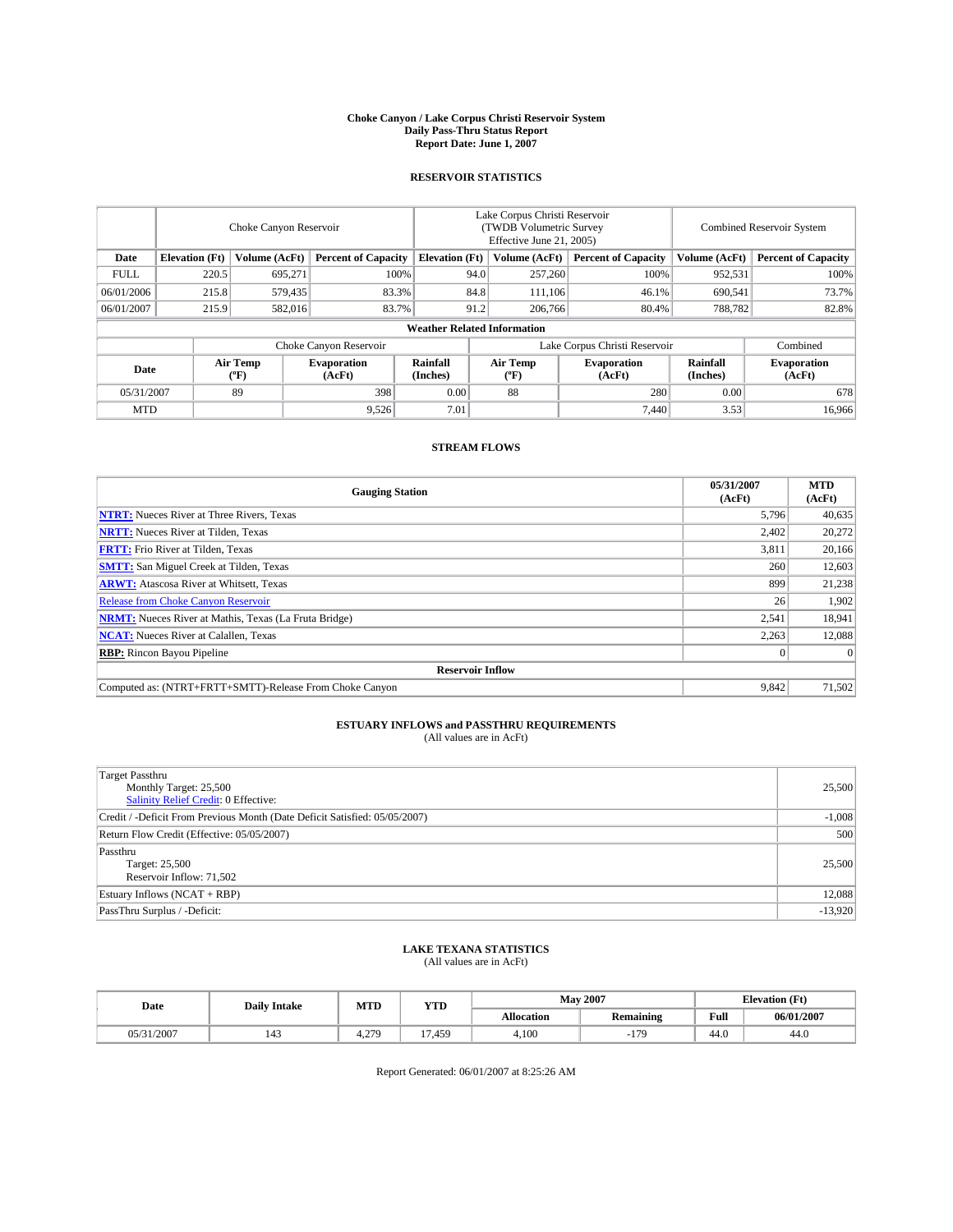#### **Choke Canyon / Lake Corpus Christi Reservoir System Daily Pass-Thru Status Report Report Date: June 2, 2007**

### **RESERVOIR STATISTICS**

|             | Choke Canyon Reservoir             |                  |                              |                       | Lake Corpus Christi Reservoir<br>(TWDB Volumetric Survey<br>Effective June 21, 2005) |                  |                               |                      | Combined Reservoir System    |  |  |
|-------------|------------------------------------|------------------|------------------------------|-----------------------|--------------------------------------------------------------------------------------|------------------|-------------------------------|----------------------|------------------------------|--|--|
| Date        | <b>Elevation</b> (Ft)              | Volume (AcFt)    | <b>Percent of Capacity</b>   | <b>Elevation</b> (Ft) |                                                                                      | Volume (AcFt)    | <b>Percent of Capacity</b>    | Volume (AcFt)        | <b>Percent of Capacity</b>   |  |  |
| <b>FULL</b> | 220.5                              | 695.271          | 100%                         |                       | 94.0                                                                                 | 257,260          | 100%                          | 952,531              | 100%                         |  |  |
| 06/02/2006  | 215.8                              | 578,967          | 83.3%                        |                       | 84.8                                                                                 | 110,734          | 45.9%                         | 689,701              | 73.6%                        |  |  |
| 06/02/2007  | 216.0                              | 584,375          | 84.0%                        |                       | 91.2                                                                                 | 207,281          | 80.6%                         | 791,656              | 83.1%                        |  |  |
|             | <b>Weather Related Information</b> |                  |                              |                       |                                                                                      |                  |                               |                      |                              |  |  |
|             |                                    |                  | Choke Canyon Reservoir       |                       |                                                                                      |                  | Lake Corpus Christi Reservoir |                      | Combined                     |  |  |
| Date        |                                    | Air Temp<br>(°F) | <b>Evaporation</b><br>(AcFt) | Rainfall<br>(Inches)  |                                                                                      | Air Temp<br>("F) | <b>Evaporation</b><br>(AcFt)  | Rainfall<br>(Inches) | <b>Evaporation</b><br>(AcFt) |  |  |
| 06/01/2007  |                                    | 88               | 481                          | 0.00                  |                                                                                      | 88               | 200                           | 0.00                 | 681                          |  |  |
| <b>MTD</b>  |                                    |                  | 481                          | 0.00                  |                                                                                      |                  | 200                           | 0.00                 | 681                          |  |  |

### **STREAM FLOWS**

| <b>Gauging Station</b>                                       | 06/01/2007<br>(AcFt) | <b>MTD</b><br>(AcFt) |
|--------------------------------------------------------------|----------------------|----------------------|
| <b>NTRT:</b> Nueces River at Three Rivers, Texas             | 3.097                | 3,097                |
| <b>NRTT:</b> Nueces River at Tilden, Texas                   | 2,263                | 2,263                |
| <b>FRTT:</b> Frio River at Tilden, Texas                     | 3,692                | 3,692                |
| <b>SMTT:</b> San Miguel Creek at Tilden, Texas               | 155                  | 155                  |
| <b>ARWT:</b> Atascosa River at Whitsett, Texas               | 345                  | 345                  |
| <b>Release from Choke Canyon Reservoir</b>                   | 66                   | 66                   |
| <b>NRMT:</b> Nueces River at Mathis, Texas (La Fruta Bridge) | 2,640                | 2,640                |
| <b>NCAT:</b> Nueces River at Calallen, Texas                 | 2,461                | 2,461                |
| <b>RBP:</b> Rincon Bayou Pipeline                            |                      | $\Omega$             |
| <b>Reservoir Inflow</b>                                      |                      |                      |
| Computed as: (NTRT+FRTT+SMTT)-Release From Choke Canyon      | 6,878                | 6,878                |

# **ESTUARY INFLOWS and PASSTHRU REQUIREMENTS**<br>(All values are in AcFt)

| <b>Target Passthru</b><br>Monthly Target: 25,500<br>Salinity Relief Credit: 0 Effective: | 25,500    |
|------------------------------------------------------------------------------------------|-----------|
| Credit / -Deficit From Previous Month (Date Deficit Satisfied: )                         | $-13,920$ |
| Return Flow Credit (Effective: )                                                         | $\Omega$  |
| Passthru<br>Target: 25,500<br>Reservoir Inflow: 6,878                                    | 6,878     |
| Estuary Inflows (NCAT + RBP)                                                             | 2,461     |
| PassThru Surplus / -Deficit:                                                             | $-18,337$ |

## **LAKE TEXANA STATISTICS** (All values are in AcFt)

| Date       | <b>Daily Intake</b>   | MTD | <b>YTD</b>                       |                   | <b>June 2007</b> | <b>Elevation</b> (Ft) |            |
|------------|-----------------------|-----|----------------------------------|-------------------|------------------|-----------------------|------------|
|            |                       |     |                                  | <b>Allocation</b> | <b>Remaining</b> | Full                  | 06/02/2007 |
| 06/01/2007 | $\overline{A}$<br>143 |     | $\overline{\phantom{0}}$<br>.602 | 4.100             | 3,957            | 44.0                  | 43.9       |

Report Generated: 06/02/2007 at 8:08:35 AM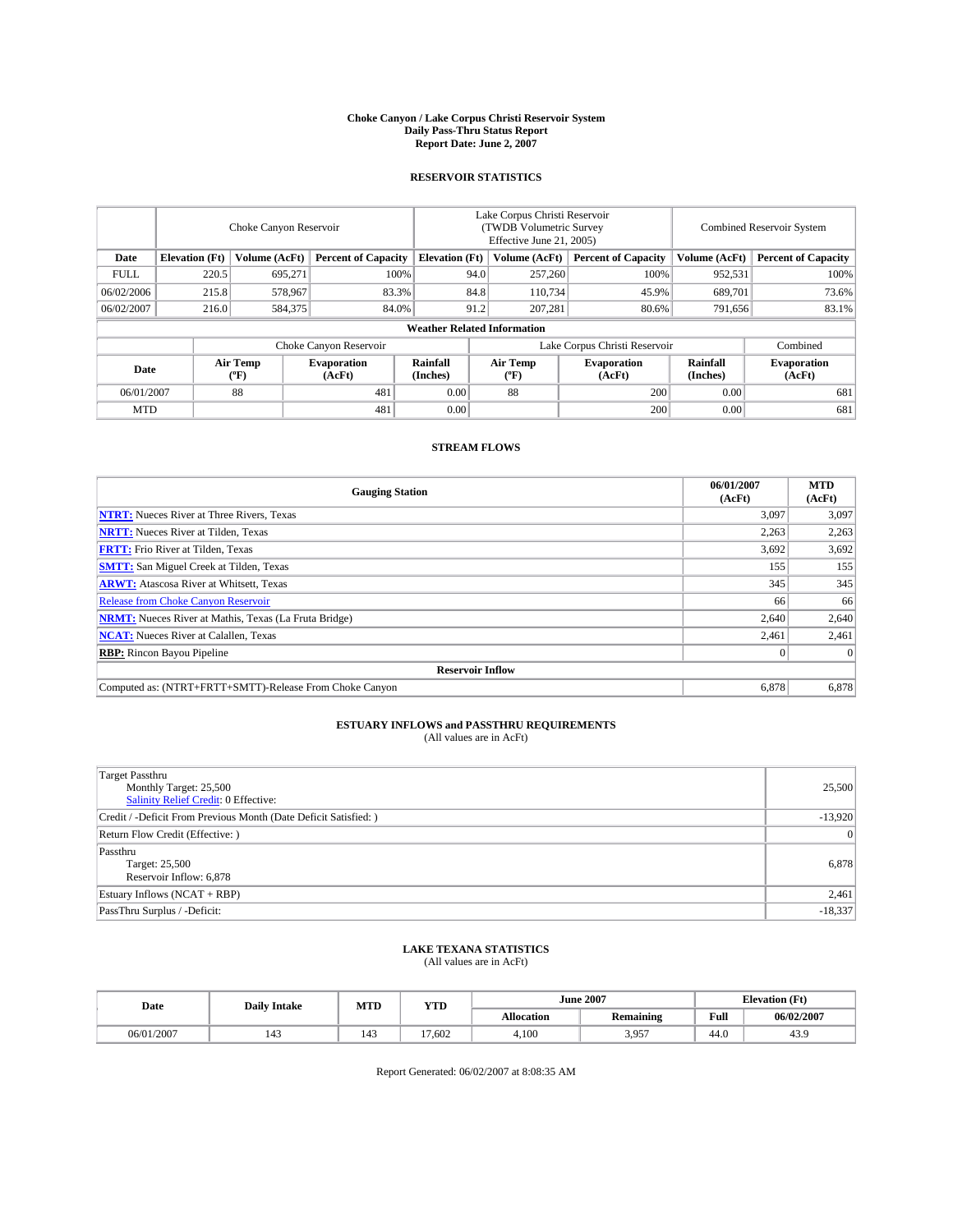#### **Choke Canyon / Lake Corpus Christi Reservoir System Daily Pass-Thru Status Report Report Date: June 3, 2007**

### **RESERVOIR STATISTICS**

|             | Choke Canyon Reservoir |                  |                              |                                    | Lake Corpus Christi Reservoir<br>(TWDB Volumetric Survey<br>Effective June 21, 2005) |                               |                              | Combined Reservoir System |                              |  |
|-------------|------------------------|------------------|------------------------------|------------------------------------|--------------------------------------------------------------------------------------|-------------------------------|------------------------------|---------------------------|------------------------------|--|
| Date        | <b>Elevation</b> (Ft)  | Volume (AcFt)    | <b>Percent of Capacity</b>   | <b>Elevation</b> (Ft)              |                                                                                      | Volume (AcFt)                 | <b>Percent of Capacity</b>   | Volume (AcFt)             | <b>Percent of Capacity</b>   |  |
| <b>FULL</b> | 220.5                  | 695,271          | 100%                         |                                    | 94.0                                                                                 | 257,260                       | 100%                         | 952,531                   | 100%                         |  |
| 06/03/2006  | 215.8                  | 578,733          | 83.2%                        |                                    | 84.8                                                                                 | 110,858                       | 46.0%                        | 689,591                   | 73.6%                        |  |
| 06/03/2007  | 216.2                  | 589,568          | 84.8%                        |                                    | 91.1                                                                                 | 206.251                       | 80.2%                        | 795,819                   | 83.5%                        |  |
|             |                        |                  |                              | <b>Weather Related Information</b> |                                                                                      |                               |                              |                           |                              |  |
|             |                        |                  | Choke Canyon Reservoir       |                                    |                                                                                      | Lake Corpus Christi Reservoir |                              |                           | Combined                     |  |
| Date        |                        | Air Temp<br>(°F) | <b>Evaporation</b><br>(AcFt) | Rainfall<br>(Inches)               |                                                                                      | Air Temp<br>("F)              | <b>Evaporation</b><br>(AcFt) | Rainfall<br>(Inches)      | <b>Evaporation</b><br>(AcFt) |  |
| 06/02/2007  |                        | 88               | 387                          | 0.00                               |                                                                                      | 88                            | 320                          | 0.00                      | 707                          |  |
| <b>MTD</b>  |                        |                  | 868                          | 0.00                               |                                                                                      |                               | 520                          | 0.00                      | 1,388                        |  |

### **STREAM FLOWS**

| <b>Gauging Station</b>                                       | 06/02/2007<br>(AcFt) | <b>MTD</b><br>(AcFt) |
|--------------------------------------------------------------|----------------------|----------------------|
| <b>NTRT:</b> Nueces River at Three Rivers, Texas             | 2,680                | 5,776                |
| <b>NRTT:</b> Nueces River at Tilden, Texas                   | 2,303                | 4,566                |
| <b>FRTT:</b> Frio River at Tilden, Texas                     | 3,652                | 7,345                |
| <b>SMTT:</b> San Miguel Creek at Tilden, Texas               | 99                   | 254                  |
| <b>ARWT:</b> Atascosa River at Whitsett, Texas               | 232                  | 578                  |
| <b>Release from Choke Canyon Reservoir</b>                   | 66                   | 131                  |
| <b>NRMT:</b> Nueces River at Mathis, Texas (La Fruta Bridge) | 2,640                | 5,280                |
| <b>NCAT:</b> Nueces River at Calallen, Texas                 | 2,541                | 5,002                |
| <b>RBP:</b> Rincon Bayou Pipeline                            |                      | $\Omega$             |
| <b>Reservoir Inflow</b>                                      |                      |                      |
| Computed as: (NTRT+FRTT+SMTT)-Release From Choke Canyon      | 6,366                | 13,244               |

# **ESTUARY INFLOWS and PASSTHRU REQUIREMENTS**<br>(All values are in AcFt)

| <b>Target Passthru</b><br>Monthly Target: 25,500<br>Salinity Relief Credit: 0 Effective: | 25,500    |
|------------------------------------------------------------------------------------------|-----------|
| Credit / -Deficit From Previous Month (Date Deficit Satisfied: )                         | $-13,920$ |
| Return Flow Credit (Effective:)                                                          | $\Omega$  |
| Passthru<br>Target: 25,500<br>Reservoir Inflow: 13,244                                   | 13.244    |
| Estuary Inflows (NCAT + RBP)                                                             | 5,002     |
| PassThru Surplus / -Deficit:                                                             | $-22,162$ |

## **LAKE TEXANA STATISTICS** (All values are in AcFt)

| Date       | <b>Daily Intake</b>   | MTD | <b>YTD</b> |                   | <b>June 2007</b> | <b>Elevation</b> (Ft) |            |
|------------|-----------------------|-----|------------|-------------------|------------------|-----------------------|------------|
|            |                       |     |            | <b>Allocation</b> | <b>Remaining</b> | Full                  | 06/03/2007 |
| 06/02/2007 | $\overline{A}$<br>142 | 285 | 17.744     | 4.100             | 3.815            | 44.0                  | 43.9       |

Report Generated: 06/03/2007 at 8:12:33 AM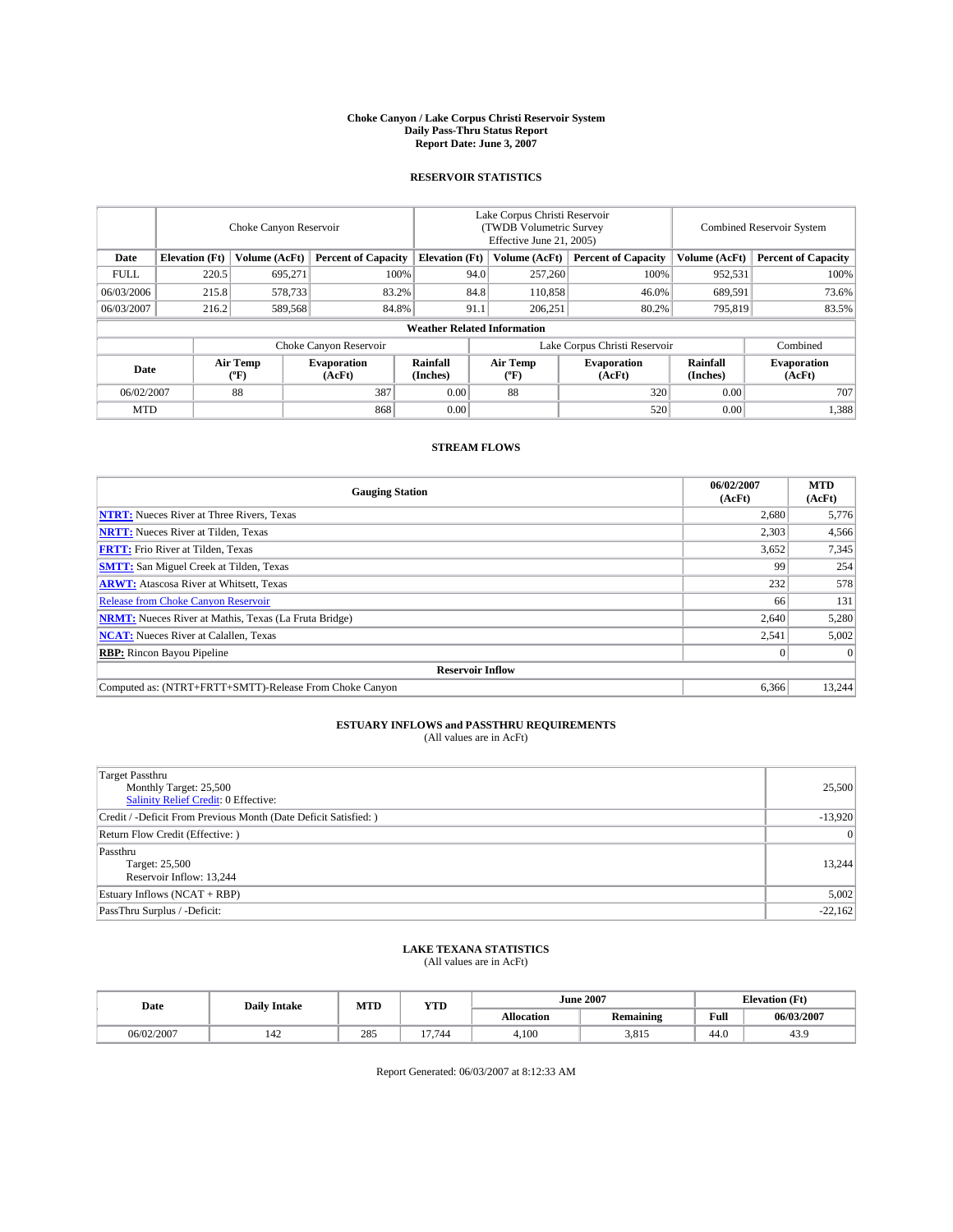#### **Choke Canyon / Lake Corpus Christi Reservoir System Daily Pass-Thru Status Report Report Date: June 4, 2007**

### **RESERVOIR STATISTICS**

|             | Choke Canyon Reservoir |                  |                              |                                    | Lake Corpus Christi Reservoir<br>(TWDB Volumetric Survey<br>Effective June 21, 2005) |                  |                               |                      | Combined Reservoir System    |  |  |
|-------------|------------------------|------------------|------------------------------|------------------------------------|--------------------------------------------------------------------------------------|------------------|-------------------------------|----------------------|------------------------------|--|--|
| Date        | <b>Elevation</b> (Ft)  | Volume (AcFt)    | <b>Percent of Capacity</b>   | <b>Elevation</b> (Ft)              |                                                                                      | Volume (AcFt)    | <b>Percent of Capacity</b>    | Volume (AcFt)        | <b>Percent of Capacity</b>   |  |  |
| <b>FULL</b> | 220.5                  | 695,271          | 100%                         |                                    | 94.0                                                                                 | 257,260          | 100%                          | 952,531              | 100%                         |  |  |
| 06/04/2006  | 215.8                  | 578,499          | 83.2%                        |                                    | 84.7                                                                                 | 109,993          | 45.6%                         | 688,492              | 73.5%                        |  |  |
| 06/04/2007  | 216.4                  | 593,366          | 85.3%                        |                                    | 91.2                                                                                 | 206,938          | 80.4%                         | 800,304              | 84.0%                        |  |  |
|             |                        |                  |                              | <b>Weather Related Information</b> |                                                                                      |                  |                               |                      |                              |  |  |
|             |                        |                  | Choke Canyon Reservoir       |                                    |                                                                                      |                  | Lake Corpus Christi Reservoir |                      | Combined                     |  |  |
| Date        |                        | Air Temp<br>(°F) | <b>Evaporation</b><br>(AcFt) | Rainfall<br>(Inches)               |                                                                                      | Air Temp<br>("F) | <b>Evaporation</b><br>(AcFt)  | Rainfall<br>(Inches) | <b>Evaporation</b><br>(AcFt) |  |  |
| 06/03/2007  |                        | 90               | 541                          | 0.38                               |                                                                                      | 92               | 460                           | 0.91                 | 1.001                        |  |  |
| <b>MTD</b>  |                        |                  | 1.409                        | 0.38                               |                                                                                      |                  | 980                           | 0.91                 | 2,389                        |  |  |

### **STREAM FLOWS**

| <b>Gauging Station</b>                                       | 06/03/2007<br>(AcFt) | <b>MTD</b><br>(AcFt) |
|--------------------------------------------------------------|----------------------|----------------------|
| <b>NTRT:</b> Nueces River at Three Rivers, Texas             | 2,561                | 8,337                |
| <b>NRTT:</b> Nueces River at Tilden, Texas                   | 2,521                | 7.086                |
| <b>FRTT:</b> Frio River at Tilden, Texas                     | 3,513                | 10,858               |
| <b>SMTT:</b> San Miguel Creek at Tilden, Texas               | 66                   | 320                  |
| <b>ARWT:</b> Atascosa River at Whitsett, Texas               | 173                  | 750                  |
| <b>Release from Choke Canyon Reservoir</b>                   | 66                   | 197                  |
| <b>NRMT:</b> Nueces River at Mathis, Texas (La Fruta Bridge) | 2,600                | 7,880                |
| <b>NCAT:</b> Nueces River at Calallen, Texas                 | 2,581                | 7,583                |
| <b>RBP:</b> Rincon Bayou Pipeline                            |                      | $\Omega$             |
| <b>Reservoir Inflow</b>                                      |                      |                      |
| Computed as: (NTRT+FRTT+SMTT)-Release From Choke Canyon      | 6.074                | 19,318               |

# **ESTUARY INFLOWS and PASSTHRU REQUIREMENTS**<br>(All values are in AcFt)

| <b>Target Passthru</b><br>Monthly Target: 25,500<br>Salinity Relief Credit: 0 Effective: | 25,500    |
|------------------------------------------------------------------------------------------|-----------|
| Credit / -Deficit From Previous Month (Date Deficit Satisfied: )                         | $-13,920$ |
| Return Flow Credit (Effective:)                                                          | $\Omega$  |
| Passthru<br>Target: 25,500<br>Reservoir Inflow: 19,318                                   | 19,318    |
| Estuary Inflows (NCAT + RBP)                                                             | 7,583     |
| PassThru Surplus / -Deficit:                                                             | $-25,655$ |

## **LAKE TEXANA STATISTICS** (All values are in AcFt)

| Date       | <b>Daily Intake</b>   | MTD | <b>YTD</b> |                   | <b>June 2007</b> | <b>Elevation</b> (Ft) |            |
|------------|-----------------------|-----|------------|-------------------|------------------|-----------------------|------------|
|            |                       |     |            | <b>Allocation</b> | <b>Remaining</b> | Full                  | 06/04/2007 |
| 06/03/2007 | $\overline{A}$<br>142 | 428 | 17.886     | 4.100             | 3.672            | 44.0                  | 43.9       |

Report Generated: 06/04/2007 at 8:17:53 AM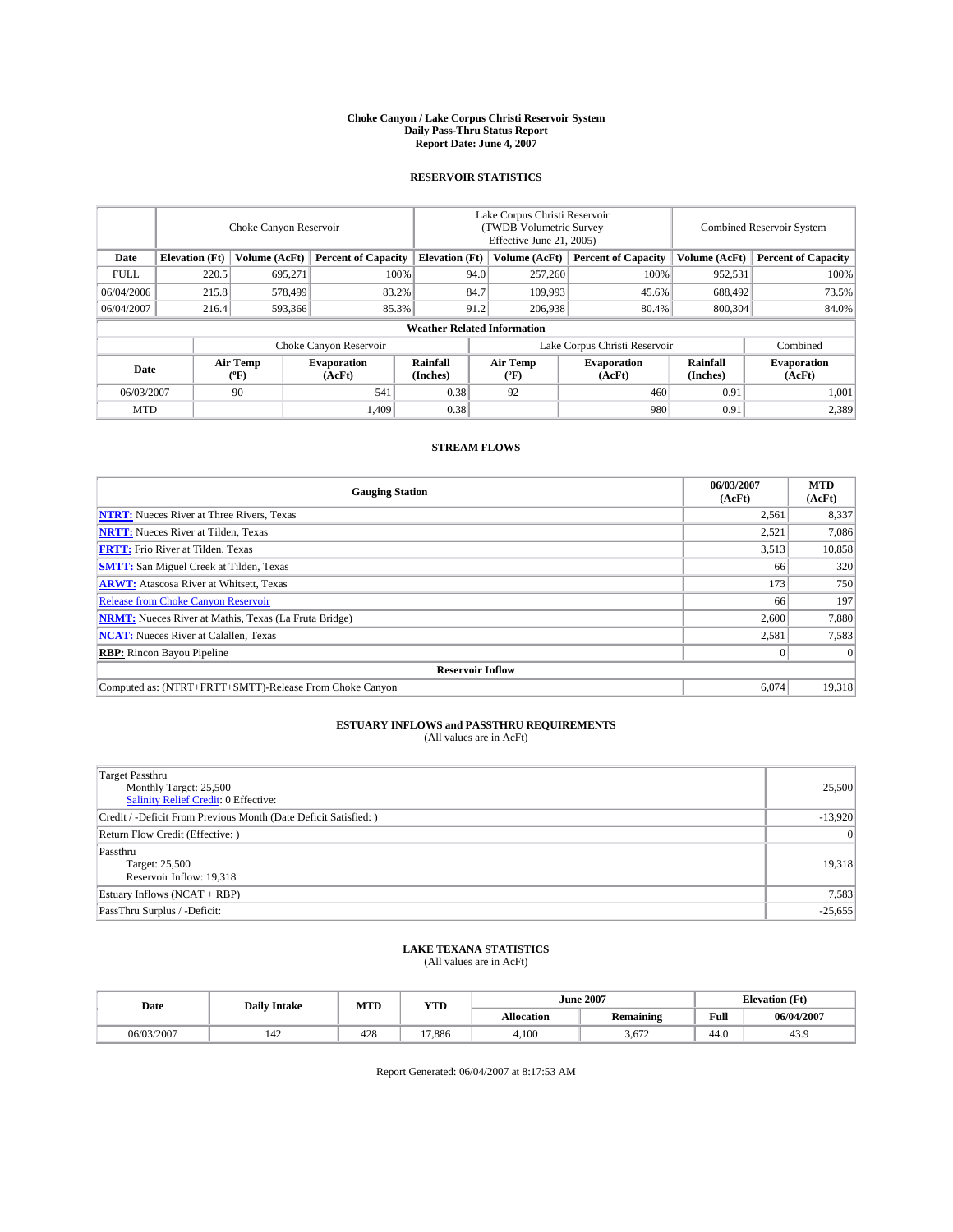#### **Choke Canyon / Lake Corpus Christi Reservoir System Daily Pass-Thru Status Report Report Date: June 5, 2007**

### **RESERVOIR STATISTICS**

|             | Choke Canyon Reservoir |                  |                              |                                    | Lake Corpus Christi Reservoir<br>(TWDB Volumetric Survey<br>Effective June 21, 2005) |                  |                               | Combined Reservoir System |                              |  |
|-------------|------------------------|------------------|------------------------------|------------------------------------|--------------------------------------------------------------------------------------|------------------|-------------------------------|---------------------------|------------------------------|--|
| Date        | <b>Elevation</b> (Ft)  | Volume (AcFt)    | <b>Percent of Capacity</b>   | <b>Elevation</b> (Ft)              |                                                                                      | Volume (AcFt)    | <b>Percent of Capacity</b>    | Volume (AcFt)             | <b>Percent of Capacity</b>   |  |
| <b>FULL</b> | 220.5                  | 695.271          |                              | 100%                               | 94.0                                                                                 | 257,260          | 100%                          | 952,531                   | 100%                         |  |
| 06/05/2006  | 215.8                  | 578,031          | 83.1%                        |                                    | 84.7                                                                                 | 109,746          | 45.5%                         | 687,777                   | 73.4%                        |  |
| 06/05/2007  | 216.5                  | 594,798          | 85.5%                        |                                    | 91.1                                                                                 | 205,564          | 79.9%                         | 800,362                   | 84.0%                        |  |
|             |                        |                  |                              | <b>Weather Related Information</b> |                                                                                      |                  |                               |                           |                              |  |
|             |                        |                  | Choke Canyon Reservoir       |                                    |                                                                                      |                  | Lake Corpus Christi Reservoir |                           | Combined                     |  |
| Date        |                        | Air Temp<br>(°F) | <b>Evaporation</b><br>(AcFt) | Rainfall<br>(Inches)               |                                                                                      | Air Temp<br>("F) | <b>Evaporation</b><br>(AcFt)  | Rainfall<br>(Inches)      | <b>Evaporation</b><br>(AcFt) |  |
| 06/04/2007  |                        | 89               | 319                          | 0.00                               |                                                                                      | 91               | 350                           | 0.00                      | 669                          |  |
| <b>MTD</b>  |                        |                  | 1,728                        | 0.38                               |                                                                                      |                  | 1,330                         | 0.91                      | 3,058                        |  |

### **STREAM FLOWS**

| <b>Gauging Station</b>                                       | 06/04/2007<br>(AcFt) | <b>MTD</b><br>(AcFt) |
|--------------------------------------------------------------|----------------------|----------------------|
| <b>NTRT:</b> Nueces River at Three Rivers, Texas             | 2,660                | 10,997               |
| <b>NRTT:</b> Nueces River at Tilden, Texas                   | 3.017                | 10,104               |
| <b>FRTT:</b> Frio River at Tilden, Texas                     | 2,640                | 13,498               |
| <b>SMTT:</b> San Miguel Creek at Tilden, Texas               | 46                   | 365                  |
| <b>ARWT:</b> Atascosa River at Whitsett, Texas               | 145                  | 895                  |
| <b>Release from Choke Canyon Reservoir</b>                   | 66                   | 262                  |
| <b>NRMT:</b> Nueces River at Mathis, Texas (La Fruta Bridge) | 2,620                | 10,501               |
| <b>NCAT:</b> Nueces River at Calallen, Texas                 | 2,620                | 10,203               |
| <b>RBP:</b> Rincon Bayou Pipeline                            |                      | $\Omega$             |
| <b>Reservoir Inflow</b>                                      |                      |                      |
| Computed as: (NTRT+FRTT+SMTT)-Release From Choke Canyon      | 5.280                | 24.598               |

# **ESTUARY INFLOWS and PASSTHRU REQUIREMENTS**<br>(All values are in AcFt)

| <b>Target Passthru</b><br>Monthly Target: 25,500<br>Salinity Relief Credit: 0 Effective: | 25,500    |
|------------------------------------------------------------------------------------------|-----------|
| Credit / -Deficit From Previous Month (Date Deficit Satisfied: )                         | $-13,920$ |
| Return Flow Credit (Effective:)                                                          | $\Omega$  |
| Passthru<br>Target: 25,500<br>Reservoir Inflow: 24,598                                   | 24,598    |
| Estuary Inflows (NCAT + RBP)                                                             | 10,203    |
| PassThru Surplus / -Deficit:                                                             | $-28,315$ |

## **LAKE TEXANA STATISTICS** (All values are in AcFt)

| Date       | <b>Daily Intake</b>   | MTD | <b>YTD</b> |                   | <b>June 2007</b> |      | <b>Elevation</b> (Ft) |  |
|------------|-----------------------|-----|------------|-------------------|------------------|------|-----------------------|--|
|            |                       |     |            | <b>Allocation</b> | <b>Remaining</b> | Full | 06/05/2007            |  |
| 06/04/2007 | $\overline{A}$<br>142 | 570 | 18.029     | 4.100             | 3,530            | 44.0 | 44.0                  |  |

Report Generated: 06/05/2007 at 9:21:52 AM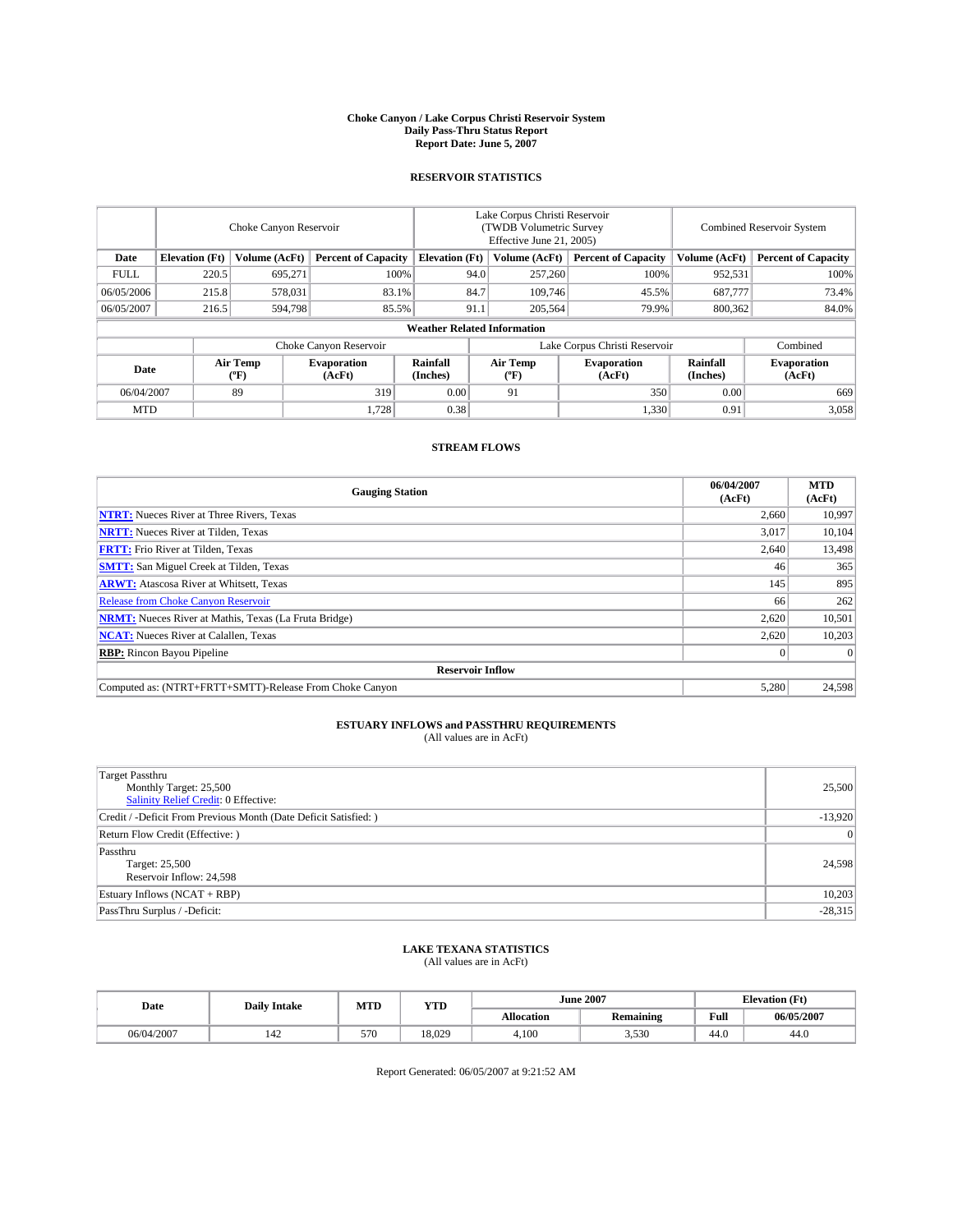#### **Choke Canyon / Lake Corpus Christi Reservoir System Daily Pass-Thru Status Report Report Date: June 6, 2007**

### **RESERVOIR STATISTICS**

|             | Choke Canyon Reservoir             |                  |                              |                       | Lake Corpus Christi Reservoir<br>(TWDB Volumetric Survey<br>Effective June 21, 2005) |                  |                               | Combined Reservoir System |                              |  |
|-------------|------------------------------------|------------------|------------------------------|-----------------------|--------------------------------------------------------------------------------------|------------------|-------------------------------|---------------------------|------------------------------|--|
| Date        | <b>Elevation</b> (Ft)              | Volume (AcFt)    | <b>Percent of Capacity</b>   | <b>Elevation</b> (Ft) |                                                                                      | Volume (AcFt)    | <b>Percent of Capacity</b>    | Volume (AcFt)             | <b>Percent of Capacity</b>   |  |
| <b>FULL</b> | 220.5                              | 695.271          | 100%                         |                       | 94.0                                                                                 | 257,260          | 100%                          | 952,531                   | 100%                         |  |
| 06/06/2006  | 215.7                              | 577,562          | 83.1%                        |                       | 84.7                                                                                 | 109,377          | 45.3%                         | 686,939                   | 73.4%                        |  |
| 06/06/2007  | 216.6                              | 597,663          | 86.0%                        |                       | 91.2                                                                                 | 207,625          | 80.7%                         | 805,288                   | 84.5%                        |  |
|             | <b>Weather Related Information</b> |                  |                              |                       |                                                                                      |                  |                               |                           |                              |  |
|             |                                    |                  | Choke Canyon Reservoir       |                       |                                                                                      |                  | Lake Corpus Christi Reservoir |                           | Combined                     |  |
| Date        |                                    | Air Temp<br>(°F) | <b>Evaporation</b><br>(AcFt) | Rainfall<br>(Inches)  |                                                                                      | Air Temp<br>("F) | <b>Evaporation</b><br>(AcFt)  | Rainfall<br>(Inches)      | <b>Evaporation</b><br>(AcFt) |  |
| 06/05/2007  |                                    | 78               | 167                          | 0.50                  |                                                                                      | 81               | 240                           | 0.65                      | 407                          |  |
| <b>MTD</b>  |                                    |                  | 1,895                        | 0.88                  |                                                                                      |                  | 1,570                         | 1.56                      | 3,465                        |  |

### **STREAM FLOWS**

| <b>Gauging Station</b>                                       | 06/05/2007<br>(AcFt) | <b>MTD</b><br>(AcFt) |
|--------------------------------------------------------------|----------------------|----------------------|
| <b>NTRT:</b> Nueces River at Three Rivers, Texas             | 2,839                | 13,835               |
| <b>NRTT:</b> Nueces River at Tilden, Texas                   | 3,752                | 13,855               |
| <b>FRTT:</b> Frio River at Tilden, Texas                     | 1,399                | 14,897               |
| <b>SMTT:</b> San Miguel Creek at Tilden, Texas               | 46                   | 411                  |
| <b>ARWT:</b> Atascosa River at Whitsett, Texas               | 137                  | 1,032                |
| <b>Release from Choke Canyon Reservoir</b>                   | 66                   | 328                  |
| <b>NRMT:</b> Nueces River at Mathis, Texas (La Fruta Bridge) | 2,660                | 13,161               |
| <b>NCAT:</b> Nueces River at Calallen, Texas                 | 2,660                | 12,863               |
| <b>RBP:</b> Rincon Bayou Pipeline                            |                      | $\Omega$             |
| <b>Reservoir Inflow</b>                                      |                      |                      |
| Computed as: (NTRT+FRTT+SMTT)-Release From Choke Canyon      | 4,218                | 28,816               |

# **ESTUARY INFLOWS and PASSTHRU REQUIREMENTS**<br>(All values are in AcFt)

| <b>Target Passthru</b><br>Monthly Target: 25,500<br>Salinity Relief Credit: 0 Effective: | 25,500    |
|------------------------------------------------------------------------------------------|-----------|
| Credit / -Deficit From Previous Month (Date Deficit Satisfied: )                         | $-13,920$ |
| Return Flow Credit (Effective:)                                                          | $\Omega$  |
| Passthru<br>Target: 25,500<br>Reservoir Inflow: 28,816                                   | 25,500    |
| Estuary Inflows (NCAT + RBP)                                                             | 12,863    |
| PassThru Surplus / -Deficit:                                                             | $-26,557$ |

## **LAKE TEXANA STATISTICS** (All values are in AcFt)

| Date       | <b>Daily Intake</b>   | MTD            | <b>YTD</b>             |                   | <b>June 2007</b> | <b>Elevation</b> (Ft) |            |
|------------|-----------------------|----------------|------------------------|-------------------|------------------|-----------------------|------------|
|            |                       |                |                        | <b>Allocation</b> | <b>Remaining</b> | Full                  | 06/06/2007 |
| 06/05/2007 | $\overline{A}$<br>142 | $\overline{1}$ | 1 Ω<br>$\sim$<br>0.1/1 | 4.100             | 3,388            | 44.0                  | 44.0       |

Report Generated: 06/06/2007 at 8:28:07 AM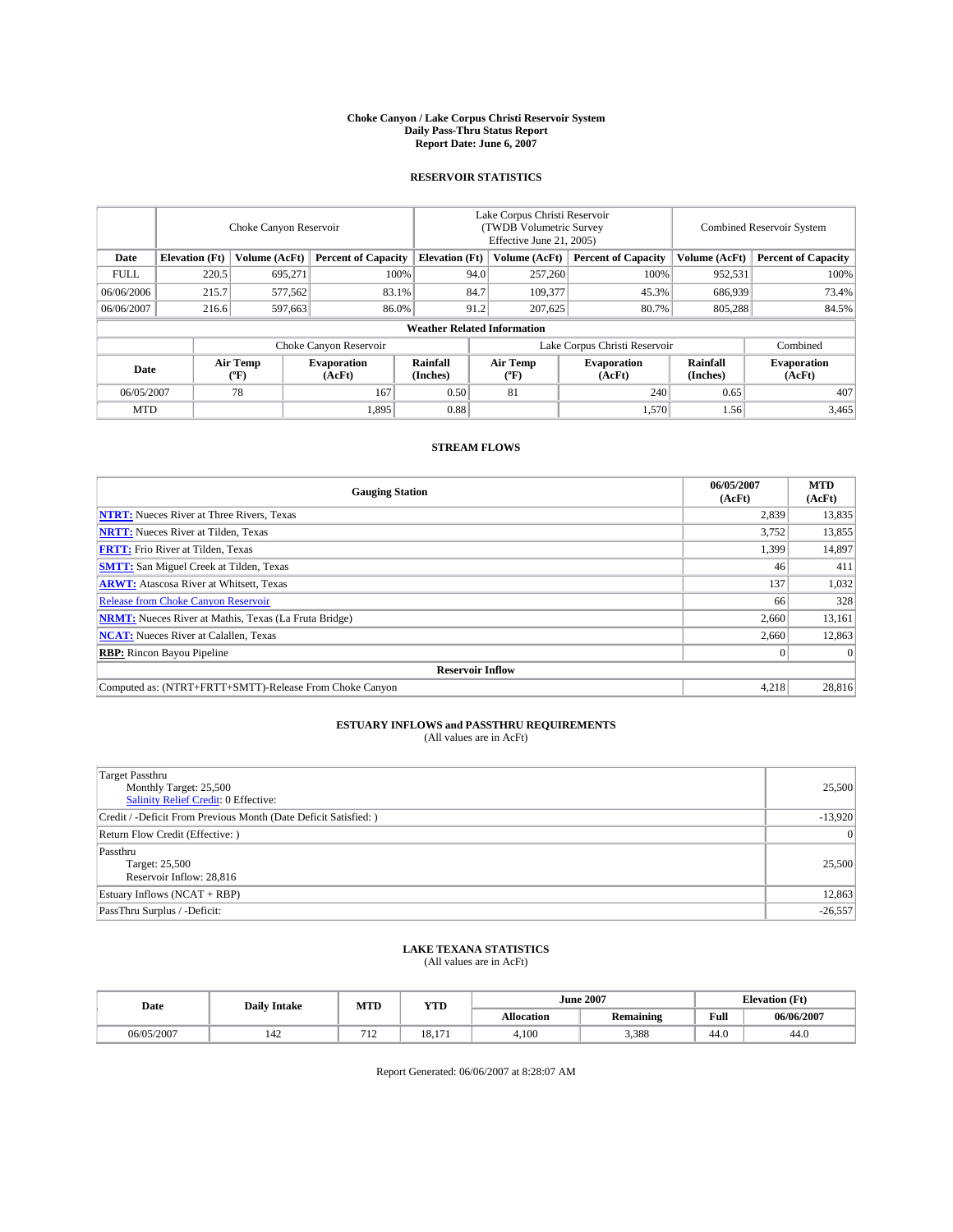#### **Choke Canyon / Lake Corpus Christi Reservoir System Daily Pass-Thru Status Report Report Date: June 7, 2007**

### **RESERVOIR STATISTICS**

|             | Choke Canyon Reservoir             |                  |                              |                       | Lake Corpus Christi Reservoir<br>(TWDB Volumetric Survey<br>Effective June 21, 2005) |                  |                               |                      | Combined Reservoir System    |  |  |
|-------------|------------------------------------|------------------|------------------------------|-----------------------|--------------------------------------------------------------------------------------|------------------|-------------------------------|----------------------|------------------------------|--|--|
| Date        | <b>Elevation</b> (Ft)              | Volume (AcFt)    | <b>Percent of Capacity</b>   | <b>Elevation</b> (Ft) |                                                                                      | Volume (AcFt)    | <b>Percent of Capacity</b>    | Volume (AcFt)        | <b>Percent of Capacity</b>   |  |  |
| <b>FULL</b> | 220.5                              | 695.271          | 100%                         |                       | 94.0                                                                                 | 257,260          | 100%                          | 952,531              | 100%                         |  |  |
| 06/07/2006  | 215.7                              | 576,860          | 83.0%                        |                       | 84.6                                                                                 | 108,886          | 45.1%                         | 685,746              | 73.2%                        |  |  |
| 06/07/2007  | 216.6                              | 597.186          | 85.9%                        |                       | 91.3                                                                                 | 208,830          | 81.2%                         | 806,016              | 84.6%                        |  |  |
|             | <b>Weather Related Information</b> |                  |                              |                       |                                                                                      |                  |                               |                      |                              |  |  |
|             |                                    |                  | Choke Canyon Reservoir       |                       |                                                                                      |                  | Lake Corpus Christi Reservoir |                      | Combined                     |  |  |
| Date        |                                    | Air Temp<br>(°F) | <b>Evaporation</b><br>(AcFt) | Rainfall<br>(Inches)  |                                                                                      | Air Temp<br>("F) | <b>Evaporation</b><br>(AcFt)  | Rainfall<br>(Inches) | <b>Evaporation</b><br>(AcFt) |  |  |
| 06/06/2007  |                                    | 89               | 390                          | 0.00                  |                                                                                      | 90               | 361                           | 0.00                 | 751                          |  |  |
| <b>MTD</b>  |                                    |                  | 2,285                        | 0.88                  |                                                                                      |                  | 1,931                         | 1.56                 | 4,216                        |  |  |

### **STREAM FLOWS**

| <b>Gauging Station</b>                                       | 06/06/2007<br>(AcFt) | <b>MTD</b><br>(AcFt) |
|--------------------------------------------------------------|----------------------|----------------------|
| <b>NTRT:</b> Nueces River at Three Rivers, Texas             | 3,116                | 16,952               |
| <b>NRTT:</b> Nueces River at Tilden, Texas                   | 4.089                | 17.944               |
| <b>FRTT:</b> Frio River at Tilden, Texas                     | 728                  | 15,626               |
| <b>SMTT:</b> San Miguel Creek at Tilden, Texas               | 67                   | 478                  |
| <b>ARWT:</b> Atascosa River at Whitsett, Texas               | 137                  | 1,169                |
| <b>Release from Choke Canyon Reservoir</b>                   | 66                   | 393                  |
| <b>NRMT:</b> Nueces River at Mathis, Texas (La Fruta Bridge) | 1,566                | 14,727               |
| <b>NCAT:</b> Nueces River at Calallen, Texas                 | 2,700                | 15,562               |
| <b>RBP:</b> Rincon Bayou Pipeline                            |                      | $\Omega$             |
| <b>Reservoir Inflow</b>                                      |                      |                      |
| Computed as: (NTRT+FRTT+SMTT)-Release From Choke Canyon      | 3.847                | 32,663               |

# **ESTUARY INFLOWS and PASSTHRU REQUIREMENTS**<br>(All values are in AcFt)

| <b>Target Passthru</b><br>Monthly Target: 25,500<br>Salinity Relief Credit: 0 Effective: | 25,500    |
|------------------------------------------------------------------------------------------|-----------|
| Credit / -Deficit From Previous Month (Date Deficit Satisfied: 06/06/2007)               | $-13,920$ |
| Return Flow Credit (Effective: 06/06/2007)                                               | 500       |
| Passthru<br>Target: 25,500<br>Reservoir Inflow: 32,663                                   | 25,500    |
| Estuary Inflows (NCAT + RBP)                                                             | 15,562    |
| PassThru Surplus / -Deficit:                                                             | $-23,358$ |

## **LAKE TEXANA STATISTICS** (All values are in AcFt)

| Date       | <b>Daily Intake</b>   | MTD | <b>YTD</b>      |                   | <b>June 2007</b> | <b>Elevation</b> (Ft) |            |
|------------|-----------------------|-----|-----------------|-------------------|------------------|-----------------------|------------|
|            |                       |     |                 | <b>Allocation</b> | <b>Remaining</b> | Full                  | 06/07/2007 |
| 06/06/2007 | $\overline{A}$<br>142 | 853 | 10.212<br>0.JIZ | 4.100             | 3.247            | 44.0                  | 44.0       |

Report Generated: 06/07/2007 at 10:55:22 AM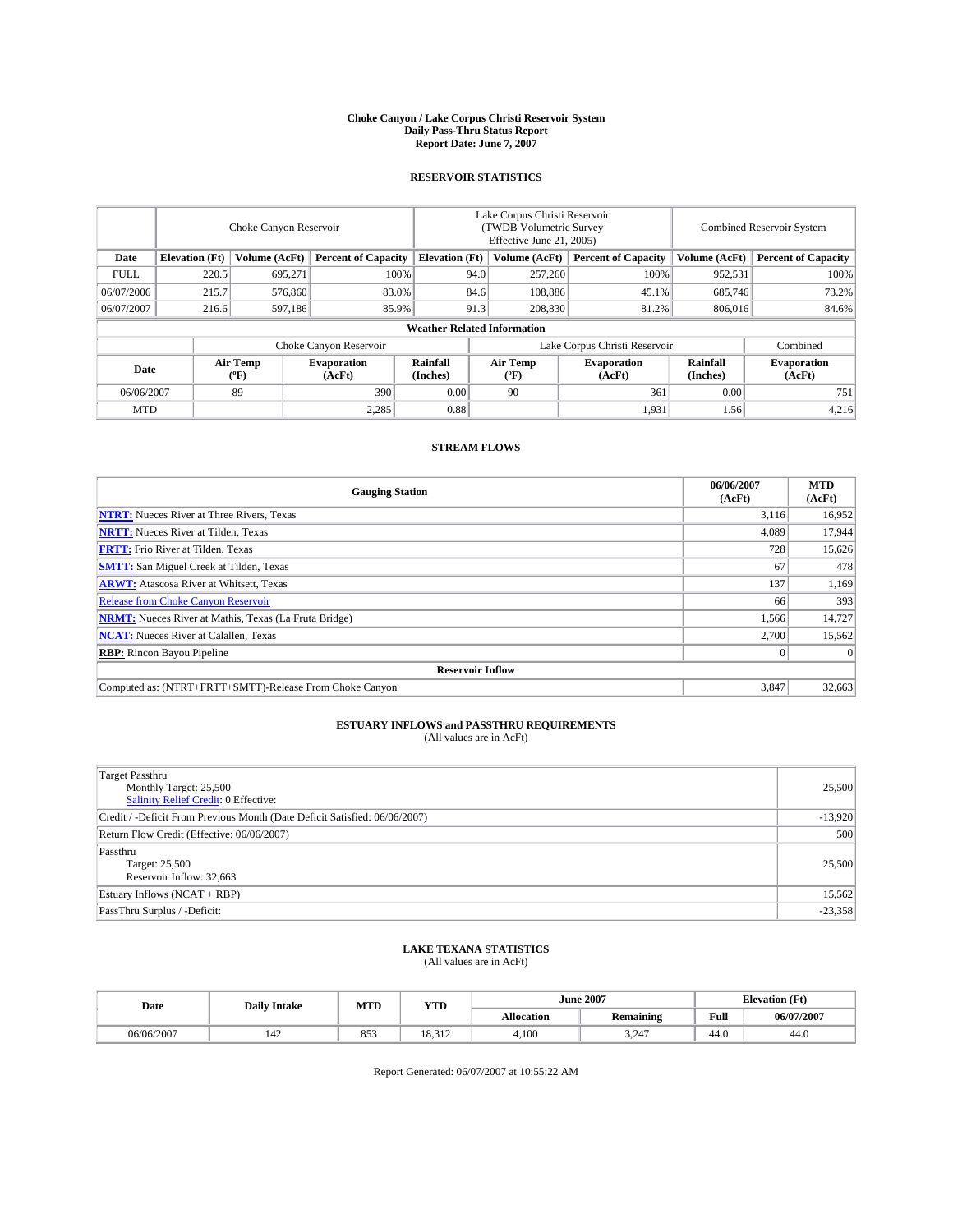#### **Choke Canyon / Lake Corpus Christi Reservoir System Daily Pass-Thru Status Report Report Date: June 8, 2007**

### **RESERVOIR STATISTICS**

|             | Choke Canyon Reservoir             |                  |                              |                       | Lake Corpus Christi Reservoir<br>(TWDB Volumetric Survey<br>Effective June 21, 2005) |                  |                               |                      | Combined Reservoir System    |  |  |
|-------------|------------------------------------|------------------|------------------------------|-----------------------|--------------------------------------------------------------------------------------|------------------|-------------------------------|----------------------|------------------------------|--|--|
| Date        | <b>Elevation</b> (Ft)              | Volume (AcFt)    | <b>Percent of Capacity</b>   | <b>Elevation</b> (Ft) |                                                                                      | Volume (AcFt)    | <b>Percent of Capacity</b>    | Volume (AcFt)        | <b>Percent of Capacity</b>   |  |  |
| <b>FULL</b> | 220.5                              | 695,271          |                              | 100%                  | 94.0                                                                                 | 257,260          | 100%                          | 952,531              | 100%                         |  |  |
| 06/08/2006  | 215.7                              | 576,392          | 82.9%                        |                       | 84.6                                                                                 | 108,519          | 45.0%                         | 684,911              | 73.1%                        |  |  |
| 06/08/2007  | 216.6                              | 598,380          | 86.1%                        |                       | 91.5                                                                                 | 212,109          | 82.4%                         | 810,489              | 85.1%                        |  |  |
|             | <b>Weather Related Information</b> |                  |                              |                       |                                                                                      |                  |                               |                      |                              |  |  |
|             |                                    |                  | Choke Canyon Reservoir       |                       |                                                                                      |                  | Lake Corpus Christi Reservoir |                      | Combined                     |  |  |
| Date        |                                    | Air Temp<br>(°F) | <b>Evaporation</b><br>(AcFt) | Rainfall<br>(Inches)  |                                                                                      | Air Temp<br>("F) | <b>Evaporation</b><br>(AcFt)  | Rainfall<br>(Inches) | <b>Evaporation</b><br>(AcFt) |  |  |
| 06/07/2007  |                                    | 92               | 404                          | 0.00                  |                                                                                      | 91               | 312                           | 0.00                 | 716                          |  |  |
| <b>MTD</b>  |                                    |                  | 2,689                        | 0.88                  |                                                                                      |                  | 2,243                         | 1.56                 | 4,932                        |  |  |

### **STREAM FLOWS**

| <b>Gauging Station</b>                                       | 06/07/2007<br>(AcFt) | <b>MTD</b><br>(AcFt) |
|--------------------------------------------------------------|----------------------|----------------------|
| <b>NTRT:</b> Nueces River at Three Rivers, Texas             | 3,454                | 20,406               |
| <b>NRTT:</b> Nueces River at Tilden, Texas                   | 3,891                | 21,835               |
| <b>FRTT:</b> Frio River at Tilden, Texas                     | 596                  | 16,221               |
| <b>SMTT:</b> San Miguel Creek at Tilden, Texas               | 36                   | 514                  |
| <b>ARWT:</b> Atascosa River at Whitsett, Texas               | 147                  | 1,316                |
| <b>Release from Choke Canyon Reservoir</b>                   | 66                   | 459                  |
| <b>NRMT:</b> Nueces River at Mathis, Texas (La Fruta Bridge) | 312                  | 15,038               |
| <b>NCAT:</b> Nueces River at Calallen, Texas                 | 1,830                | 17,393               |
| <b>RBP:</b> Rincon Bayou Pipeline                            |                      | $\Omega$             |
| <b>Reservoir Inflow</b>                                      |                      |                      |
| Computed as: (NTRT+FRTT+SMTT)-Release From Choke Canyon      | 4.020                | 36,683               |

# **ESTUARY INFLOWS and PASSTHRU REQUIREMENTS**<br>(All values are in AcFt)

| <b>Target Passthru</b><br>Monthly Target: 25,500<br>Salinity Relief Credit: 0 Effective: | 25,500    |
|------------------------------------------------------------------------------------------|-----------|
| Credit / -Deficit From Previous Month (Date Deficit Satisfied: 06/06/2007)               | $-13,920$ |
| Return Flow Credit (Effective: 06/06/2007)                                               | 500       |
| Passthru<br>Target: 25,500<br>Reservoir Inflow: 36,683                                   | 25,500    |
| Estuary Inflows (NCAT + RBP)                                                             | 17,393    |
| PassThru Surplus / -Deficit:                                                             | $-21,527$ |

## **LAKE TEXANA STATISTICS** (All values are in AcFt)

| Date       | <b>Daily Intake</b> | MTD | <b>YTD</b>  |                   | <b>June 2007</b> | <b>Elevation</b> (Ft) |            |
|------------|---------------------|-----|-------------|-------------------|------------------|-----------------------|------------|
|            |                     |     |             | <b>Allocation</b> | <b>Remaining</b> | Full                  | 06/08/2007 |
| 06/07/2007 | $\sim$<br>194       | 986 | 10<br>8.445 | 4.100             | 3.II4            | 44.0                  | 44.0       |

Report Generated: 06/08/2007 at 8:20:23 AM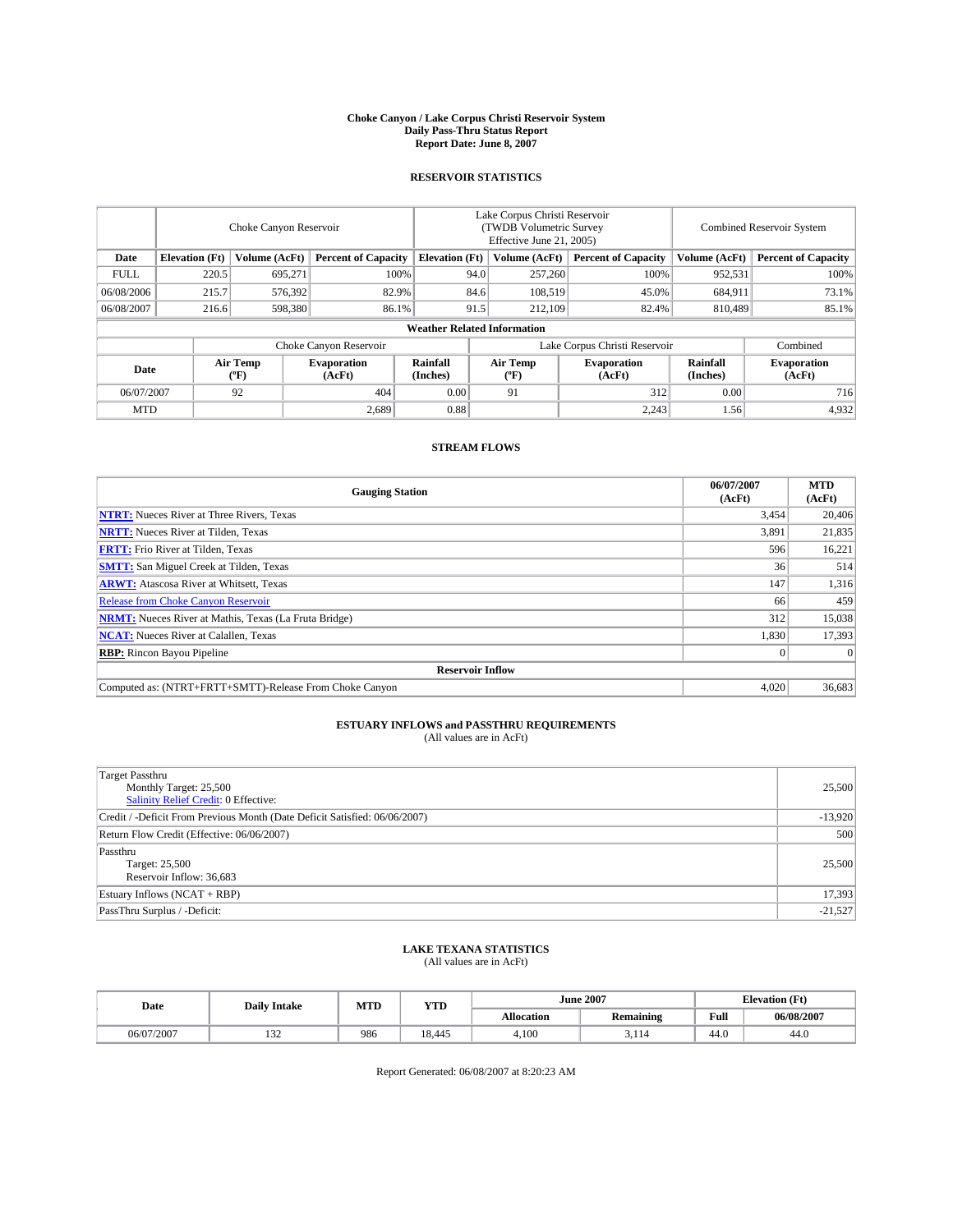#### **Choke Canyon / Lake Corpus Christi Reservoir System Daily Pass-Thru Status Report Report Date: June 9, 2007**

### **RESERVOIR STATISTICS**

|             | Choke Canyon Reservoir             |                  |                              |                       | Lake Corpus Christi Reservoir<br>(TWDB Volumetric Survey<br>Effective June 21, 2005) |                  |                               |                      | Combined Reservoir System    |  |  |
|-------------|------------------------------------|------------------|------------------------------|-----------------------|--------------------------------------------------------------------------------------|------------------|-------------------------------|----------------------|------------------------------|--|--|
| Date        | <b>Elevation</b> (Ft)              | Volume (AcFt)    | <b>Percent of Capacity</b>   | <b>Elevation</b> (Ft) |                                                                                      | Volume (AcFt)    | <b>Percent of Capacity</b>    | Volume (AcFt)        | <b>Percent of Capacity</b>   |  |  |
| <b>FULL</b> | 220.5                              | 695,271          | 100%                         |                       | 94.0                                                                                 | 257,260          | 100%                          | 952,531              | 100%                         |  |  |
| 06/09/2006  | 215.7                              | 575,923          | 82.8%                        |                       | 84.6                                                                                 | 108,152          | 44.8%                         | 684,075              | 73.0%                        |  |  |
| 06/09/2007  | 216.6                              | 598,857          | 86.1%                        |                       | 91.6                                                                                 | 215,228          | 83.7%                         | 814,085              | 85.5%                        |  |  |
|             | <b>Weather Related Information</b> |                  |                              |                       |                                                                                      |                  |                               |                      |                              |  |  |
|             |                                    |                  | Choke Canyon Reservoir       |                       |                                                                                      |                  | Lake Corpus Christi Reservoir |                      | Combined                     |  |  |
| Date        |                                    | Air Temp<br>(°F) | <b>Evaporation</b><br>(AcFt) | Rainfall<br>(Inches)  |                                                                                      | Air Temp<br>("F) | <b>Evaporation</b><br>(AcFt)  | Rainfall<br>(Inches) | <b>Evaporation</b><br>(AcFt) |  |  |
| 06/08/2007  |                                    | 91               | 502                          | 0.00                  |                                                                                      | 90               | 293                           | 0.00                 | 795                          |  |  |
| <b>MTD</b>  |                                    |                  | 3,191                        | 0.88                  |                                                                                      |                  | 2,536                         | 1.56                 | 5,727                        |  |  |

### **STREAM FLOWS**

| <b>Gauging Station</b>                                       | 06/08/2007<br>(AcFt) | <b>MTD</b><br>(AcFt) |
|--------------------------------------------------------------|----------------------|----------------------|
| <b>NTRT:</b> Nueces River at Three Rivers, Texas             | 3,613                | 24,019               |
| <b>NRTT:</b> Nueces River at Tilden, Texas                   | 3,633                | 25,468               |
| <b>FRTT:</b> Frio River at Tilden, Texas                     | 379                  | 16,601               |
| <b>SMTT:</b> San Miguel Creek at Tilden, Texas               | 20                   | 534                  |
| <b>ARWT:</b> Atascosa River at Whitsett, Texas               | 139                  | 1,455                |
| <b>Release from Choke Canyon Reservoir</b>                   | 66                   | 524                  |
| <b>NRMT:</b> Nueces River at Mathis, Texas (La Fruta Bridge) | 304                  | 15,342               |
| <b>NCAT:</b> Nueces River at Calallen, Texas                 | 717                  | 18,109               |
| <b>RBP:</b> Rincon Bayou Pipeline                            |                      | $\Omega$             |
| <b>Reservoir Inflow</b>                                      |                      |                      |
| Computed as: (NTRT+FRTT+SMTT)-Release From Choke Canyon      | 3.946                | 40.629               |

# **ESTUARY INFLOWS and PASSTHRU REQUIREMENTS**<br>(All values are in AcFt)

| <b>Target Passthru</b><br>Monthly Target: 25,500<br>Salinity Relief Credit: 0 Effective: | 25,500    |
|------------------------------------------------------------------------------------------|-----------|
| Credit / -Deficit From Previous Month (Date Deficit Satisfied: 06/06/2007)               | $-13,920$ |
| Return Flow Credit (Effective: 06/06/2007)                                               | 500       |
| Passthru<br>Target: 25,500<br>Reservoir Inflow: 40,629                                   | 25,500    |
| Estuary Inflows (NCAT + RBP)                                                             | 18,109    |
| PassThru Surplus / -Deficit:                                                             | $-20,811$ |

## **LAKE TEXANA STATISTICS** (All values are in AcFt)

| Date       | <b>Daily Intake</b> | MTD  | <b>YTD</b> |                   | <b>June 2007</b> |      | <b>Elevation</b> (Ft) |
|------------|---------------------|------|------------|-------------------|------------------|------|-----------------------|
|            |                     |      |            | <b>Allocation</b> | <b>Remaining</b> | Full | 06/09/2007            |
| 06/08/2007 | 100<br>ل کے 1       | .109 | 18.568     | 4.100             | 2,991            | 44.0 | 44.0                  |

Report Generated: 06/09/2007 at 8:05:06 AM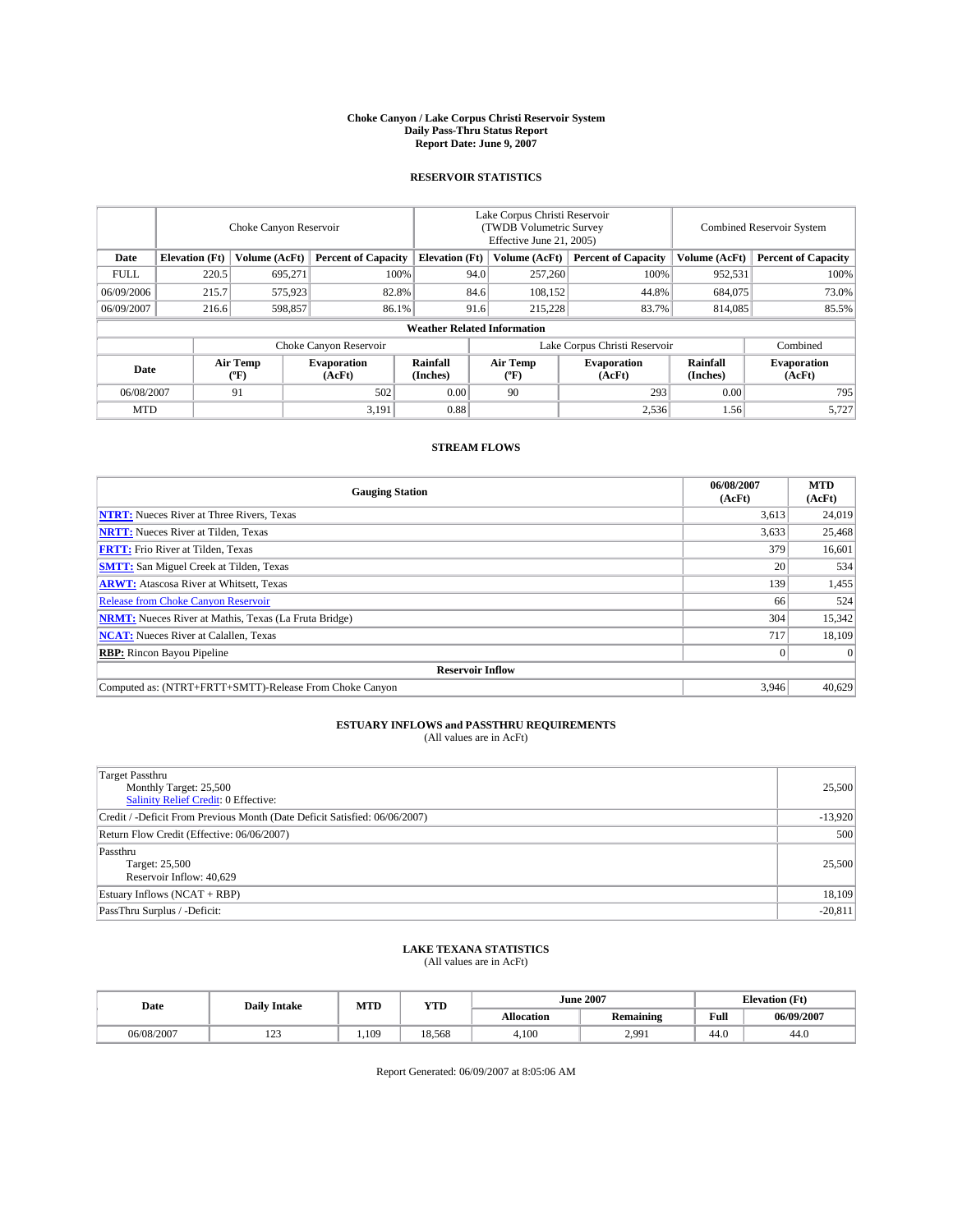#### **Choke Canyon / Lake Corpus Christi Reservoir System Daily Pass-Thru Status Report Report Date: June 10, 2007**

### **RESERVOIR STATISTICS**

|             | Choke Canyon Reservoir             |                  |                              |                       | Lake Corpus Christi Reservoir<br>(TWDB Volumetric Survey<br>Effective June 21, 2005) |                  |                               |                      | Combined Reservoir System    |  |  |
|-------------|------------------------------------|------------------|------------------------------|-----------------------|--------------------------------------------------------------------------------------|------------------|-------------------------------|----------------------|------------------------------|--|--|
| Date        | <b>Elevation</b> (Ft)              | Volume (AcFt)    | <b>Percent of Capacity</b>   | <b>Elevation</b> (Ft) |                                                                                      | Volume (AcFt)    | <b>Percent of Capacity</b>    | Volume (AcFt)        | <b>Percent of Capacity</b>   |  |  |
| <b>FULL</b> | 220.5                              | 695.271          | 100%                         |                       | 94.0                                                                                 | 257,260          | 100%                          | 952,531              | 100%                         |  |  |
| 06/10/2006  | 215.6                              | 574,986          | 82.7%                        |                       | 84.5                                                                                 | 107,665          | 44.6%                         | 682,651              | 72.9%                        |  |  |
| 06/10/2007  | 216.6                              | 598.618          | 86.1%                        |                       | 91.8                                                                                 | 217,314          | 84.5%                         | 815,932              | 85.7%                        |  |  |
|             | <b>Weather Related Information</b> |                  |                              |                       |                                                                                      |                  |                               |                      |                              |  |  |
|             |                                    |                  | Choke Canyon Reservoir       |                       |                                                                                      |                  | Lake Corpus Christi Reservoir |                      | Combined                     |  |  |
| Date        |                                    | Air Temp<br>(°F) | <b>Evaporation</b><br>(AcFt) | Rainfall<br>(Inches)  |                                                                                      | Air Temp<br>("F) | <b>Evaporation</b><br>(AcFt)  | Rainfall<br>(Inches) | <b>Evaporation</b><br>(AcFt) |  |  |
| 06/09/2007  |                                    | 91               | 362                          | 0.00                  |                                                                                      | 90               | 294                           | 0.00                 | 656                          |  |  |
| <b>MTD</b>  |                                    |                  | 3,553                        | 0.88                  |                                                                                      |                  | 2,830                         | 1.56                 | 6,383                        |  |  |

### **STREAM FLOWS**

| <b>Gauging Station</b>                                       | 06/09/2007<br>(AcFt) | <b>MTD</b><br>(AcFt) |
|--------------------------------------------------------------|----------------------|----------------------|
| <b>NTRT:</b> Nueces River at Three Rivers, Texas             | 3,593                | 27,611               |
| <b>NRTT:</b> Nueces River at Tilden, Texas                   | 3,513                | 28,981               |
| <b>FRTT:</b> Frio River at Tilden, Texas                     | 286                  | 16,886               |
| <b>SMTT:</b> San Miguel Creek at Tilden, Texas               | 14                   | 548                  |
| <b>ARWT:</b> Atascosa River at Whitsett, Texas               | 95                   | 1,550                |
| <b>Release from Choke Canyon Reservoir</b>                   | 66                   | 590                  |
| <b>NRMT:</b> Nueces River at Mathis, Texas (La Fruta Bridge) | 300                  | 15,642               |
| <b>NCAT:</b> Nueces River at Calallen, Texas                 | 341                  | 18,451               |
| <b>RBP:</b> Rincon Bayou Pipeline                            |                      | $\Omega$             |
| <b>Reservoir Inflow</b>                                      |                      |                      |
| Computed as: (NTRT+FRTT+SMTT)-Release From Choke Canyon      | 3,828                | 44.457               |

# **ESTUARY INFLOWS and PASSTHRU REQUIREMENTS**<br>(All values are in AcFt)

| <b>Target Passthru</b><br>Monthly Target: 25,500<br>Salinity Relief Credit: 0 Effective: | 25,500    |
|------------------------------------------------------------------------------------------|-----------|
| Credit / -Deficit From Previous Month (Date Deficit Satisfied: 06/06/2007)               | $-13,920$ |
| Return Flow Credit (Effective: 06/06/2007)                                               | 500       |
| Passthru<br>Target: 25,500<br>Reservoir Inflow: 44,457                                   | 25,500    |
| Estuary Inflows (NCAT + RBP)                                                             | 18,451    |
| PassThru Surplus / -Deficit:                                                             | $-20,469$ |

## **LAKE TEXANA STATISTICS** (All values are in AcFt)

| Date       | <b>Daily Intake</b> | MTD          | <b>YTD</b> |                   | <b>June 2007</b> | <b>Elevation</b> (Ft) |            |
|------------|---------------------|--------------|------------|-------------------|------------------|-----------------------|------------|
|            |                     |              |            | <b>Allocation</b> | <b>Remaining</b> | Full                  | 06/10/2007 |
| 06/09/2007 | 100<br>ل کے 1       | 233<br>1.232 | 18,691     | 4.100             | 2,868            | 44.0                  | 44.0       |

Report Generated: 06/10/2007 at 8:03:55 AM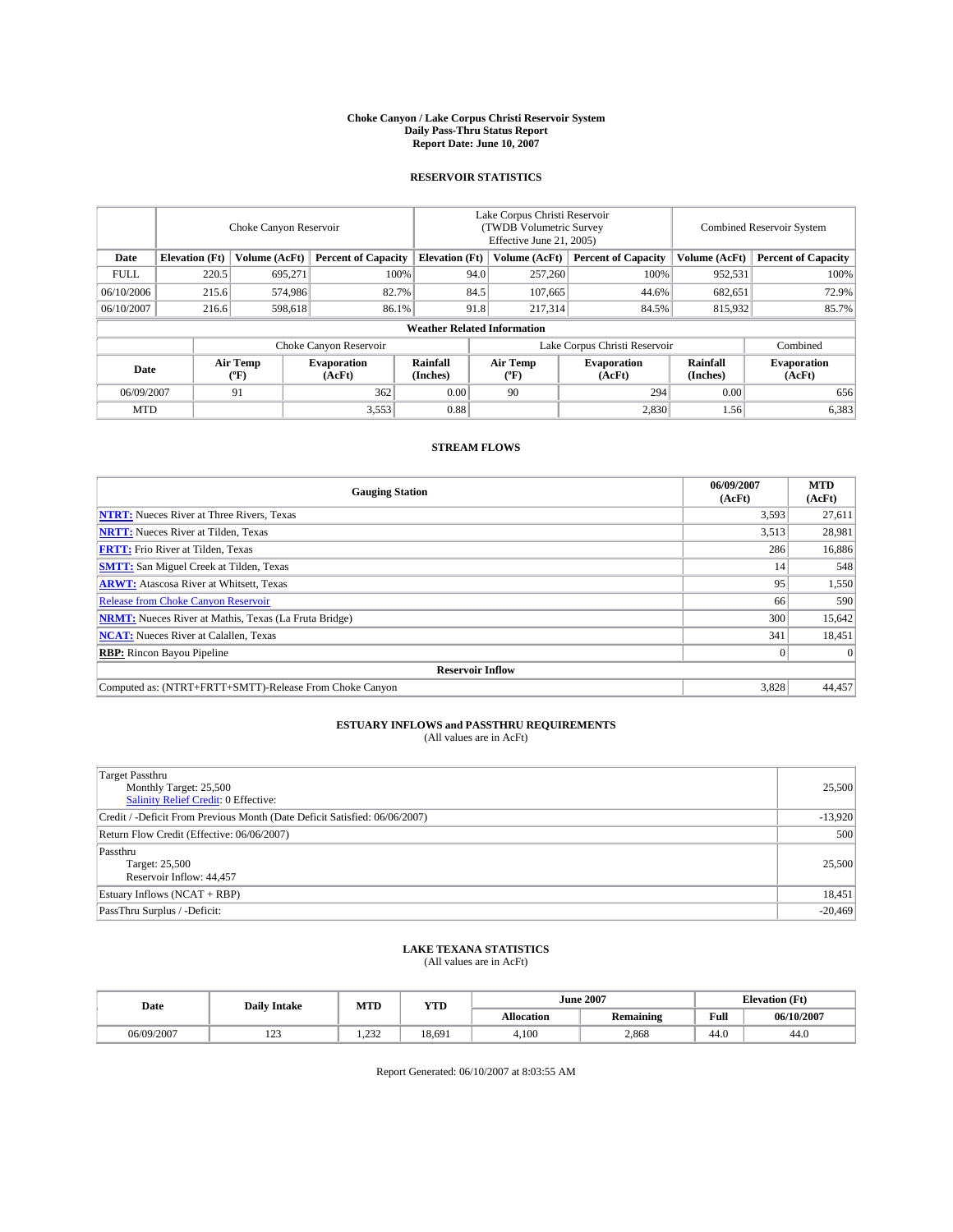#### **Choke Canyon / Lake Corpus Christi Reservoir System Daily Pass-Thru Status Report Report Date: June 11, 2007**

### **RESERVOIR STATISTICS**

|             | Choke Canyon Reservoir             |                  |                              |                       | Lake Corpus Christi Reservoir<br>(TWDB Volumetric Survey<br>Effective June 21, 2005) |                  |                               |                      | Combined Reservoir System    |  |  |
|-------------|------------------------------------|------------------|------------------------------|-----------------------|--------------------------------------------------------------------------------------|------------------|-------------------------------|----------------------|------------------------------|--|--|
| Date        | <b>Elevation</b> (Ft)              | Volume (AcFt)    | <b>Percent of Capacity</b>   | <b>Elevation</b> (Ft) |                                                                                      | Volume (AcFt)    | <b>Percent of Capacity</b>    | Volume (AcFt)        | <b>Percent of Capacity</b>   |  |  |
| <b>FULL</b> | 220.5                              | 695.271          | 100%                         |                       | 94.0                                                                                 | 257,260          | 100%                          | 952,531              | 100%                         |  |  |
| 06/11/2006  | 215.6                              | 574,284          | 82.6%                        |                       | 84.5                                                                                 | 106,815          | 44.3%                         | 681,099              | 72.7%                        |  |  |
| 06/11/2007  | 216.6                              | 598,141          | 86.0%                        |                       | 91.9                                                                                 | 220,279          | 85.6%                         | 818,420              | 85.9%                        |  |  |
|             | <b>Weather Related Information</b> |                  |                              |                       |                                                                                      |                  |                               |                      |                              |  |  |
|             |                                    |                  | Choke Canyon Reservoir       |                       |                                                                                      |                  | Lake Corpus Christi Reservoir |                      | Combined                     |  |  |
| Date        |                                    | Air Temp<br>(°F) | <b>Evaporation</b><br>(AcFt) | Rainfall<br>(Inches)  |                                                                                      | Air Temp<br>("F) | <b>Evaporation</b><br>(AcFt)  | Rainfall<br>(Inches) | <b>Evaporation</b><br>(AcFt) |  |  |
| 06/10/2007  |                                    | 90               | 432                          | 0.00                  |                                                                                      | 92               | 265                           | 0.00                 | 697                          |  |  |
| <b>MTD</b>  |                                    |                  | 3,985                        | 0.88                  |                                                                                      |                  | 3,095                         | 1.56                 | 7,080                        |  |  |

### **STREAM FLOWS**

| <b>Gauging Station</b>                                       | 06/10/2007<br>(AcFt) | <b>MTD</b><br>(AcFt) |
|--------------------------------------------------------------|----------------------|----------------------|
| <b>NTRT:</b> Nueces River at Three Rivers, Texas             | 3,454                | 31,065               |
| <b>NRTT:</b> Nueces River at Tilden, Texas                   | 3,633                | 32,614               |
| <b>FRTT:</b> Frio River at Tilden, Texas                     | 220                  | 17,107               |
| <b>SMTT:</b> San Miguel Creek at Tilden, Texas               | 11                   | 560                  |
| <b>ARWT:</b> Atascosa River at Whitsett, Texas               | 79                   | 1,630                |
| <b>Release from Choke Canyon Reservoir</b>                   | 66                   | 655                  |
| <b>NRMT:</b> Nueces River at Mathis, Texas (La Fruta Bridge) | 300                  | 15,942               |
| <b>NCAT:</b> Nueces River at Calallen, Texas                 | 218                  | 18,669               |
| <b>RBP:</b> Rincon Bayou Pipeline                            |                      | $\Omega$             |
| <b>Reservoir Inflow</b>                                      |                      |                      |
| Computed as: (NTRT+FRTT+SMTT)-Release From Choke Canyon      | 3.620                | 48.077               |

# **ESTUARY INFLOWS and PASSTHRU REQUIREMENTS**<br>(All values are in AcFt)

| <b>Target Passthru</b><br>Monthly Target: 25,500<br>Salinity Relief Credit: 0 Effective: | 25,500    |
|------------------------------------------------------------------------------------------|-----------|
| Credit / -Deficit From Previous Month (Date Deficit Satisfied: 06/06/2007)               | $-13,920$ |
| Return Flow Credit (Effective: 06/06/2007)                                               | 500       |
| Passthru<br>Target: 25,500<br>Reservoir Inflow: 48,077                                   | 25,500    |
| Estuary Inflows (NCAT + RBP)                                                             | 18,669    |
| PassThru Surplus / -Deficit:                                                             | $-20,251$ |

## **LAKE TEXANA STATISTICS** (All values are in AcFt)

| Date       | <b>Daily Intake</b> | MTD   | <b>YTD</b> |                   | <b>June 2007</b> | <b>Elevation</b> (Ft) |            |
|------------|---------------------|-------|------------|-------------------|------------------|-----------------------|------------|
|            |                     |       |            | <b>Allocation</b> | <b>Remaining</b> | Full                  | 06/11/2007 |
| 06/10/2007 | 122<br>ل کے 1       | 1.354 | 18.813     | 4.100             | 2.746            | 44.0                  | 44.0       |

Report Generated: 06/11/2007 at 8:37:20 AM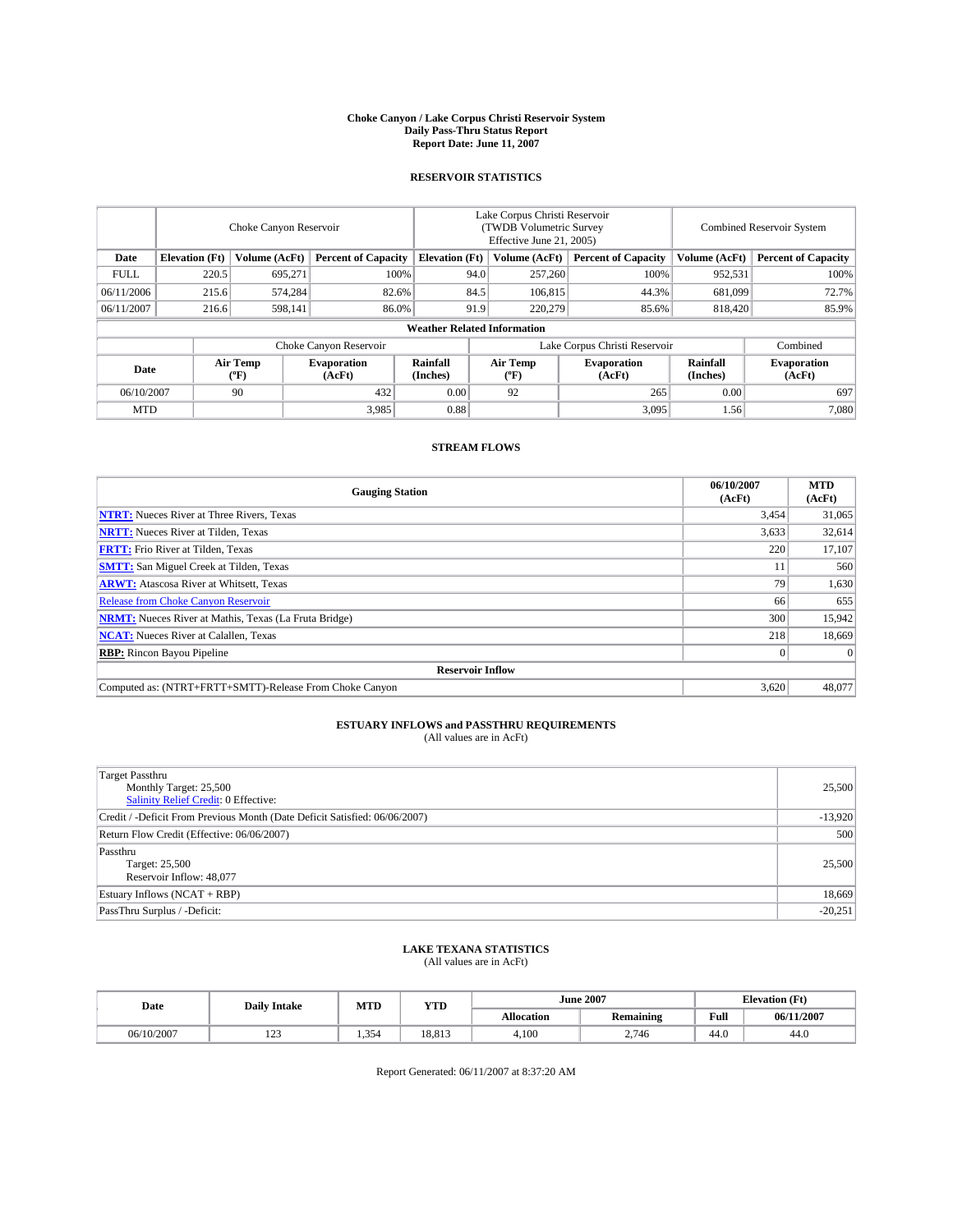#### **Choke Canyon / Lake Corpus Christi Reservoir System Daily Pass-Thru Status Report Report Date: June 12, 2007**

### **RESERVOIR STATISTICS**

|             | Choke Canyon Reservoir             |                  |                              |                       | Lake Corpus Christi Reservoir<br>(TWDB Volumetric Survey<br>Effective June 21, 2005) |                  |                               | Combined Reservoir System |                              |  |
|-------------|------------------------------------|------------------|------------------------------|-----------------------|--------------------------------------------------------------------------------------|------------------|-------------------------------|---------------------------|------------------------------|--|
| Date        | <b>Elevation</b> (Ft)              | Volume (AcFt)    | <b>Percent of Capacity</b>   | <b>Elevation</b> (Ft) |                                                                                      | Volume (AcFt)    | <b>Percent of Capacity</b>    | Volume (AcFt)             | <b>Percent of Capacity</b>   |  |
| <b>FULL</b> | 220.5                              | 695.271          | 100%                         |                       | 94.0                                                                                 | 257,260          | 100%                          | 952,531                   | 100%                         |  |
| 06/12/2006  | 215.6                              | 573,581          | 82.5%                        |                       | 84.4                                                                                 | 106,452          | 44.1%                         | 680,033                   | 72.6%                        |  |
| 06/12/2007  | 216.6                              | 597,425          | 85.9%                        |                       | 92.1                                                                                 | 222,554          | 86.5%                         | 819,979                   | 86.1%                        |  |
|             | <b>Weather Related Information</b> |                  |                              |                       |                                                                                      |                  |                               |                           |                              |  |
|             |                                    |                  | Choke Canyon Reservoir       |                       |                                                                                      |                  | Lake Corpus Christi Reservoir |                           | Combined                     |  |
| Date        |                                    | Air Temp<br>(°F) | <b>Evaporation</b><br>(AcFt) | Rainfall<br>(Inches)  |                                                                                      | Air Temp<br>("F) | <b>Evaporation</b><br>(AcFt)  | Rainfall<br>(Inches)      | <b>Evaporation</b><br>(AcFt) |  |
| 06/11/2007  |                                    | 90               | 487                          | 0.00                  |                                                                                      | 93               | 378                           | 0.00                      | 865                          |  |
| <b>MTD</b>  |                                    |                  | 4.472                        | 0.88                  |                                                                                      |                  | 3,473                         | 1.56                      | 7,945                        |  |

### **STREAM FLOWS**

| <b>Gauging Station</b>                                       | 06/11/2007<br>(AcFt) | <b>MTD</b><br>(AcFt) |
|--------------------------------------------------------------|----------------------|----------------------|
| <b>NTRT:</b> Nueces River at Three Rivers, Texas             | 3,335                | 34,400               |
| <b>NRTT:</b> Nueces River at Tilden, Texas                   | 3,732                | 36,345               |
| <b>FRTT:</b> Frio River at Tilden, Texas                     | 161                  | 17,268               |
| <b>SMTT:</b> San Miguel Creek at Tilden, Texas               |                      | 568                  |
| <b>ARWT:</b> Atascosa River at Whitsett, Texas               | 75                   | 1,705                |
| <b>Release from Choke Canyon Reservoir</b>                   | 66                   | 721                  |
| <b>NRMT:</b> Nueces River at Mathis, Texas (La Fruta Bridge) | 300                  | 16,241               |
| <b>NCAT:</b> Nueces River at Calallen, Texas                 | 195                  | 18,863               |
| <b>RBP:</b> Rincon Bayou Pipeline                            |                      | $\Omega$             |
| <b>Reservoir Inflow</b>                                      |                      |                      |
| Computed as: (NTRT+FRTT+SMTT)-Release From Choke Canyon      | 3.439                | 51,515               |

# **ESTUARY INFLOWS and PASSTHRU REQUIREMENTS**<br>(All values are in AcFt)

| <b>Target Passthru</b><br>Monthly Target: 25,500<br>Salinity Relief Credit: 0 Effective: | 25,500    |
|------------------------------------------------------------------------------------------|-----------|
| Credit / -Deficit From Previous Month (Date Deficit Satisfied: 06/06/2007)               | $-13,920$ |
| Return Flow Credit (Effective: 06/06/2007)                                               | 500       |
| Passthru<br>Target: 25,500<br>Reservoir Inflow: 51,515                                   | 25,500    |
| Estuary Inflows (NCAT + RBP)                                                             | 18,863    |
| PassThru Surplus / -Deficit:                                                             | $-20,057$ |

## **LAKE TEXANA STATISTICS** (All values are in AcFt)

| Date       | <b>Daily Intake</b> | MTD         | <b>YTD</b> |                   | <b>June 2007</b> | <b>Elevation</b> (Ft) |            |
|------------|---------------------|-------------|------------|-------------------|------------------|-----------------------|------------|
|            |                     |             |            | <b>Allocation</b> | <b>Remaining</b> | Full                  | 06/12/2007 |
| 06/11/2007 | $\sim$<br>ل کے 1    | 477<br>1.41 | 18.936     | 4.100             | 2,623            | 44.0                  | 44.0       |

Report Generated: 06/12/2007 at 8:28:49 AM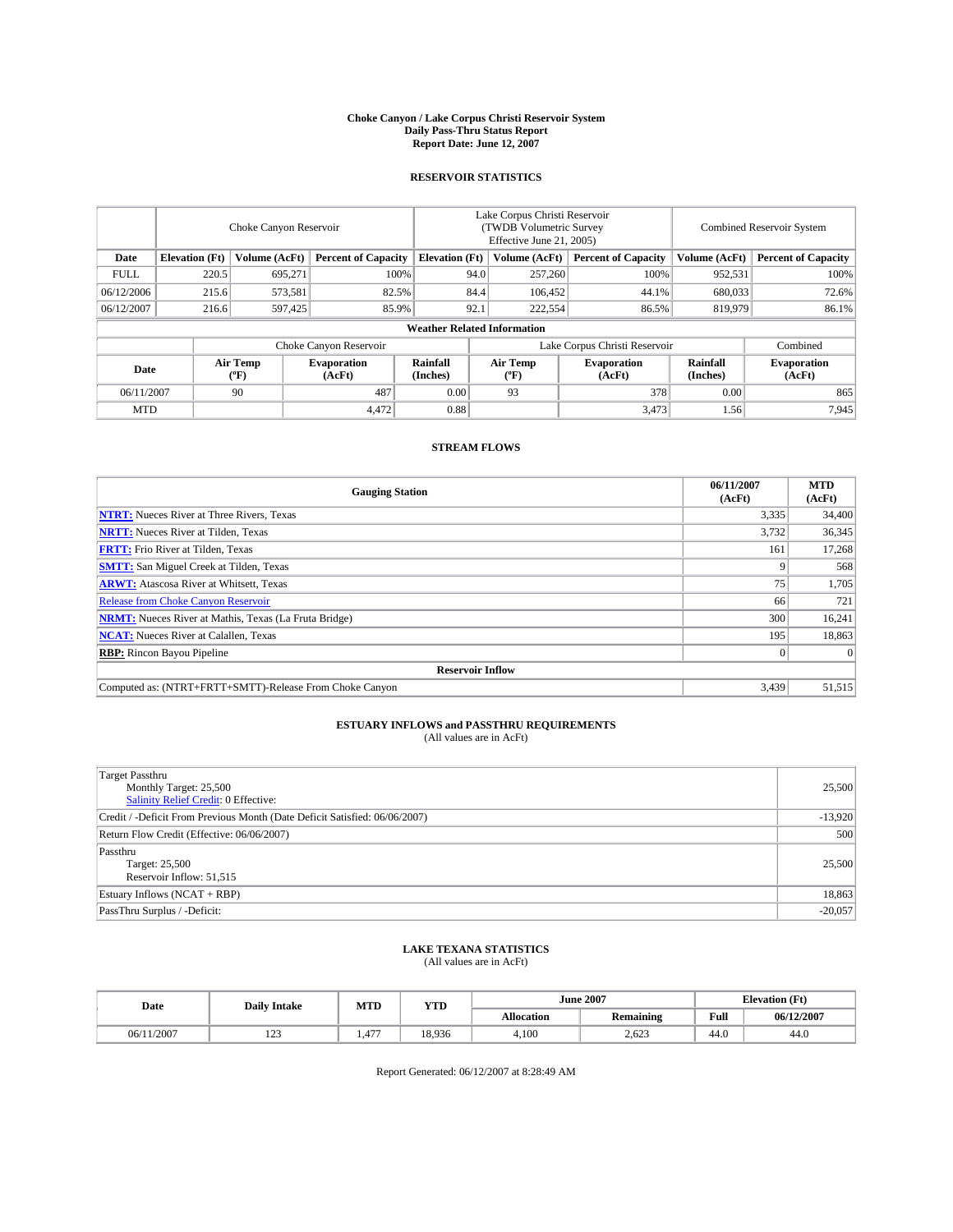#### **Choke Canyon / Lake Corpus Christi Reservoir System Daily Pass-Thru Status Report Report Date: June 13, 2007**

### **RESERVOIR STATISTICS**

|             | Choke Canyon Reservoir             |                  |                              |                       | Lake Corpus Christi Reservoir<br>(TWDB Volumetric Survey<br>Effective June 21, 2005) |                  |                               |                      | Combined Reservoir System    |  |  |
|-------------|------------------------------------|------------------|------------------------------|-----------------------|--------------------------------------------------------------------------------------|------------------|-------------------------------|----------------------|------------------------------|--|--|
| Date        | <b>Elevation</b> (Ft)              | Volume (AcFt)    | <b>Percent of Capacity</b>   | <b>Elevation</b> (Ft) |                                                                                      | Volume (AcFt)    | <b>Percent of Capacity</b>    | Volume (AcFt)        | <b>Percent of Capacity</b>   |  |  |
| <b>FULL</b> | 220.5                              | 695,271          |                              | 100%                  | 94.0                                                                                 | 257,260          | 100%                          | 952,531              | 100%                         |  |  |
| 06/13/2006  | 215.5                              | 572,879          | 82.4%                        |                       | 84.4                                                                                 | 106,211          | 44.0%                         | 679,090              | 72.5%                        |  |  |
| 06/13/2007  | 216.6                              | 597,425          | 85.9%                        |                       | 92.2                                                                                 | 224,835          | 87.4%                         | 822,260              | 86.3%                        |  |  |
|             | <b>Weather Related Information</b> |                  |                              |                       |                                                                                      |                  |                               |                      |                              |  |  |
|             |                                    |                  | Choke Canyon Reservoir       |                       |                                                                                      |                  | Lake Corpus Christi Reservoir |                      | Combined                     |  |  |
| Date        |                                    | Air Temp<br>(°F) | <b>Evaporation</b><br>(AcFt) | Rainfall<br>(Inches)  |                                                                                      | Air Temp<br>("F) | <b>Evaporation</b><br>(AcFt)  | Rainfall<br>(Inches) | <b>Evaporation</b><br>(AcFt) |  |  |
| 06/12/2007  |                                    | 89               | 418                          | 0.00                  |                                                                                      | 92               | 276                           | 0.00                 | 694                          |  |  |
| <b>MTD</b>  |                                    |                  | 4,890                        | 0.88                  |                                                                                      |                  | 3,749                         | 1.56                 | 8,639                        |  |  |

### **STREAM FLOWS**

| <b>Gauging Station</b>                                       | 06/12/2007<br>(AcFt) | <b>MTD</b><br>(AcFt) |
|--------------------------------------------------------------|----------------------|----------------------|
| <b>NTRT:</b> Nueces River at Three Rivers, Texas             | 3,295                | 37,695               |
| <b>NRTT:</b> Nueces River at Tilden, Texas                   | 3.910                | 40,256               |
| <b>FRTT:</b> Frio River at Tilden, Texas                     | 123                  | 17,391               |
| <b>SMTT:</b> San Miguel Creek at Tilden, Texas               |                      | 575                  |
| <b>ARWT:</b> Atascosa River at Whitsett, Texas               | 66                   | 1,771                |
| <b>Release from Choke Canyon Reservoir</b>                   | 66                   | 786                  |
| <b>NRMT:</b> Nueces River at Mathis, Texas (La Fruta Bridge) | 302                  | 16,543               |
| <b>NCAT:</b> Nueces River at Calallen, Texas                 | 175                  | 19,038               |
| <b>RBP:</b> Rincon Bayou Pipeline                            |                      | $\Omega$             |
| <b>Reservoir Inflow</b>                                      |                      |                      |
| Computed as: (NTRT+FRTT+SMTT)-Release From Choke Canyon      | 3,360                | 54,875               |

# **ESTUARY INFLOWS and PASSTHRU REQUIREMENTS**<br>(All values are in AcFt)

| <b>Target Passthru</b><br>Monthly Target: 25,500<br>Salinity Relief Credit: 0 Effective: | 25,500    |
|------------------------------------------------------------------------------------------|-----------|
| Credit / -Deficit From Previous Month (Date Deficit Satisfied: 06/06/2007)               | $-13,920$ |
| Return Flow Credit (Effective: 06/06/2007)                                               | 500       |
| Passthru<br>Target: 25,500<br>Reservoir Inflow: 54,875                                   | 25,500    |
| Estuary Inflows (NCAT + RBP)                                                             | 19,038    |
| PassThru Surplus / -Deficit:                                                             | $-19,882$ |

## **LAKE TEXANA STATISTICS** (All values are in AcFt)

| Date       | <b>Daily Intake</b> | MTD   | <b>YTD</b> |                   | <b>June 2007</b> | <b>Elevation</b> (Ft) |            |
|------------|---------------------|-------|------------|-------------------|------------------|-----------------------|------------|
|            |                     |       |            | <b>Allocation</b> | <b>Remaining</b> | Full                  | 06/13/2007 |
| 06/12/2007 | $\sim$<br>--        | 1.599 | 19.058     | 4.100             | 2,501            | 44.0                  | 44.0       |

Report Generated: 06/13/2007 at 9:09:03 AM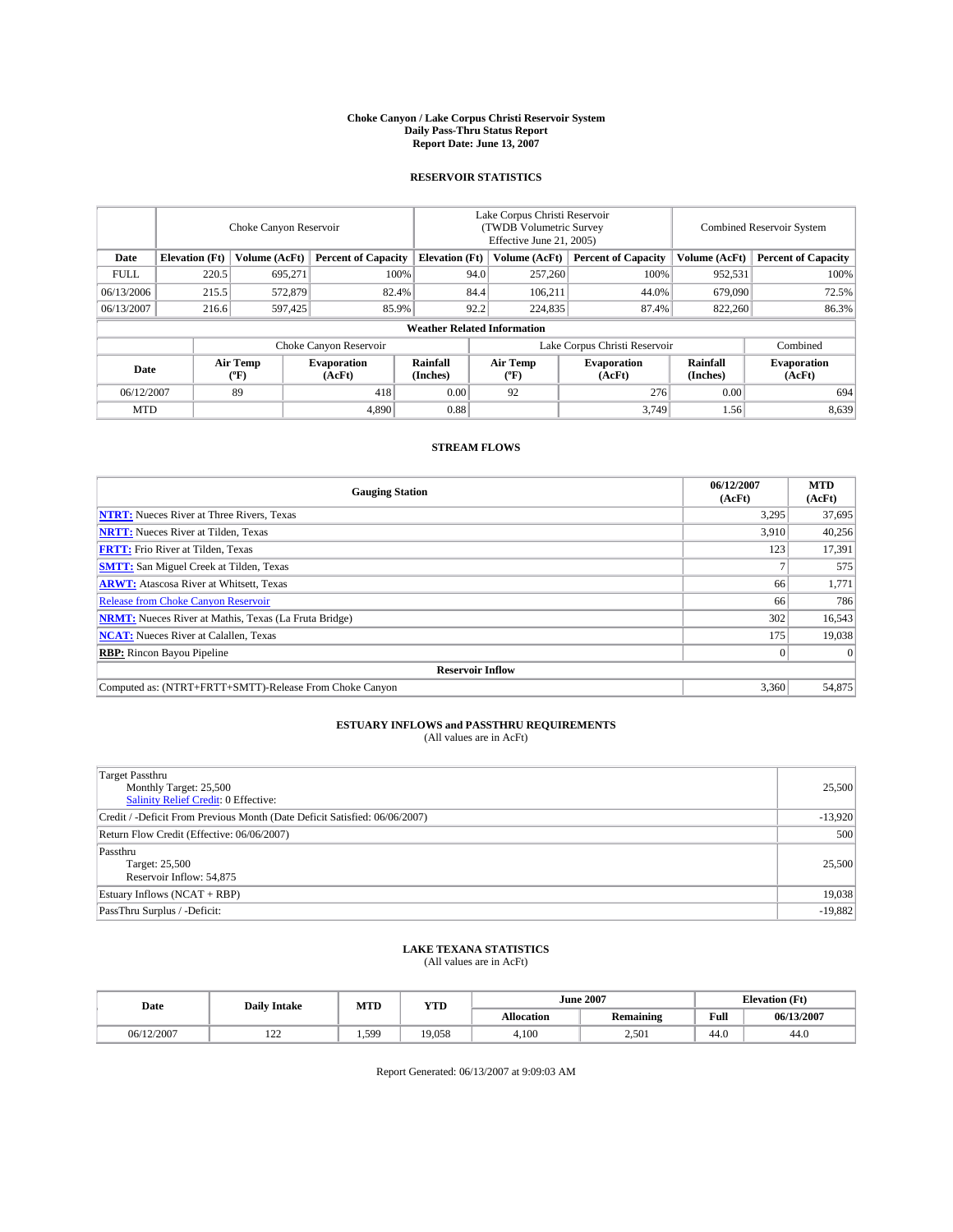#### **Choke Canyon / Lake Corpus Christi Reservoir System Daily Pass-Thru Status Report Report Date: June 14, 2007**

### **RESERVOIR STATISTICS**

|             | Choke Canyon Reservoir             |                  |                              |                       | Lake Corpus Christi Reservoir<br>(TWDB Volumetric Survey<br>Effective June 21, 2005) |                  |                               |                      | Combined Reservoir System    |  |  |
|-------------|------------------------------------|------------------|------------------------------|-----------------------|--------------------------------------------------------------------------------------|------------------|-------------------------------|----------------------|------------------------------|--|--|
| Date        | <b>Elevation</b> (Ft)              | Volume (AcFt)    | <b>Percent of Capacity</b>   | <b>Elevation</b> (Ft) |                                                                                      | Volume (AcFt)    | <b>Percent of Capacity</b>    | Volume (AcFt)        | <b>Percent of Capacity</b>   |  |  |
| <b>FULL</b> | 220.5                              | 695,271          |                              | 100%                  | 94.0                                                                                 | 257,260          | 100%                          | 952,531              | 100%                         |  |  |
| 06/14/2006  | 215.5                              | 571,944          | 82.3%                        |                       | 84.4                                                                                 | 105,608          | 43.8%                         | 677,552              | 72.3%                        |  |  |
| 06/14/2007  | 216.6                              | 596,947          | 85.9%                        |                       | 92.3                                                                                 | 226,949          | 88.2%                         | 823,896              | 86.5%                        |  |  |
|             | <b>Weather Related Information</b> |                  |                              |                       |                                                                                      |                  |                               |                      |                              |  |  |
|             |                                    |                  | Choke Canyon Reservoir       |                       |                                                                                      |                  | Lake Corpus Christi Reservoir |                      | Combined                     |  |  |
| Date        |                                    | Air Temp<br>(°F) | <b>Evaporation</b><br>(AcFt) | Rainfall<br>(Inches)  |                                                                                      | Air Temp<br>("F) | <b>Evaporation</b><br>(AcFt)  | Rainfall<br>(Inches) | <b>Evaporation</b><br>(AcFt) |  |  |
| 06/13/2007  |                                    | 91               | 445                          | 0.00                  |                                                                                      | 93               | 298                           | 0.00                 | 743                          |  |  |
| <b>MTD</b>  |                                    |                  | 5,335                        | 0.88                  |                                                                                      |                  | 4,047                         | 1.56                 | 9,382                        |  |  |

### **STREAM FLOWS**

| <b>Gauging Station</b>                                       | 06/13/2007<br>(AcFt) | <b>MTD</b><br>(AcFt) |
|--------------------------------------------------------------|----------------------|----------------------|
| <b>NTRT:</b> Nueces River at Three Rivers, Texas             | 3,295                | 40,990               |
| <b>NRTT:</b> Nueces River at Tilden, Texas                   | 4.030                | 44,285               |
| <b>FRTT:</b> Frio River at Tilden, Texas                     | 99                   | 17,490               |
| <b>SMTT:</b> San Miguel Creek at Tilden, Texas               |                      | 581                  |
| <b>ARWT:</b> Atascosa River at Whitsett, Texas               | 52                   | 1,822                |
| <b>Release from Choke Canyon Reservoir</b>                   | 66                   | 852                  |
| <b>NRMT:</b> Nueces River at Mathis, Texas (La Fruta Bridge) | 304                  | 16,847               |
| <b>NCAT:</b> Nueces River at Calallen, Texas                 | 137                  | 19.175               |
| <b>RBP:</b> Rincon Bayou Pipeline                            |                      | $\Omega$             |
| <b>Reservoir Inflow</b>                                      |                      |                      |
| Computed as: (NTRT+FRTT+SMTT)-Release From Choke Canyon      | 3,335                | 58,210               |

# **ESTUARY INFLOWS and PASSTHRU REQUIREMENTS**<br>(All values are in AcFt)

| <b>Target Passthru</b><br>Monthly Target: 25,500<br>Salinity Relief Credit: 0 Effective: | 25,500    |
|------------------------------------------------------------------------------------------|-----------|
| Credit / -Deficit From Previous Month (Date Deficit Satisfied: 06/06/2007)               | $-13,920$ |
| Return Flow Credit (Effective: 06/06/2007)                                               | 500       |
| Passthru<br>Target: 25,500<br>Reservoir Inflow: 58,210                                   | 25,500    |
| Estuary Inflows (NCAT + RBP)                                                             | 19,175    |
| PassThru Surplus / -Deficit:                                                             | $-19,745$ |

## **LAKE TEXANA STATISTICS** (All values are in AcFt)

| Date       | <b>Daily Intake</b> | MTD      | <b>YTD</b> |                   | <b>June 2007</b> | <b>Elevation</b> (Ft) |            |
|------------|---------------------|----------|------------|-------------------|------------------|-----------------------|------------|
|            |                     |          |            | <b>Allocation</b> | <b>Remaining</b> | Full                  | 06/14/2007 |
| 06/13/2007 | 122<br>ل کے 1       | 722<br>. | 19.181     | 4.100             | 270<br>2,010     | 44.0                  | 43.9       |

Report Generated: 06/14/2007 at 8:30:25 AM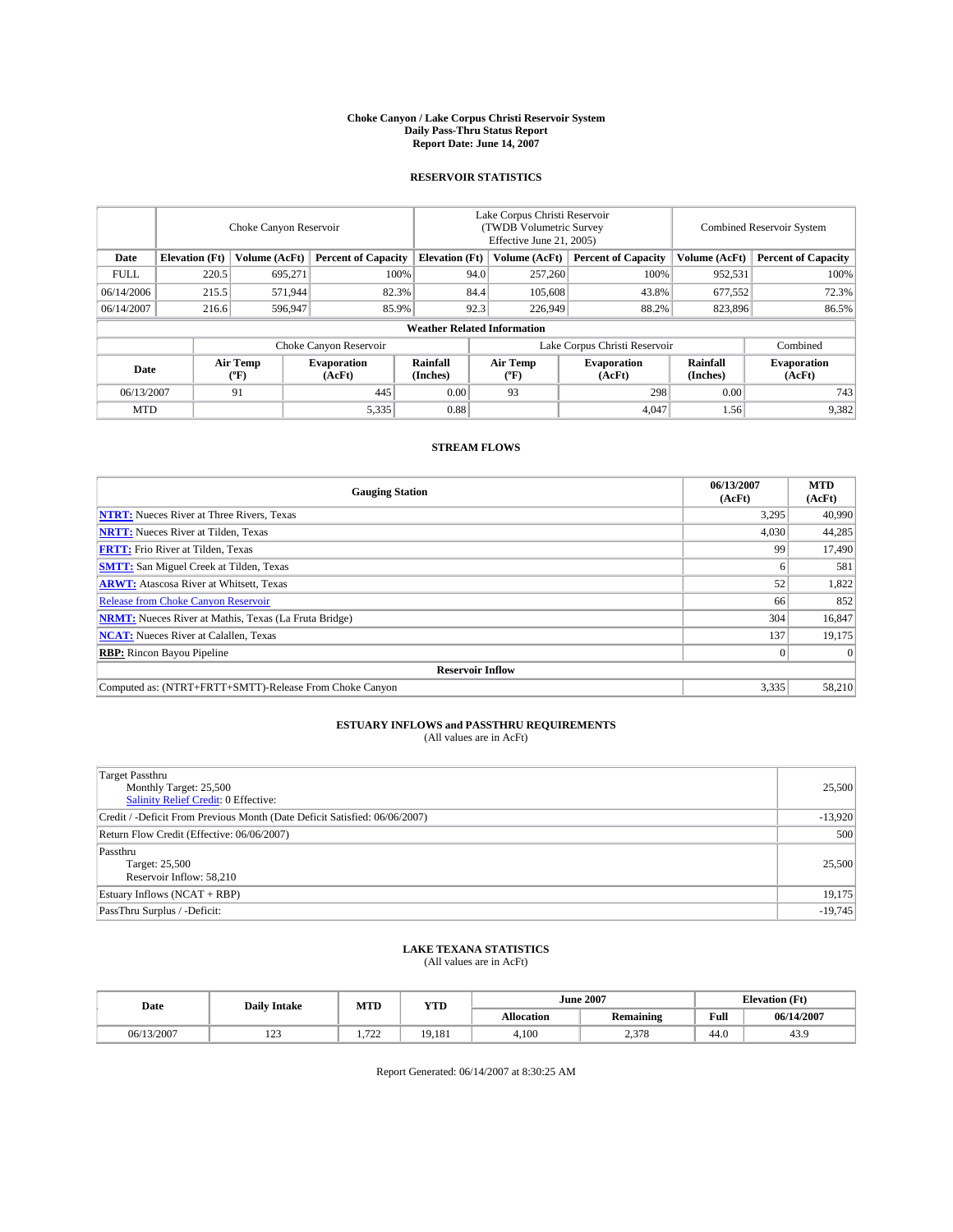#### **Choke Canyon / Lake Corpus Christi Reservoir System Daily Pass-Thru Status Report Report Date: June 15, 2007**

### **RESERVOIR STATISTICS**

|             | Choke Canyon Reservoir             |                  |                              |                       | Lake Corpus Christi Reservoir<br>(TWDB Volumetric Survey<br>Effective June 21, 2005) |                  |                               |                      | Combined Reservoir System    |  |  |
|-------------|------------------------------------|------------------|------------------------------|-----------------------|--------------------------------------------------------------------------------------|------------------|-------------------------------|----------------------|------------------------------|--|--|
| Date        | <b>Elevation</b> (Ft)              | Volume (AcFt)    | <b>Percent of Capacity</b>   | <b>Elevation</b> (Ft) |                                                                                      | Volume (AcFt)    | <b>Percent of Capacity</b>    | Volume (AcFt)        | <b>Percent of Capacity</b>   |  |  |
| <b>FULL</b> | 220.5                              | 695,271          | 100%                         |                       | 94.0                                                                                 | 257,260          | 100%                          | 952,531              | 100%                         |  |  |
| 06/15/2006  | 215.5                              | 571,481          | 82.2%                        |                       | 84.3                                                                                 | 105,008          | 43.5%                         | 676.489              | 72.2%                        |  |  |
| 06/15/2007  | 216.5                              | 595,276          | 85.6%                        |                       | 92.4                                                                                 | 228,710          | 88.9%                         | 823,986              | 86.5%                        |  |  |
|             | <b>Weather Related Information</b> |                  |                              |                       |                                                                                      |                  |                               |                      |                              |  |  |
|             |                                    |                  | Choke Canyon Reservoir       |                       |                                                                                      |                  | Lake Corpus Christi Reservoir |                      | Combined                     |  |  |
| Date        |                                    | Air Temp<br>(°F) | <b>Evaporation</b><br>(AcFt) | Rainfall<br>(Inches)  |                                                                                      | Air Temp<br>("F) | <b>Evaporation</b><br>(AcFt)  | Rainfall<br>(Inches) | <b>Evaporation</b><br>(AcFt) |  |  |
| 06/14/2007  |                                    | 90               | 393                          | 0.00                  |                                                                                      | 96               | 298                           | 0.00                 | 691                          |  |  |
| <b>MTD</b>  |                                    |                  | 5,728                        | 0.88                  |                                                                                      |                  | 4,345                         | 1.56                 | 10,073                       |  |  |

### **STREAM FLOWS**

| <b>Gauging Station</b>                                       | 06/14/2007<br>(AcFt) | <b>MTD</b><br>(AcFt) |
|--------------------------------------------------------------|----------------------|----------------------|
| <b>NTRT:</b> Nueces River at Three Rivers, Texas             | 3,355                | 44,345               |
| <b>NRTT:</b> Nueces River at Tilden, Texas                   | 3.772                | 48,057               |
| <b>FRTT:</b> Frio River at Tilden, Texas                     | 79                   | 17,569               |
| <b>SMTT:</b> San Miguel Creek at Tilden, Texas               |                      | 586                  |
| <b>ARWT:</b> Atascosa River at Whitsett, Texas               | 50                   | 1,872                |
| <b>Release from Choke Canyon Reservoir</b>                   | 66                   | 917                  |
| <b>NRMT:</b> Nueces River at Mathis, Texas (La Fruta Bridge) | 304                  | 17,150               |
| <b>NCAT:</b> Nueces River at Calallen, Texas                 | 127                  | 19,302               |
| <b>RBP:</b> Rincon Bayou Pipeline                            |                      | $\Omega$             |
| <b>Reservoir Inflow</b>                                      |                      |                      |
| Computed as: (NTRT+FRTT+SMTT)-Release From Choke Canyon      | 3,374                | 61,583               |

# **ESTUARY INFLOWS and PASSTHRU REQUIREMENTS**<br>(All values are in AcFt)

| <b>Target Passthru</b><br>Monthly Target: 25,500<br>Salinity Relief Credit: 0 Effective: | 25,500    |
|------------------------------------------------------------------------------------------|-----------|
| Credit / -Deficit From Previous Month (Date Deficit Satisfied: 06/06/2007)               | $-13,920$ |
| Return Flow Credit (Effective: 06/06/2007)                                               | 500       |
| Passthru<br>Target: 25,500<br>Reservoir Inflow: 61,583                                   | 25,500    |
| Estuary Inflows (NCAT + RBP)                                                             | 19,302    |
| PassThru Surplus / -Deficit:                                                             | $-19,618$ |

## **LAKE TEXANA STATISTICS** (All values are in AcFt)

| Date       | <b>Daily Intake</b> | MTD   | YTD    |                   | <b>June 2007</b> | <b>Elevation</b> (Ft) |            |
|------------|---------------------|-------|--------|-------------------|------------------|-----------------------|------------|
|            |                     |       |        | <b>Allocation</b> | <b>Remaining</b> | Full                  | 06/15/2007 |
| 06/14/2007 | 114                 | 1.834 | 19.293 | 4.100             | 2.266            | 44.0                  | 3.0+       |

Report Generated: 06/15/2007 at 8:48:47 AM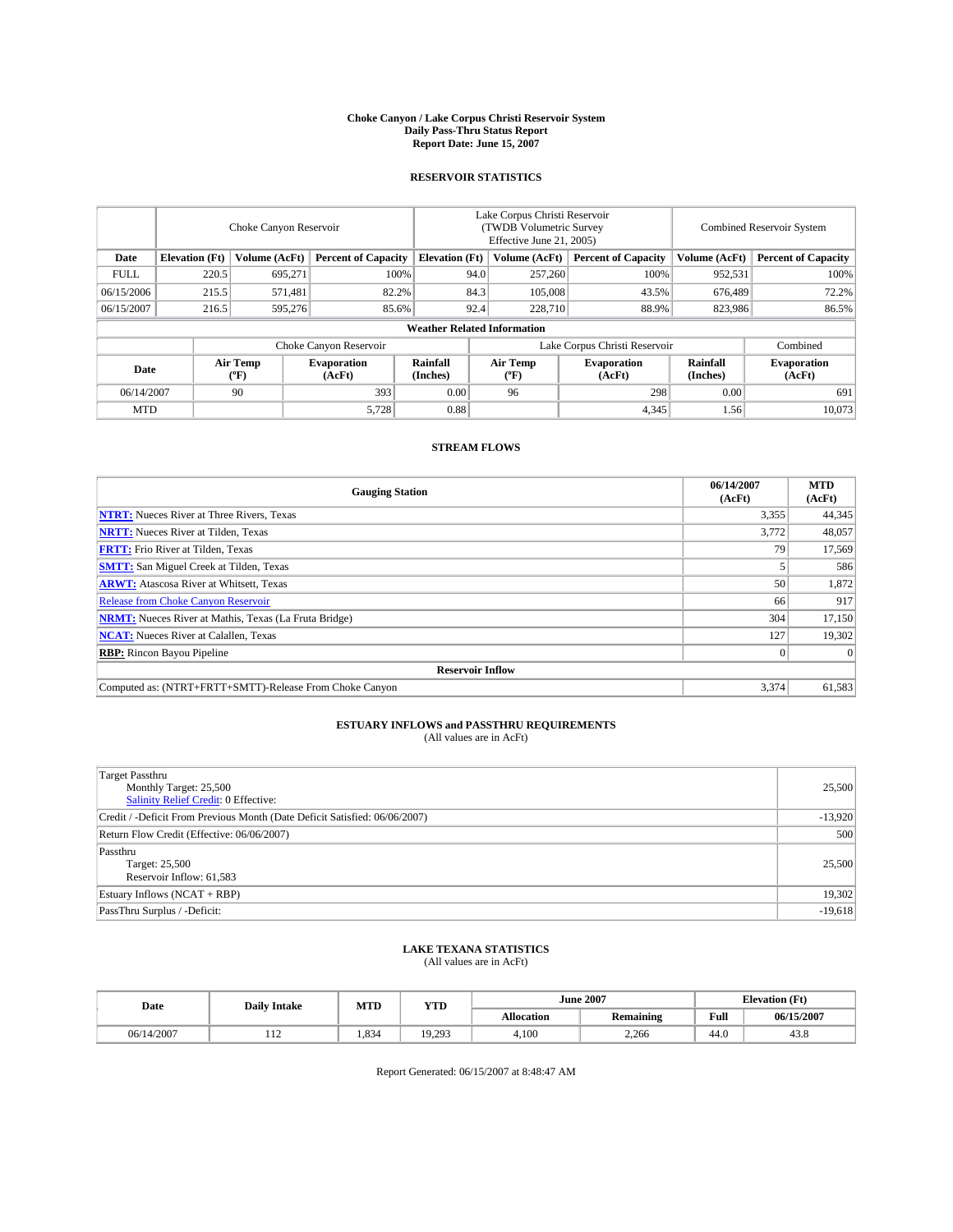#### **Choke Canyon / Lake Corpus Christi Reservoir System Daily Pass-Thru Status Report Report Date: June 16, 2007**

### **RESERVOIR STATISTICS**

|             | Choke Canyon Reservoir |                  |                              |                                    | Lake Corpus Christi Reservoir<br>(TWDB Volumetric Survey<br>Effective June 21, 2005) |                  |                               |                      | Combined Reservoir System    |  |  |
|-------------|------------------------|------------------|------------------------------|------------------------------------|--------------------------------------------------------------------------------------|------------------|-------------------------------|----------------------|------------------------------|--|--|
| Date        | <b>Elevation</b> (Ft)  | Volume (AcFt)    | <b>Percent of Capacity</b>   | <b>Elevation</b> (Ft)              |                                                                                      | Volume (AcFt)    | <b>Percent of Capacity</b>    | Volume (AcFt)        | <b>Percent of Capacity</b>   |  |  |
| <b>FULL</b> | 220.5                  | 695,271          | 100%                         |                                    | 94.0                                                                                 | 257,260          | 100%                          | 952,531              | 100%                         |  |  |
| 06/16/2006  | 215.4                  | 570,785          | 82.1%                        |                                    | 84.2                                                                                 | 104,051          | 43.1%                         | 674,836              | 72.1%                        |  |  |
| 06/16/2007  | 216.4                  | 593,843          | 85.4%                        |                                    | 92.5                                                                                 | 231,008          | 89.8%                         | 824,851              | 86.6%                        |  |  |
|             |                        |                  |                              | <b>Weather Related Information</b> |                                                                                      |                  |                               |                      |                              |  |  |
|             |                        |                  | Choke Canyon Reservoir       |                                    |                                                                                      |                  | Lake Corpus Christi Reservoir |                      | Combined                     |  |  |
| Date        |                        | Air Temp<br>(°F) | <b>Evaporation</b><br>(AcFt) | Rainfall<br>(Inches)               |                                                                                      | Air Temp<br>("F) | <b>Evaporation</b><br>(AcFt)  | Rainfall<br>(Inches) | <b>Evaporation</b><br>(AcFt) |  |  |
| 06/15/2007  |                        | 91               | 485                          | 0.00                               |                                                                                      | 95               | 361                           | 0.00                 | 846                          |  |  |
| <b>MTD</b>  |                        |                  | 6,213                        | 0.88                               |                                                                                      |                  | 4,706                         | 1.56                 | 10,919                       |  |  |

### **STREAM FLOWS**

| <b>Gauging Station</b>                                       | 06/15/2007<br>(AcFt) | <b>MTD</b><br>(AcFt) |
|--------------------------------------------------------------|----------------------|----------------------|
| <b>NTRT:</b> Nueces River at Three Rivers, Texas             | 3,414                | 47,759               |
| <b>NRTT:</b> Nueces River at Tilden, Texas                   | 2,719                | 50,776               |
| <b>FRTT:</b> Frio River at Tilden, Texas                     | 67                   | 17,637               |
| <b>SMTT:</b> San Miguel Creek at Tilden, Texas               |                      | 591                  |
| <b>ARWT:</b> Atascosa River at Whitsett, Texas               | 44                   | 1,916                |
| <b>Release from Choke Canyon Reservoir</b>                   | 66                   | 983                  |
| <b>NRMT:</b> Nueces River at Mathis, Texas (La Fruta Bridge) | 304                  | 17,454               |
| <b>NCAT:</b> Nueces River at Calallen, Texas                 | 119                  | 19,421               |
| <b>RBP:</b> Rincon Bayou Pipeline                            |                      | $\Omega$             |
| <b>Reservoir Inflow</b>                                      |                      |                      |
| Computed as: (NTRT+FRTT+SMTT)-Release From Choke Canyon      | 3.420                | 65,004               |

# **ESTUARY INFLOWS and PASSTHRU REQUIREMENTS**<br>(All values are in AcFt)

| <b>Target Passthru</b><br>Monthly Target: 25,500<br>Salinity Relief Credit: 0 Effective: | 25,500    |
|------------------------------------------------------------------------------------------|-----------|
| Credit / -Deficit From Previous Month (Date Deficit Satisfied: 06/06/2007)               | $-13,920$ |
| Return Flow Credit (Effective: 06/06/2007)                                               | 500       |
| Passthru<br>Target: 25,500<br>Reservoir Inflow: 65,004                                   | 25,500    |
| Estuary Inflows (NCAT + RBP)                                                             | 19,421    |
| PassThru Surplus / -Deficit:                                                             | $-19,499$ |

## **LAKE TEXANA STATISTICS** (All values are in AcFt)

| Date       | <b>Daily Intake</b> | MTD   | <b>YTD</b> |                   | <b>June 2007</b> | <b>Elevation</b> (Ft) |            |
|------------|---------------------|-------|------------|-------------------|------------------|-----------------------|------------|
|            |                     |       |            | <b>Allocation</b> | <b>Remaining</b> | Full                  | 06/16/2007 |
| 06/15/2007 | $\sim$<br>--        | 1.956 | 19.415     | 4.100             | 2.144            | 44.0                  | 43.8       |

Report Generated: 06/16/2007 at 8:23:32 AM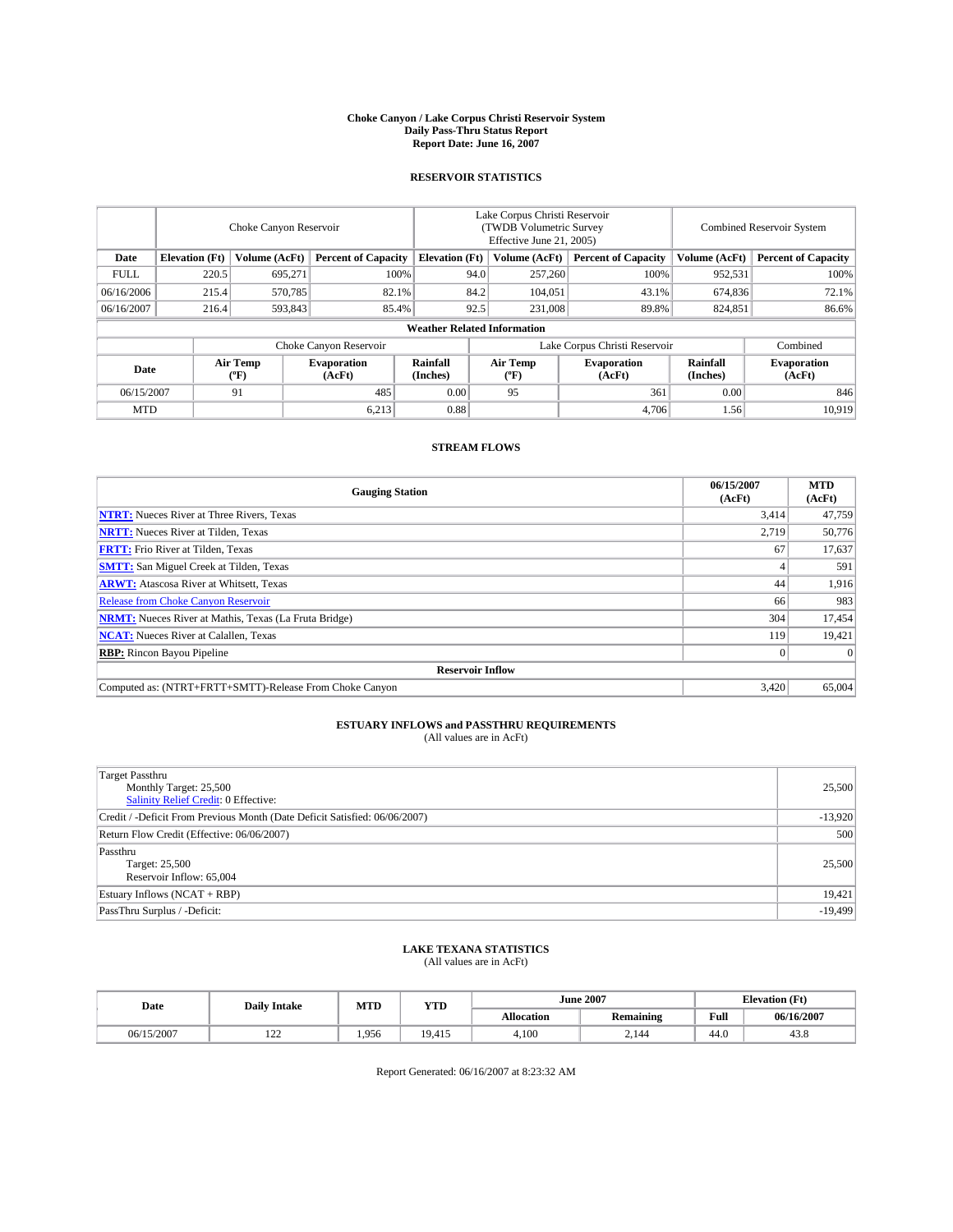#### **Choke Canyon / Lake Corpus Christi Reservoir System Daily Pass-Thru Status Report Report Date: June 17, 2007**

### **RESERVOIR STATISTICS**

|             | Choke Canyon Reservoir |                  |                              |                                    | Lake Corpus Christi Reservoir<br>(TWDB Volumetric Survey<br>Effective June 21, 2005) |                  |                               |                      | Combined Reservoir System    |  |  |
|-------------|------------------------|------------------|------------------------------|------------------------------------|--------------------------------------------------------------------------------------|------------------|-------------------------------|----------------------|------------------------------|--|--|
| Date        | <b>Elevation</b> (Ft)  | Volume (AcFt)    | <b>Percent of Capacity</b>   | <b>Elevation</b> (Ft)              |                                                                                      | Volume (AcFt)    | <b>Percent of Capacity</b>    | Volume (AcFt)        | <b>Percent of Capacity</b>   |  |  |
| <b>FULL</b> | 220.5                  | 695,271          | 100%                         |                                    | 94.0                                                                                 | 257,260          | 100%                          | 952,531              | 100%                         |  |  |
| 06/17/2006  | 215.4                  | 570,322          | 82.0%                        |                                    | 84.1                                                                                 | 102,627          | 42.5%                         | 672,949              | 71.9%                        |  |  |
| 06/17/2007  | 216.6                  | 598,380          | 86.1%                        |                                    | 92.8                                                                                 | 234,735          | 91.2%                         | 833,115              | 87.5%                        |  |  |
|             |                        |                  |                              | <b>Weather Related Information</b> |                                                                                      |                  |                               |                      |                              |  |  |
|             |                        |                  | Choke Canyon Reservoir       |                                    |                                                                                      |                  | Lake Corpus Christi Reservoir |                      | Combined                     |  |  |
| Date        |                        | Air Temp<br>(°F) | <b>Evaporation</b><br>(AcFt) | Rainfall<br>(Inches)               |                                                                                      | Air Temp<br>("F) | <b>Evaporation</b><br>(AcFt)  | Rainfall<br>(Inches) | <b>Evaporation</b><br>(AcFt) |  |  |
| 06/16/2007  |                        | 91               | 460                          | 1.70                               |                                                                                      | 94               | 414                           | 0.13                 | 874                          |  |  |
| <b>MTD</b>  |                        |                  | 6,673                        | 2.58                               |                                                                                      |                  | 5,120                         | 1.69                 | 11,793                       |  |  |

### **STREAM FLOWS**

| <b>Gauging Station</b>                                       | 06/16/2007<br>(AcFt) | <b>MTD</b><br>(AcFt) |
|--------------------------------------------------------------|----------------------|----------------------|
| <b>NTRT:</b> Nueces River at Three Rivers, Texas             | 3,295                | 51,054               |
| <b>NRTT:</b> Nueces River at Tilden, Texas                   | 939                  | 51,715               |
| <b>FRTT:</b> Frio River at Tilden, Texas                     | 97                   | 17,734               |
| <b>SMTT:</b> San Miguel Creek at Tilden, Texas               | 228                  | 819                  |
| <b>ARWT:</b> Atascosa River at Whitsett, Texas               | 40                   | 1,955                |
| <b>Release from Choke Canyon Reservoir</b>                   | 66                   | 1,048                |
| <b>NRMT:</b> Nueces River at Mathis, Texas (La Fruta Bridge) | 306                  | 17,760               |
| <b>NCAT:</b> Nueces River at Calallen, Texas                 | 135                  | 19,556               |
| <b>RBP:</b> Rincon Bayou Pipeline                            |                      | $\Omega$             |
| <b>Reservoir Inflow</b>                                      |                      |                      |
| Computed as: (NTRT+FRTT+SMTT)-Release From Choke Canyon      | 3,555                | 68,559               |

# **ESTUARY INFLOWS and PASSTHRU REQUIREMENTS**<br>(All values are in AcFt)

| <b>Target Passthru</b><br>Monthly Target: 25,500<br>Salinity Relief Credit: 0 Effective: | 25,500    |
|------------------------------------------------------------------------------------------|-----------|
| Credit / -Deficit From Previous Month (Date Deficit Satisfied: 06/06/2007)               | $-13,920$ |
| Return Flow Credit (Effective: 06/06/2007)                                               | 500       |
| Passthru<br>Target: 25,500<br>Reservoir Inflow: 68,559                                   | 25,500    |
| Estuary Inflows (NCAT + RBP)                                                             | 19,556    |
| PassThru Surplus / -Deficit:                                                             | $-19,364$ |

## **LAKE TEXANA STATISTICS** (All values are in AcFt)

| Date       | <b>Daily Intake</b> | MTD   | <b>YTD</b> |                   | <b>June 2007</b> | <b>Elevation</b> (Ft) |            |
|------------|---------------------|-------|------------|-------------------|------------------|-----------------------|------------|
|            |                     |       |            | <b>Allocation</b> | <b>Remaining</b> | Full                  | 06/17/2007 |
| 06/16/2007 | $\sim$<br>1/4       | 2,077 | 19.536     | 4.100             | 2,023            | 44.0                  | 43.8       |

Report Generated: 06/17/2007 at 8:26:25 AM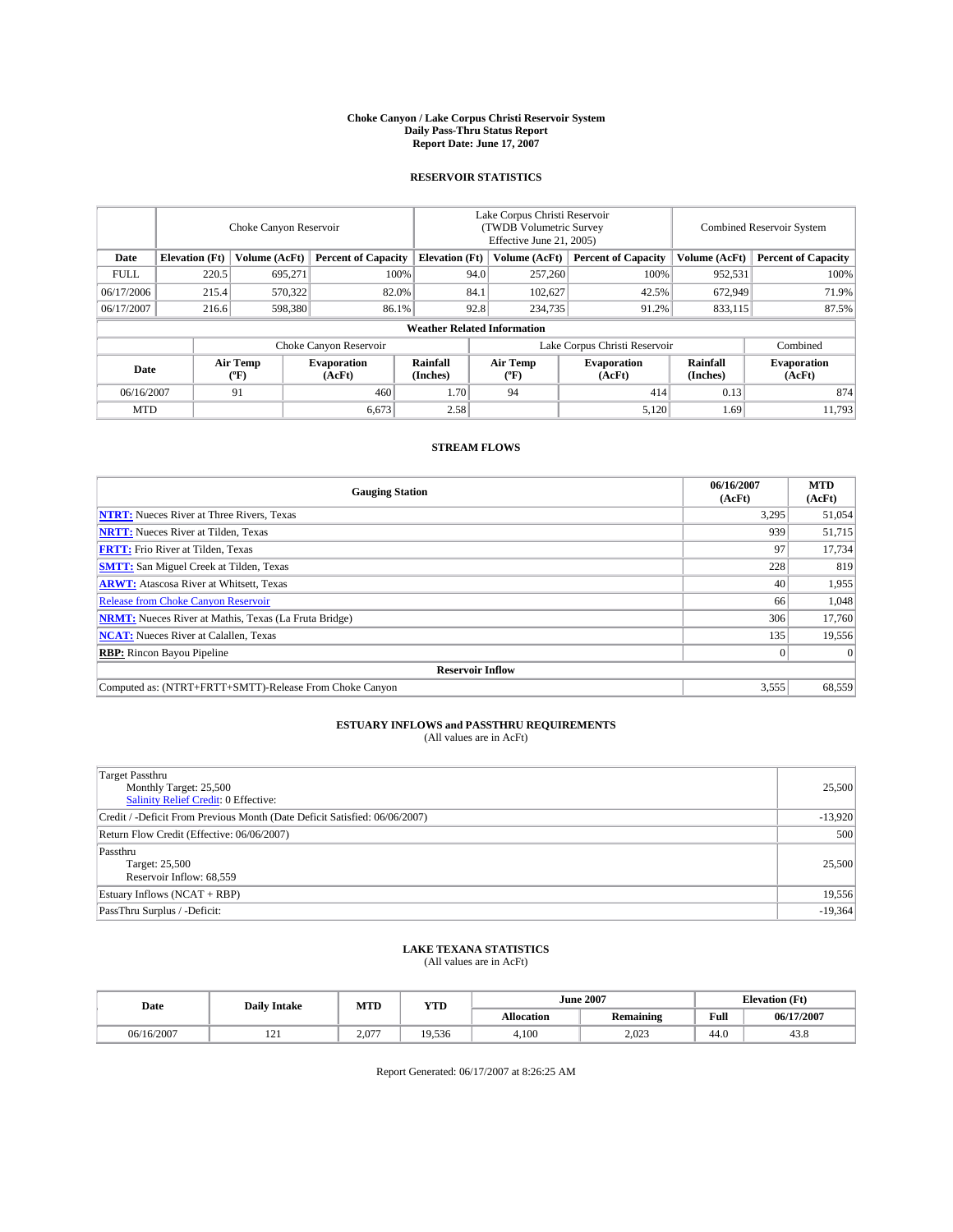#### **Choke Canyon / Lake Corpus Christi Reservoir System Daily Pass-Thru Status Report Report Date: June 18, 2007**

### **RESERVOIR STATISTICS**

|             | Choke Canyon Reservoir |                         |                              |                                    | Lake Corpus Christi Reservoir<br>(TWDB Volumetric Survey<br>Effective June 21, 2005) |                  |                               | Combined Reservoir System |                              |  |
|-------------|------------------------|-------------------------|------------------------------|------------------------------------|--------------------------------------------------------------------------------------|------------------|-------------------------------|---------------------------|------------------------------|--|
| Date        | <b>Elevation</b> (Ft)  | Volume (AcFt)           | <b>Percent of Capacity</b>   | <b>Elevation</b> (Ft)              |                                                                                      | Volume (AcFt)    | <b>Percent of Capacity</b>    | Volume (AcFt)             | <b>Percent of Capacity</b>   |  |
| <b>FULL</b> | 220.5                  | 695.271                 |                              | 100%                               | 94.0                                                                                 | 257,260          | 100%                          | 952,531                   | 100%                         |  |
| 06/18/2006  | 215.4                  | 569,858                 | 82.0%                        |                                    | 84.1                                                                                 | 102,864          | 42.6%                         | 672,722                   | 71.8%                        |  |
| 06/18/2007  | 216.8                  | 601,734                 | 86.5%                        |                                    | 92.8                                                                                 | 235,981          | 91.7%                         | 837,715                   | 87.9%                        |  |
|             |                        |                         |                              | <b>Weather Related Information</b> |                                                                                      |                  |                               |                           |                              |  |
|             |                        |                         | Choke Canyon Reservoir       |                                    |                                                                                      |                  | Lake Corpus Christi Reservoir |                           | Combined                     |  |
| Date        |                        | <b>Air Temp</b><br>(°F) | <b>Evaporation</b><br>(AcFt) | Rainfall<br>(Inches)               |                                                                                      | Air Temp<br>("F) | <b>Evaporation</b><br>(AcFt)  | Rainfall<br>(Inches)      | <b>Evaporation</b><br>(AcFt) |  |
| 06/17/2007  |                        | 89                      | 377                          | 0.00                               |                                                                                      | 94               | 291                           | 0.00                      | 668                          |  |
| <b>MTD</b>  |                        |                         | 7,050                        | 2.58                               |                                                                                      |                  | 5,411                         | 1.69                      | 12,461                       |  |

### **STREAM FLOWS**

| <b>Gauging Station</b>                                       | 06/17/2007<br>(AcFt) | <b>MTD</b><br>(AcFt) |
|--------------------------------------------------------------|----------------------|----------------------|
| <b>NTRT:</b> Nueces River at Three Rivers, Texas             | 2,124                | 53,178               |
| <b>NRTT:</b> Nueces River at Tilden, Texas                   | 1,390                | 53,105               |
| <b>FRTT:</b> Frio River at Tilden, Texas                     | 1,380                | 19,114               |
| <b>SMTT:</b> San Miguel Creek at Tilden, Texas               | 1,380                | 2,198                |
| <b>ARWT:</b> Atascosa River at Whitsett, Texas               | 62                   | 2,017                |
| <b>Release from Choke Canyon Reservoir</b>                   | 66                   | 1,114                |
| <b>NRMT:</b> Nueces River at Mathis, Texas (La Fruta Bridge) | 308                  | 18,067               |
| <b>NCAT:</b> Nueces River at Calallen, Texas                 | 119                  | 19,675               |
| <b>RBP:</b> Rincon Bayou Pipeline                            |                      | $\Omega$             |
| <b>Reservoir Inflow</b>                                      |                      |                      |
| Computed as: (NTRT+FRTT+SMTT)-Release From Choke Canyon      | 4,818                | 73,377               |

# **ESTUARY INFLOWS and PASSTHRU REQUIREMENTS**<br>(All values are in AcFt)

| <b>Target Passthru</b><br>Monthly Target: 25,500<br>Salinity Relief Credit: 0 Effective: | 25,500    |
|------------------------------------------------------------------------------------------|-----------|
| Credit / -Deficit From Previous Month (Date Deficit Satisfied: 06/06/2007)               | $-13,920$ |
| Return Flow Credit (Effective: 06/06/2007)                                               | 500       |
| Passthru<br>Target: 25,500<br>Reservoir Inflow: 73,377                                   | 25,500    |
| Estuary Inflows (NCAT + RBP)                                                             | 19,675    |
| PassThru Surplus / -Deficit:                                                             | $-19,245$ |

## **LAKE TEXANA STATISTICS** (All values are in AcFt)

| Date       | <b>Daily Intake</b>       | MTD   | <b>YTD</b> |                   | <b>June 2007</b> | <b>Elevation</b> (Ft) |            |
|------------|---------------------------|-------|------------|-------------------|------------------|-----------------------|------------|
|            |                           |       |            | <b>Allocation</b> | <b>Remaining</b> | Full                  | 06/18/2007 |
| 06/17/2007 | 10 <sup>o</sup><br>ب سے ج | 2.200 | 19.659     | 4.100             | .900             | 44.0                  | 43.8       |

Report Generated: 06/18/2007 at 9:15:59 AM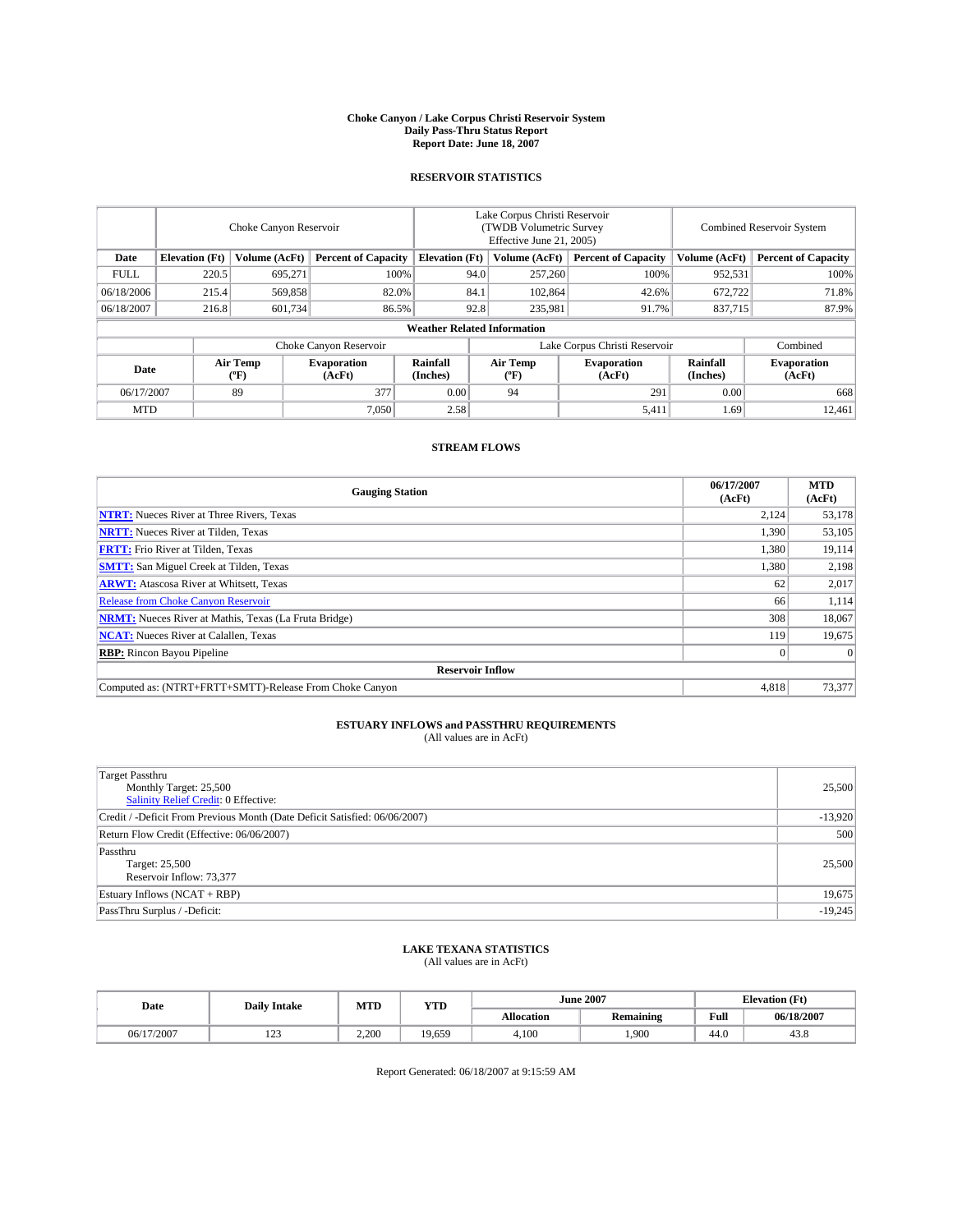#### **Choke Canyon / Lake Corpus Christi Reservoir System Daily Pass-Thru Status Report Report Date: June 19, 2007**

### **RESERVOIR STATISTICS**

|             | Choke Canyon Reservoir             |                  |                              |                       | Lake Corpus Christi Reservoir<br>(TWDB Volumetric Survey<br>Effective June 21, 2005) |                  |                               |                      | Combined Reservoir System    |  |  |
|-------------|------------------------------------|------------------|------------------------------|-----------------------|--------------------------------------------------------------------------------------|------------------|-------------------------------|----------------------|------------------------------|--|--|
| Date        | <b>Elevation</b> (Ft)              | Volume (AcFt)    | <b>Percent of Capacity</b>   | <b>Elevation</b> (Ft) |                                                                                      | Volume (AcFt)    | <b>Percent of Capacity</b>    | Volume (AcFt)        | <b>Percent of Capacity</b>   |  |  |
| <b>FULL</b> | 220.5                              | 695,271          | 100%                         |                       | 94.0                                                                                 | 257,260          | 100%                          | 952,531              | 100%                         |  |  |
| 06/19/2006  | 215.4                              | 569,394          | 81.9%                        |                       | 84.2                                                                                 | 103,219          | 42.8%                         | 672.613              | 71.8%                        |  |  |
| 06/19/2007  | 216.9                              | 604,385          | 86.9%                        |                       | 92.8                                                                                 | 236,159          | 91.8%                         | 840,544              | 88.2%                        |  |  |
|             | <b>Weather Related Information</b> |                  |                              |                       |                                                                                      |                  |                               |                      |                              |  |  |
|             |                                    |                  | Choke Canyon Reservoir       |                       |                                                                                      |                  | Lake Corpus Christi Reservoir |                      | Combined                     |  |  |
| Date        |                                    | Air Temp<br>(°F) | <b>Evaporation</b><br>(AcFt) | Rainfall<br>(Inches)  |                                                                                      | Air Temp<br>("F) | <b>Evaporation</b><br>(AcFt)  | Rainfall<br>(Inches) | <b>Evaporation</b><br>(AcFt) |  |  |
| 06/18/2007  |                                    | 92               | 476                          | 0.00                  |                                                                                      | 95               | 374                           | 0.00                 | 850                          |  |  |
| <b>MTD</b>  |                                    |                  | 7,526                        | 2.58                  |                                                                                      |                  | 5,785                         | 1.69                 | 13,311                       |  |  |

### **STREAM FLOWS**

| <b>Gauging Station</b>                                       | 06/18/2007<br>(AcFt) | <b>MTD</b><br>(AcFt) |
|--------------------------------------------------------------|----------------------|----------------------|
| <b>NTRT:</b> Nueces River at Three Rivers, Texas             | 2,382                | 55,560               |
| <b>NRTT:</b> Nueces River at Tilden, Texas                   | 1,479                | 54,584               |
| <b>FRTT:</b> Frio River at Tilden, Texas                     | 1,515                | 20,628               |
| <b>SMTT:</b> San Miguel Creek at Tilden, Texas               | 333                  | 2,532                |
| <b>ARWT:</b> Atascosa River at Whitsett, Texas               | 3,275                | 5,292                |
| <b>Release from Choke Canyon Reservoir</b>                   | 66                   | 1,179                |
| <b>NRMT:</b> Nueces River at Mathis, Texas (La Fruta Bridge) | 308                  | 18,375               |
| <b>NCAT:</b> Nueces River at Calallen, Texas                 | 153                  | 19,828               |
| <b>RBP:</b> Rincon Bayou Pipeline                            |                      | $\Omega$             |
| <b>Reservoir Inflow</b>                                      |                      |                      |
| Computed as: (NTRT+FRTT+SMTT)-Release From Choke Canyon      | 4,165                | 77,541               |

# **ESTUARY INFLOWS and PASSTHRU REQUIREMENTS**<br>(All values are in AcFt)

| <b>Target Passthru</b><br>Monthly Target: 25,500<br>Salinity Relief Credit: 0 Effective: | 25,500    |
|------------------------------------------------------------------------------------------|-----------|
| Credit / -Deficit From Previous Month (Date Deficit Satisfied: 06/06/2007)               | $-13,920$ |
| Return Flow Credit (Effective: 06/06/2007)                                               | 500       |
| Passthru<br>Target: 25,500<br>Reservoir Inflow: 77,541                                   | 25,500    |
| Estuary Inflows (NCAT + RBP)                                                             | 19,828    |
| PassThru Surplus / -Deficit:                                                             | $-19,092$ |

## **LAKE TEXANA STATISTICS** (All values are in AcFt)

| Date       | <b>Daily Intake</b> | MTD               | <b>YTD</b> |                   | <b>June 2007</b> | <b>Elevation</b> (Ft) |            |
|------------|---------------------|-------------------|------------|-------------------|------------------|-----------------------|------------|
|            |                     |                   |            | <b>Allocation</b> | <b>Remaining</b> | Full                  | 06/19/2007 |
| 06/18/2007 | 122<br>ل کے 1       | 323<br>ل کے لیے ک | 19.782     | 4.100             | $- - -$<br>      | 44.0                  | 43.9       |

Report Generated: 06/19/2007 at 8:31:27 AM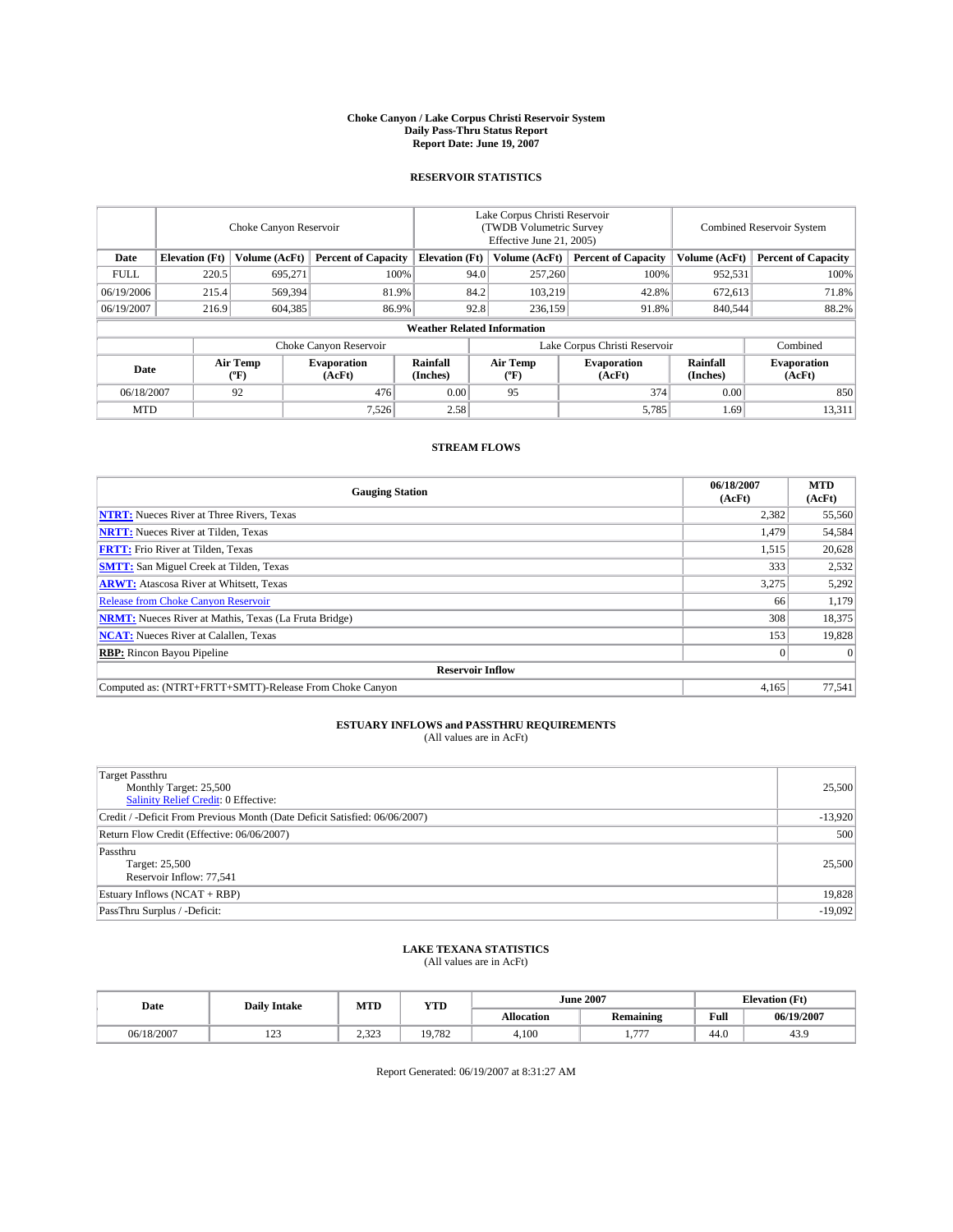#### **Choke Canyon / Lake Corpus Christi Reservoir System Daily Pass-Thru Status Report Report Date: June 20, 2007**

### **RESERVOIR STATISTICS**

|             | Choke Canyon Reservoir             |                  |                              |                       | Lake Corpus Christi Reservoir<br>(TWDB Volumetric Survey<br>Effective June 21, 2005) |                  |                               |                      | Combined Reservoir System    |  |  |
|-------------|------------------------------------|------------------|------------------------------|-----------------------|--------------------------------------------------------------------------------------|------------------|-------------------------------|----------------------|------------------------------|--|--|
| Date        | <b>Elevation</b> (Ft)              | Volume (AcFt)    | <b>Percent of Capacity</b>   | <b>Elevation</b> (Ft) |                                                                                      | Volume (AcFt)    | <b>Percent of Capacity</b>    | Volume (AcFt)        | <b>Percent of Capacity</b>   |  |  |
| <b>FULL</b> | 220.5                              | 695,271          | 100%                         |                       | 94.0                                                                                 | 257,260          | 100%                          | 952,531              | 100%                         |  |  |
| 06/20/2006  | 215.4                              | 568,930          | 81.8%                        |                       | 84.1                                                                                 | 102,864          | 42.6%                         | 671,794              | 71.7%                        |  |  |
| 06/20/2007  | 216.9                              | 606,072          | 87.2%                        |                       | 93.2                                                                                 | 242,059          | 94.1%                         | 848,131              | 89.0%                        |  |  |
|             | <b>Weather Related Information</b> |                  |                              |                       |                                                                                      |                  |                               |                      |                              |  |  |
|             |                                    |                  | Choke Canyon Reservoir       |                       |                                                                                      |                  | Lake Corpus Christi Reservoir |                      | Combined                     |  |  |
| Date        |                                    | Air Temp<br>(°F) | <b>Evaporation</b><br>(AcFt) | Rainfall<br>(Inches)  |                                                                                      | Air Temp<br>("F) | <b>Evaporation</b><br>(AcFt)  | Rainfall<br>(Inches) | <b>Evaporation</b><br>(AcFt) |  |  |
| 06/19/2007  |                                    | 91               | 505                          | 0.00                  |                                                                                      | 93               | 230                           | 0.00                 | 735                          |  |  |
| <b>MTD</b>  |                                    |                  | 8,031                        | 2.58                  |                                                                                      |                  | 6,015                         | 1.69                 | 14,046                       |  |  |

### **STREAM FLOWS**

| <b>Gauging Station</b>                                       | 06/19/2007<br>(AcFt) | <b>MTD</b><br>(AcFt) |
|--------------------------------------------------------------|----------------------|----------------------|
| <b>NTRT:</b> Nueces River at Three Rivers, Texas             | 4,982                | 60,543               |
| <b>NRTT:</b> Nueces River at Tilden, Texas                   | 1,425                | 56,009               |
| <b>FRTT:</b> Frio River at Tilden, Texas                     | 719                  | 21,347               |
| <b>SMTT:</b> San Miguel Creek at Tilden, Texas               | 673                  | 3,205                |
| <b>ARWT:</b> Atascosa River at Whitsett, Texas               | 3,990                | 9,282                |
| <b>Release from Choke Canyon Reservoir</b>                   | 66                   | 1,245                |
| <b>NRMT:</b> Nueces River at Mathis, Texas (La Fruta Bridge) | 304                  | 18,679               |
| <b>NCAT:</b> Nueces River at Calallen, Texas                 | 113                  | 19,941               |
| <b>RBP:</b> Rincon Bayou Pipeline                            |                      | $\Omega$             |
| <b>Reservoir Inflow</b>                                      |                      |                      |
| Computed as: (NTRT+FRTT+SMTT)-Release From Choke Canyon      | 6,308                | 83,849               |

## **ESTUARY INFLOWS and PASSTHRU REQUIREMENTS**<br>(All values are in AcFt)

| <b>Target Passthru</b><br>Monthly Target: 25,500<br>Salinity Relief Credit: 0 Effective: | 25,500    |
|------------------------------------------------------------------------------------------|-----------|
| Credit / -Deficit From Previous Month (Date Deficit Satisfied: 06/06/2007)               | $-13,920$ |
| Return Flow Credit (Effective: 06/06/2007)                                               | 500       |
| Passthru<br>Target: 25,500<br>Reservoir Inflow: 83,849                                   | 25,500    |
| Estuary Inflows (NCAT + RBP)                                                             | 19,941    |
| PassThru Surplus / -Deficit:                                                             | $-18,979$ |

## **LAKE TEXANA STATISTICS** (All values are in AcFt)

| Date       | <b>Daily Intake</b>       | MTD   | <b>YTD</b> |                   | <b>June 2007</b> | <b>Elevation</b> (Ft) |            |
|------------|---------------------------|-------|------------|-------------------|------------------|-----------------------|------------|
|            |                           |       |            | <b>Allocation</b> | <b>Remaining</b> | Full                  | 06/20/2007 |
| 06/19/2007 | 10 <sup>o</sup><br>ب سے ج | 2.446 | 19.905     | 4.100             | .654             | 44.0                  | 43.9       |

Report Generated: 06/20/2007 at 8:23:43 AM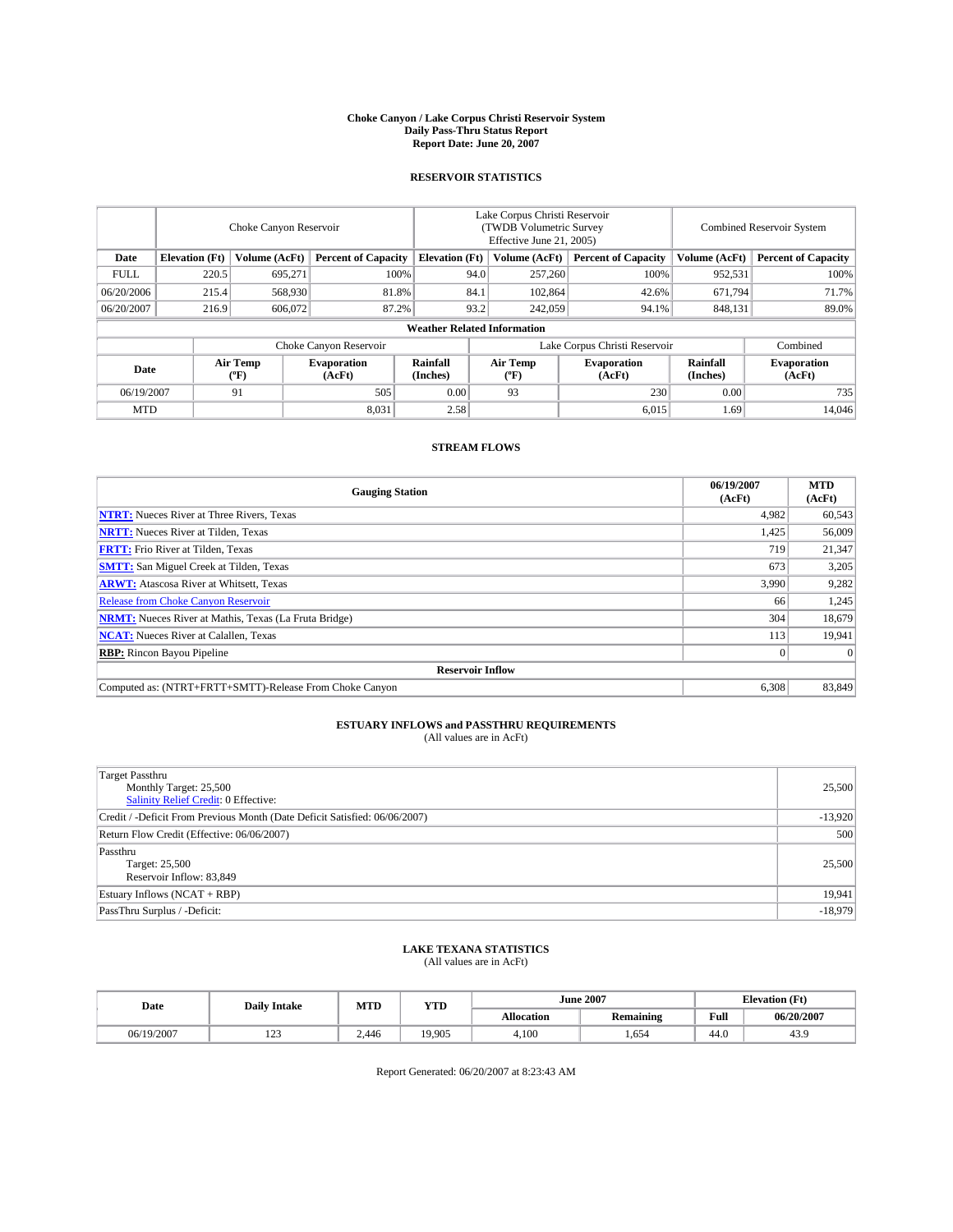#### **Choke Canyon / Lake Corpus Christi Reservoir System Daily Pass-Thru Status Report Report Date: June 21, 2007**

### **RESERVOIR STATISTICS**

|                        | Choke Canyon Reservoir |                  |                              |                                    | Lake Corpus Christi Reservoir<br>(TWDB Volumetric Survey<br>Effective June 21, 2005) |                           |                               |                      | Combined Reservoir System    |  |  |
|------------------------|------------------------|------------------|------------------------------|------------------------------------|--------------------------------------------------------------------------------------|---------------------------|-------------------------------|----------------------|------------------------------|--|--|
| Date                   | <b>Elevation</b> (Ft)  | Volume (AcFt)    | <b>Percent of Capacity</b>   | <b>Elevation</b> (Ft)              |                                                                                      | Volume (AcFt)             | <b>Percent of Capacity</b>    | Volume (AcFt)        | <b>Percent of Capacity</b>   |  |  |
| <b>FULL</b>            | 220.5                  | 695.271          |                              | 100%                               | 94.0                                                                                 | 257,260                   | 100%                          | 952,531              | 100%                         |  |  |
| 06/21/2006             | 215.3                  | 567,771          | 81.7%                        |                                    | 84.1                                                                                 | 102,273                   | 42.4%                         | 670.044              | 71.5%                        |  |  |
| 06/21/2007             | 217.1                  | 609,447          | 87.7%                        |                                    | 93.4                                                                                 | 245,654                   | 95.5%                         | 855,101              | 89.8%                        |  |  |
|                        |                        |                  |                              | <b>Weather Related Information</b> |                                                                                      |                           |                               |                      |                              |  |  |
| Choke Canyon Reservoir |                        |                  |                              |                                    |                                                                                      |                           | Lake Corpus Christi Reservoir |                      | Combined                     |  |  |
| Date                   |                        | Air Temp<br>(°F) | <b>Evaporation</b><br>(AcFt) | Rainfall<br>(Inches)               |                                                                                      | Air Temp<br>$^{\circ}$ F) | <b>Evaporation</b><br>(AcFt)  | Rainfall<br>(Inches) | <b>Evaporation</b><br>(AcFt) |  |  |
| 06/20/2007             |                        | 85               | 183                          | 0.00                               |                                                                                      | 91                        | 294                           | 0.00                 | 477                          |  |  |
| <b>MTD</b>             |                        |                  | 8.214                        | 2.58                               |                                                                                      |                           | 6,309                         | 1.69                 | 14,523                       |  |  |

### **STREAM FLOWS**

| <b>Gauging Station</b>                                       | 06/20/2007<br>(AcFt) | <b>MTD</b><br>(AcFt) |
|--------------------------------------------------------------|----------------------|----------------------|
| <b>NTRT:</b> Nueces River at Three Rivers, Texas             | 4,307                | 64,850               |
| <b>NRTT:</b> Nueces River at Tilden, Texas                   | 1,582                | 57,591               |
| <b>FRTT:</b> Frio River at Tilden, Texas                     | 169                  | 21,515               |
| <b>SMTT:</b> San Miguel Creek at Tilden, Texas               | 1,757                | 4,962                |
| <b>ARWT:</b> Atascosa River at Whitsett, Texas               | 860                  | 10,141               |
| <b>Release from Choke Canyon Reservoir</b>                   | 66                   | 1,310                |
| <b>NRMT:</b> Nueces River at Mathis, Texas (La Fruta Bridge) | 365                  | 19,044               |
| <b>NCAT:</b> Nueces River at Calallen, Texas                 | 69                   | 20,011               |
| <b>RBP:</b> Rincon Bayou Pipeline                            |                      | $\Omega$             |
| <b>Reservoir Inflow</b>                                      |                      |                      |
| Computed as: (NTRT+FRTT+SMTT)-Release From Choke Canyon      | 6,167                | 90.017               |

# **ESTUARY INFLOWS and PASSTHRU REQUIREMENTS**<br>(All values are in AcFt)

| <b>Target Passthru</b><br>Monthly Target: 25,500<br>Salinity Relief Credit: 0 Effective: | 25,500    |
|------------------------------------------------------------------------------------------|-----------|
| Credit / -Deficit From Previous Month (Date Deficit Satisfied: 06/06/2007)               | $-13,920$ |
| Return Flow Credit (Effective: 06/06/2007)                                               | 500       |
| Passthru<br>Target: 25,500<br>Reservoir Inflow: 90,017                                   | 25,500    |
| Estuary Inflows (NCAT + RBP)                                                             | 20,011    |
| PassThru Surplus / -Deficit:                                                             | $-18,909$ |

## **LAKE TEXANA STATISTICS** (All values are in AcFt)

| Date       | <b>Daily Intake</b>       | MTD   | <b>YTD</b> |                   | <b>June 2007</b> | <b>Elevation</b> (Ft) |            |
|------------|---------------------------|-------|------------|-------------------|------------------|-----------------------|------------|
|            |                           |       |            | <b>Allocation</b> | <b>Remaining</b> | Full                  | 06/21/2007 |
| 06/20/2007 | 10 <sup>o</sup><br>ب سے ج | 2.569 | 20,028     | 4.100             | 521<br>          | 44.0                  | 43.9       |

Report Generated: 06/21/2007 at 8:18:52 AM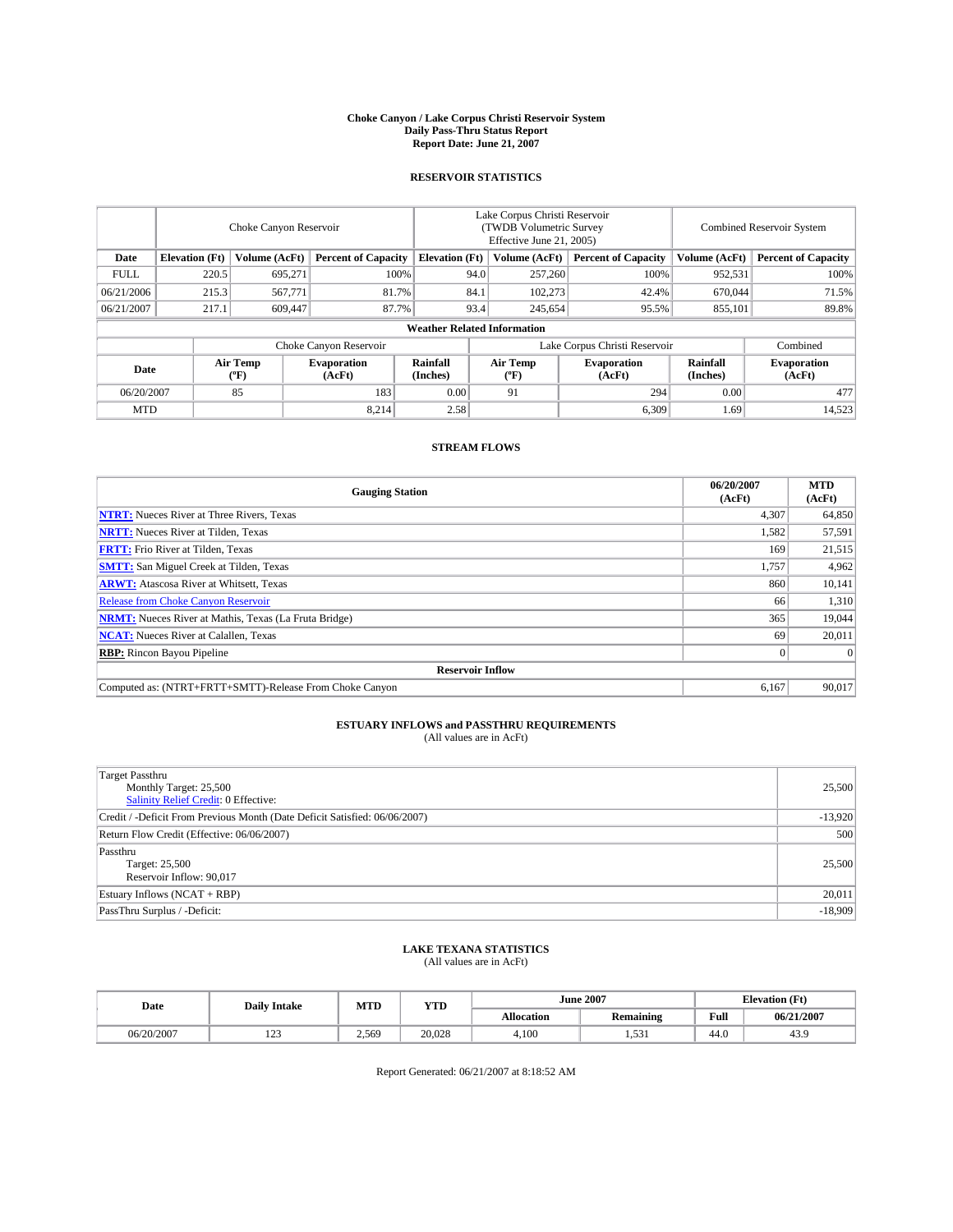#### **Choke Canyon / Lake Corpus Christi Reservoir System Daily Pass-Thru Status Report Report Date: June 22, 2007**

#### **RESERVOIR STATISTICS**

|             | Choke Canyon Reservoir             |                         |                              |                       | Lake Corpus Christi Reservoir<br>(TWDB Volumetric Survey<br>Effective June 21, 2005) |                  |                               | Combined Reservoir System |                              |  |
|-------------|------------------------------------|-------------------------|------------------------------|-----------------------|--------------------------------------------------------------------------------------|------------------|-------------------------------|---------------------------|------------------------------|--|
| Date        | <b>Elevation</b> (Ft)              | Volume (AcFt)           | <b>Percent of Capacity</b>   | <b>Elevation</b> (Ft) |                                                                                      | Volume (AcFt)    | <b>Percent of Capacity</b>    | Volume (AcFt)             | <b>Percent of Capacity</b>   |  |
| <b>FULL</b> | 220.5                              | 695.271                 |                              | 100%                  | 94.0                                                                                 | 257,260          | 100%                          | 952,531                   | 100%                         |  |
| 06/22/2006  | 215.3                              | 567,539                 | 81.6%                        |                       | 84.1                                                                                 | 102,037          | 42.3%                         | 669,576                   | 71.5%                        |  |
| 06/22/2007  | 217.2                              | 611,616                 | 88.0%                        |                       | 93.4                                                                                 | 247,096          | 96.0%                         | 858,712                   | 90.2%                        |  |
|             | <b>Weather Related Information</b> |                         |                              |                       |                                                                                      |                  |                               |                           |                              |  |
|             |                                    |                         | Choke Canyon Reservoir       |                       |                                                                                      |                  | Lake Corpus Christi Reservoir |                           | Combined                     |  |
| Date        |                                    | <b>Air Temp</b><br>(°F) | <b>Evaporation</b><br>(AcFt) | Rainfall<br>(Inches)  |                                                                                      | Air Temp<br>("F) | <b>Evaporation</b><br>(AcFt)  | Rainfall<br>(Inches)      | <b>Evaporation</b><br>(AcFt) |  |
| 06/21/2007  |                                    | 85                      | 70                           | 1.35                  |                                                                                      | 91               | 116                           | 0.14                      | 186                          |  |
| <b>MTD</b>  |                                    |                         | 8,284                        | 3.93                  |                                                                                      |                  | 6,425                         | 1.83                      | 14,709                       |  |

### **STREAM FLOWS**

| <b>Gauging Station</b>                                       | 06/21/2007<br>(AcFt) | <b>MTD</b><br>(AcFt) |
|--------------------------------------------------------------|----------------------|----------------------|
| <b>NTRT:</b> Nueces River at Three Rivers, Texas             | 2,342                | 67,192               |
| <b>NRTT:</b> Nueces River at Tilden, Texas                   | 1.449                | 59,040               |
| <b>FRTT:</b> Frio River at Tilden, Texas                     | 568                  | 22,083               |
| <b>SMTT:</b> San Miguel Creek at Tilden, Texas               | 1,522                | 6,484                |
| <b>ARWT:</b> Atascosa River at Whitsett, Texas               | 480                  | 10,622               |
| <b>Release from Choke Canyon Reservoir</b>                   | 66                   | 1,376                |
| <b>NRMT:</b> Nueces River at Mathis, Texas (La Fruta Bridge) | 451                  | 19,495               |
| <b>NCAT:</b> Nueces River at Calallen, Texas                 | 200                  | 20,211               |
| <b>RBP:</b> Rincon Bayou Pipeline                            |                      | $\Omega$             |
| <b>Reservoir Inflow</b>                                      |                      |                      |
| Computed as: (NTRT+FRTT+SMTT)-Release From Choke Canyon      | 4,367                | 94,384               |

# **ESTUARY INFLOWS and PASSTHRU REQUIREMENTS**<br>(All values are in AcFt)

| <b>Target Passthru</b><br>Monthly Target: 25,500<br>Salinity Relief Credit: 0 Effective: | 25,500    |
|------------------------------------------------------------------------------------------|-----------|
| Credit / -Deficit From Previous Month (Date Deficit Satisfied: 06/06/2007)               | $-13,920$ |
| Return Flow Credit (Effective: 06/06/2007)                                               | 500       |
| Passthru<br>Target: 25,500<br>Reservoir Inflow: 94,384                                   | 25,500    |
| Estuary Inflows (NCAT + RBP)                                                             | 20,211    |
| PassThru Surplus / -Deficit:                                                             | $-18,709$ |

## **LAKE TEXANA STATISTICS** (All values are in AcFt)

| Date       | <b>Daily Intake</b>       | MTD   | <b>YTD</b> |                   | <b>June 2007</b> | <b>Elevation</b> (Ft) |            |
|------------|---------------------------|-------|------------|-------------------|------------------|-----------------------|------------|
|            |                           |       |            | <b>Allocation</b> | <b>Remaining</b> | Full                  | 06/22/2007 |
| 06/21/2007 | 10 <sup>o</sup><br>ب سے ج | 2.693 | 20.151     | 4.100             | .407             | 44.0                  | 43.9       |

Report Generated: 06/22/2007 at 8:30:16 AM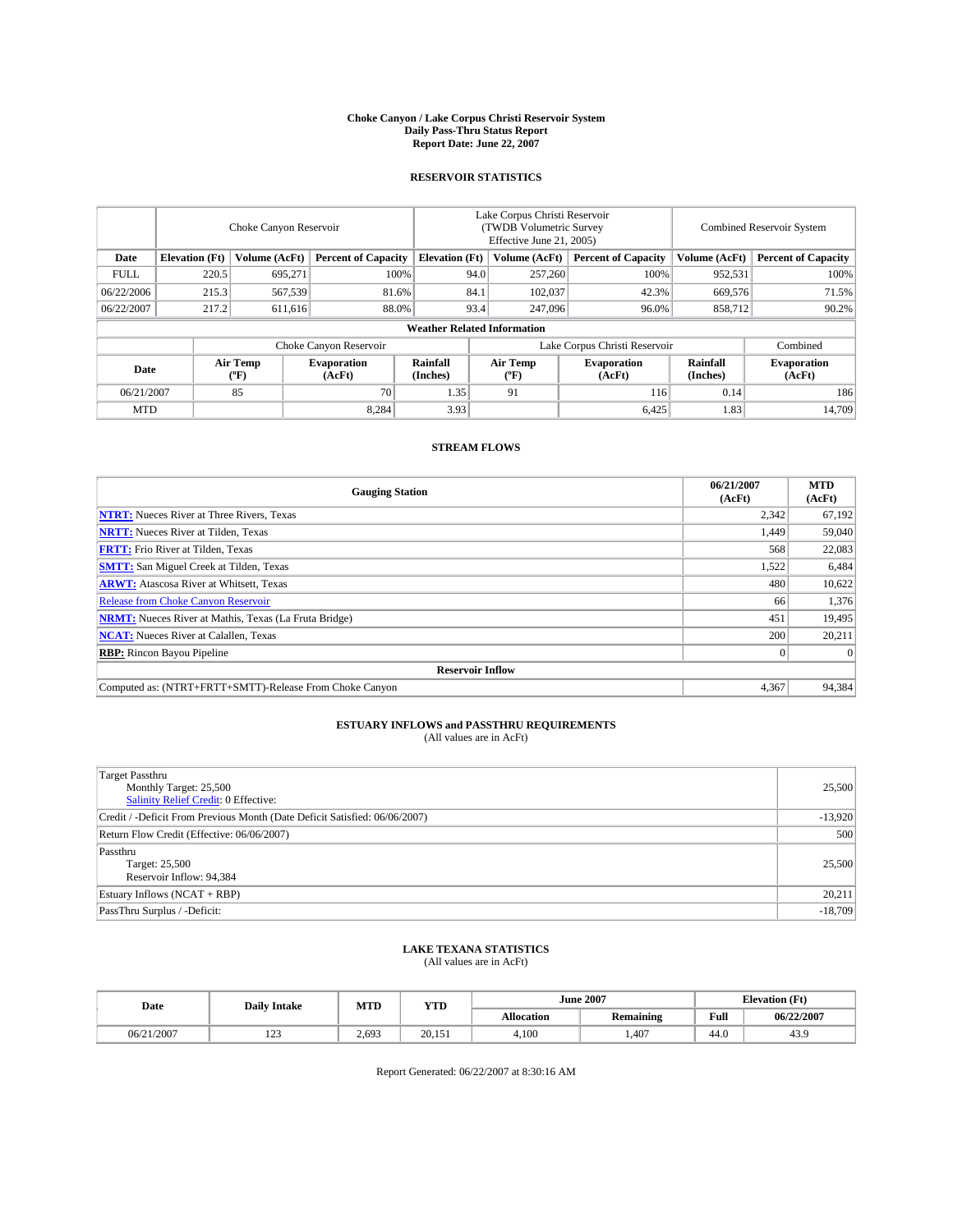#### **Choke Canyon / Lake Corpus Christi Reservoir System Daily Pass-Thru Status Report Report Date: June 23, 2007**

### **RESERVOIR STATISTICS**

|             | Choke Canyon Reservoir |                  |                              |                                    | Lake Corpus Christi Reservoir<br>(TWDB Volumetric Survey<br>Effective June 21, 2005) |                  |                              | <b>Combined Reservoir System</b> |                              |  |
|-------------|------------------------|------------------|------------------------------|------------------------------------|--------------------------------------------------------------------------------------|------------------|------------------------------|----------------------------------|------------------------------|--|
| Date        | <b>Elevation</b> (Ft)  | Volume (AcFt)    | <b>Percent of Capacity</b>   | <b>Elevation</b> (Ft)              |                                                                                      | Volume (AcFt)    | <b>Percent of Capacity</b>   | Volume (AcFt)                    | <b>Percent of Capacity</b>   |  |
| <b>FULL</b> | 220.5                  | 695.271          |                              | 100%                               | 94.0                                                                                 | 257,260          | 100%                         | 952,531                          | 100%                         |  |
| 06/23/2006  | 215.4                  | 569,626          |                              | 81.9%                              | 84.0                                                                                 | 101.684          | 42.2%                        | 671,310                          | 71.7%                        |  |
| 06/23/2007  | 217.3                  | 614,284          |                              | 88.4%                              | 93.6                                                                                 | 249,084          | 96.8%                        | 863,368                          | $90.6\%$                     |  |
|             |                        |                  |                              | <b>Weather Related Information</b> |                                                                                      |                  |                              |                                  |                              |  |
|             |                        |                  |                              | Lake Corpus Christi Reservoir      |                                                                                      | Combined         |                              |                                  |                              |  |
| Date        |                        | Air Temp<br>(°F) | <b>Evaporation</b><br>(AcFt) | <b>Rainfall</b><br>(Inches)        |                                                                                      | Air Temp<br>("F) | <b>Evaporation</b><br>(AcFt) | Rainfall<br>(Inches)             | <b>Evaporation</b><br>(AcFt) |  |
| 06/22/2007  |                        | 81               | 85                           | 0.36                               |                                                                                      | 83               | 95                           | 0.69                             | 180                          |  |
| <b>MTD</b>  |                        |                  | 8,369                        | 4.29                               |                                                                                      |                  | 6,520                        | 2.52                             | 14,889                       |  |

### **STREAM FLOWS**

| <b>Gauging Station</b>                                       | 06/22/2007<br>(AcFt) | <b>MTD</b><br>(AcFt) |
|--------------------------------------------------------------|----------------------|----------------------|
| <b>NTRT:</b> Nueces River at Three Rivers, Texas             | 1,947                | 69,140               |
| <b>NRTT:</b> Nueces River at Tilden, Texas                   | 1,362                | 60,402               |
| <b>FRTT:</b> Frio River at Tilden, Texas                     | 621                  | 22,704               |
| <b>SMTT:</b> San Miguel Creek at Tilden, Texas               | 1,614                | 8,098                |
| <b>ARWT:</b> Atascosa River at Whitsett, Texas               | 439                  | 11,060               |
| <b>Release from Choke Canyon Reservoir</b>                   | 66                   | 1,441                |
| <b>NRMT:</b> Nueces River at Mathis, Texas (La Fruta Bridge) | 496                  | 19,991               |
| <b>NCAT:</b> Nueces River at Calallen, Texas                 | 339                  | 20,551               |
| <b>RBP:</b> Rincon Bayou Pipeline                            |                      | $\Omega$             |
| <b>Reservoir Inflow</b>                                      |                      |                      |
| Computed as: (NTRT+FRTT+SMTT)-Release From Choke Canyon      | 4,117                | 98,501               |

## **ESTUARY INFLOWS and PASSTHRU REQUIREMENTS**<br>(All values are in AcFt)

| <b>Target Passthru</b><br>Monthly Target: 25,500<br>Salinity Relief Credit: 0 Effective: | 25,500    |
|------------------------------------------------------------------------------------------|-----------|
| Credit / -Deficit From Previous Month (Date Deficit Satisfied: 06/06/2007)               | $-13,920$ |
| Return Flow Credit (Effective: 06/06/2007)                                               | 500       |
| Passthru<br>Target: 25,500<br>Reservoir Inflow: 98,501                                   | 25,500    |
| Estuary Inflows (NCAT + RBP)                                                             | 20,551    |
| PassThru Surplus / -Deficit:                                                             | $-18,369$ |

## **LAKE TEXANA STATISTICS** (All values are in AcFt)

| Date       | <b>Daily Intake</b>       | MTD   | <b>YTD</b> |                   | <b>June 2007</b> | <b>Elevation</b> (Ft) |            |
|------------|---------------------------|-------|------------|-------------------|------------------|-----------------------|------------|
|            |                           |       |            | <b>Allocation</b> | <b>Remaining</b> | Full                  | 06/23/2007 |
| 06/22/2007 | 10 <sup>o</sup><br>ب سے ج | 2.816 | 20,275     | 4.100             | .284             | 44.0                  | 43.9       |

Report Generated: 06/23/2007 at 8:39:20 AM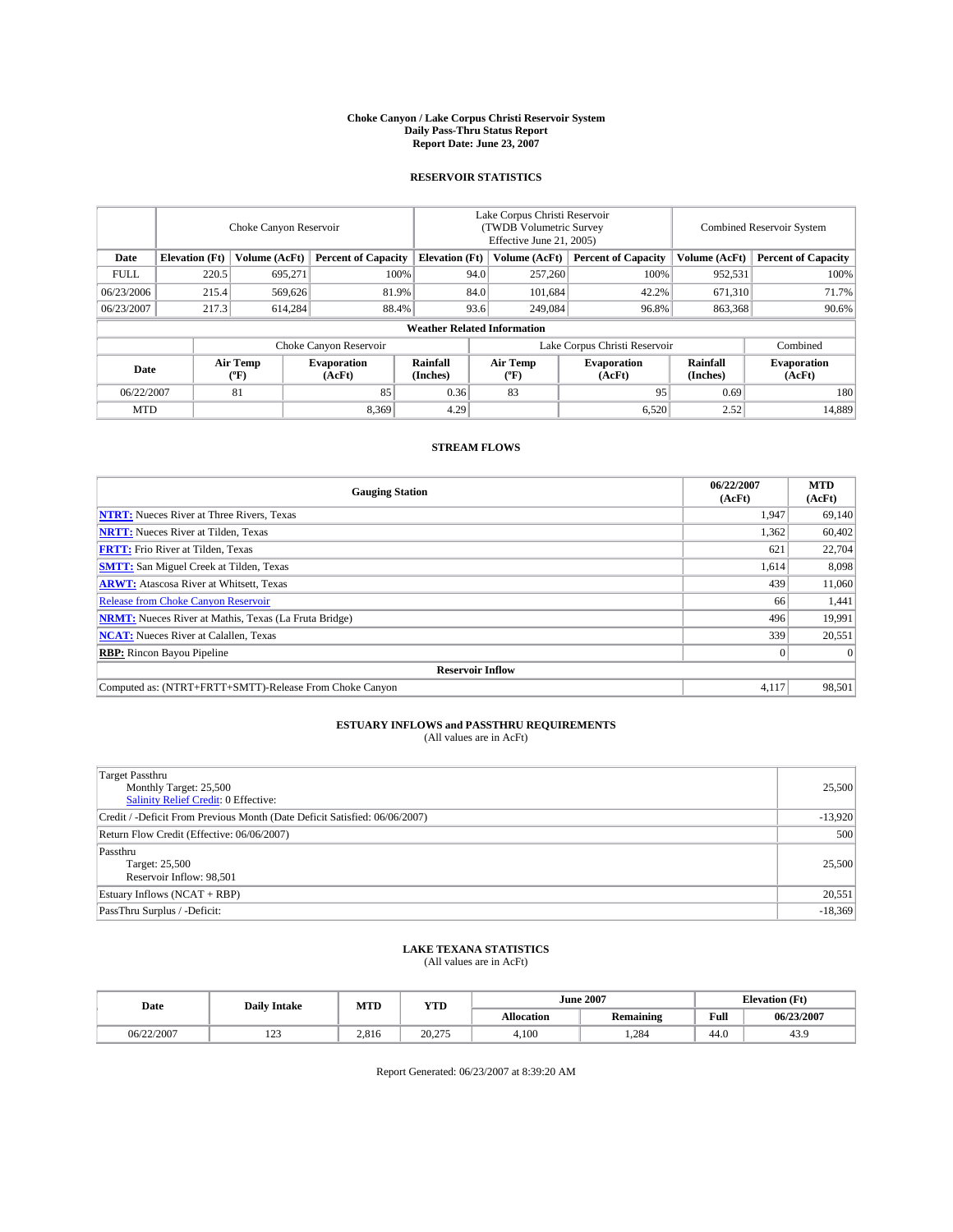#### **Choke Canyon / Lake Corpus Christi Reservoir System Daily Pass-Thru Status Report Report Date: June 24, 2007**

### **RESERVOIR STATISTICS**

|             | Choke Canyon Reservoir             |                  |                              |                       | Lake Corpus Christi Reservoir<br>(TWDB Volumetric Survey<br>Effective June 21, 2005) |                  |                               |                      | <b>Combined Reservoir System</b> |  |  |
|-------------|------------------------------------|------------------|------------------------------|-----------------------|--------------------------------------------------------------------------------------|------------------|-------------------------------|----------------------|----------------------------------|--|--|
| Date        | <b>Elevation</b> (Ft)              | Volume (AcFt)    | <b>Percent of Capacity</b>   | <b>Elevation</b> (Ft) |                                                                                      | Volume (AcFt)    | <b>Percent of Capacity</b>    | Volume (AcFt)        | <b>Percent of Capacity</b>       |  |  |
| <b>FULL</b> | 220.5                              | 695.271          |                              | 100%                  | 94.0                                                                                 | 257,260          | 100%                          | 952,531              | 100%                             |  |  |
| 06/24/2006  | 215.4                              | 569,394          | 81.9%                        |                       | 84.0                                                                                 | 101.098          | 41.9%                         | 670.492              | 71.6%                            |  |  |
| 06/24/2007  | 217.3                              | 615,257          |                              | 88.5%                 | 93.6                                                                                 | 249,988          | 97.2%                         | 865,245              | 90.8%                            |  |  |
|             | <b>Weather Related Information</b> |                  |                              |                       |                                                                                      |                  |                               |                      |                                  |  |  |
|             |                                    |                  | Choke Canyon Reservoir       |                       |                                                                                      |                  | Lake Corpus Christi Reservoir |                      | Combined                         |  |  |
| Date        |                                    | Air Temp<br>(°F) | <b>Evaporation</b><br>(AcFt) | Rainfall<br>(Inches)  |                                                                                      | Air Temp<br>("F) | <b>Evaporation</b><br>(AcFt)  | Rainfall<br>(Inches) | <b>Evaporation</b><br>(AcFt)     |  |  |
| 06/23/2007  |                                    | 83               | 226                          | 0.02                  |                                                                                      | 81               | 179                           | 0.08                 | 405                              |  |  |
| <b>MTD</b>  |                                    |                  | 8,595                        | 4.31                  |                                                                                      |                  | 6,699                         | 2.60                 | 15,294                           |  |  |

### **STREAM FLOWS**

| <b>Gauging Station</b>                                       | 06/23/2007<br>(AcFt) | <b>MTD</b><br>(AcFt) |
|--------------------------------------------------------------|----------------------|----------------------|
| <b>NTRT:</b> Nueces River at Three Rivers, Texas             | 2,064                | 71,204               |
| <b>NRTT:</b> Nueces River at Tilden, Texas                   | 1.536                | 61,938               |
| <b>FRTT:</b> Frio River at Tilden, Texas                     | 544                  | 23,248               |
| <b>SMTT:</b> San Miguel Creek at Tilden, Texas               | 1,622                | 9,720                |
| <b>ARWT:</b> Atascosa River at Whitsett, Texas               | 1.792                | 12,853               |
| <b>Release from Choke Canyon Reservoir</b>                   | 66                   | 1,507                |
| <b>NRMT:</b> Nueces River at Mathis, Texas (La Fruta Bridge) | 510                  | 20,501               |
| <b>NCAT:</b> Nueces River at Calallen, Texas                 | 405                  | 20,956               |
| <b>RBP:</b> Rincon Bayou Pipeline                            | $\mathbf{0}$         | $\Omega$             |
| <b>Reservoir Inflow</b>                                      |                      |                      |
| Computed as: (NTRT+FRTT+SMTT)-Release From Choke Canyon      | 4.165                | 102,665              |

## **ESTUARY INFLOWS and PASSTHRU REQUIREMENTS**<br>(All values are in AcFt)

| <b>Target Passthru</b><br>Monthly Target: 25,500<br>Salinity Relief Credit: 0 Effective: | 25,500    |
|------------------------------------------------------------------------------------------|-----------|
| Credit / -Deficit From Previous Month (Date Deficit Satisfied: 06/06/2007)               | $-13,920$ |
| Return Flow Credit (Effective: 06/06/2007)                                               | 500       |
| Passthru<br>Target: 25,500<br>Reservoir Inflow: 102,665                                  | 25,500    |
| Estuary Inflows (NCAT + RBP)                                                             | 20,956    |
| PassThru Surplus / -Deficit:                                                             | $-17,964$ |

## **LAKE TEXANA STATISTICS** (All values are in AcFt)

| Date       | <b>Daily Intake</b> | MTD   | <b>YTD</b> |                   | <b>June 2007</b> | <b>Elevation</b> (Ft) |            |
|------------|---------------------|-------|------------|-------------------|------------------|-----------------------|------------|
|            |                     |       |            | <b>Allocation</b> | <b>Remaining</b> | Full                  | 06/24/2007 |
| 06/23/2007 | 124                 | 2.940 | 20.398     | 4.100             | .160             | 44.0                  | 43.9       |

Report Generated: 06/24/2007 at 8:10:34 AM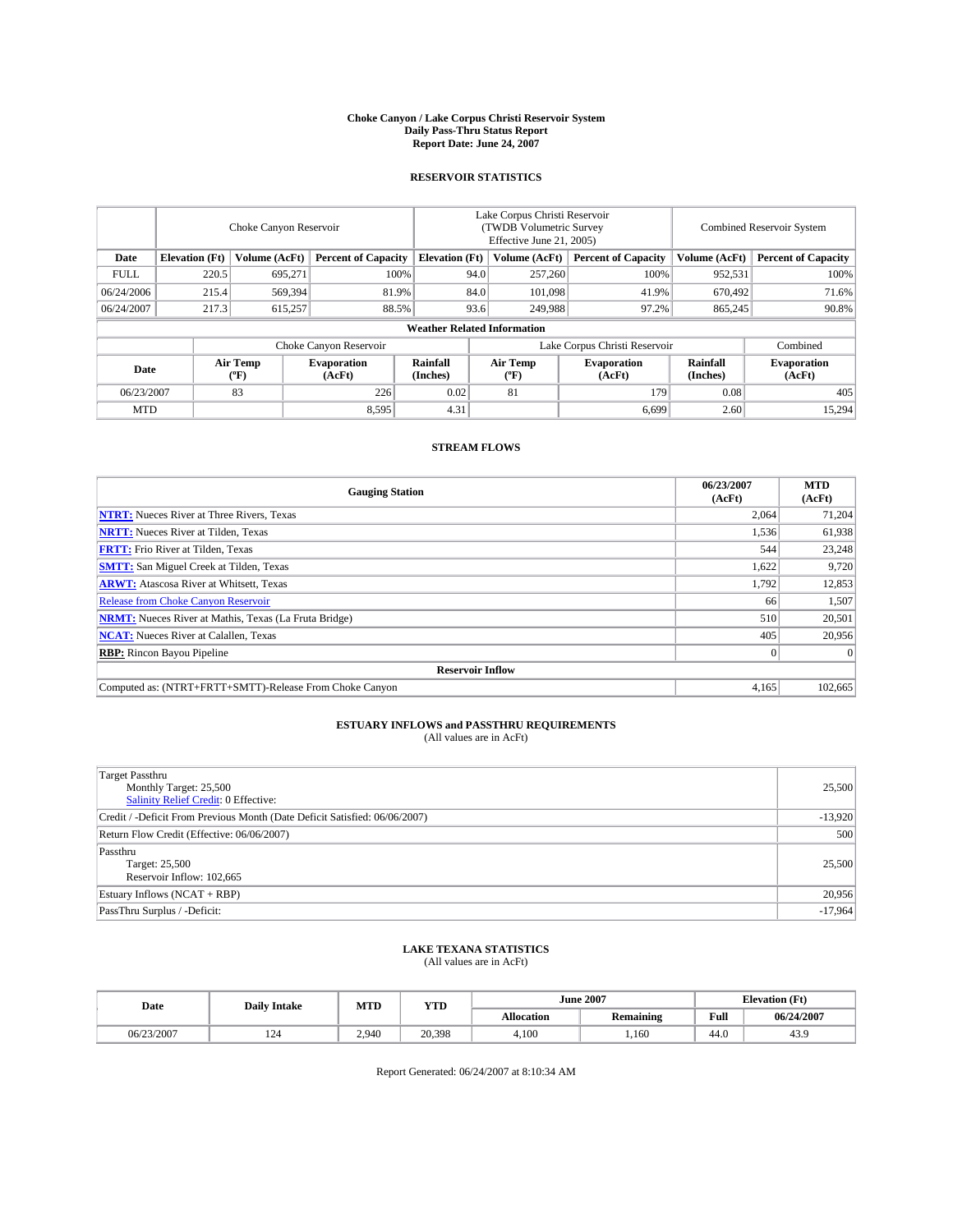#### **Choke Canyon / Lake Corpus Christi Reservoir System Daily Pass-Thru Status Report Report Date: June 25, 2007**

### **RESERVOIR STATISTICS**

|             | Choke Canyon Reservoir             |                  |                              |                       | Lake Corpus Christi Reservoir<br>(TWDB Volumetric Survey<br>Effective June 21, 2005) |                  |                               |                      | Combined Reservoir System    |  |  |
|-------------|------------------------------------|------------------|------------------------------|-----------------------|--------------------------------------------------------------------------------------|------------------|-------------------------------|----------------------|------------------------------|--|--|
| Date        | <b>Elevation</b> (Ft)              | Volume (AcFt)    | <b>Percent of Capacity</b>   | <b>Elevation</b> (Ft) |                                                                                      | Volume (AcFt)    | <b>Percent of Capacity</b>    | Volume (AcFt)        | <b>Percent of Capacity</b>   |  |  |
| <b>FULL</b> | 220.5                              | 695,271          | 100%                         |                       | 94.0                                                                                 | 257,260          | 100%                          | 952,531              | 100%                         |  |  |
| 06/25/2006  | 215.4                              | 568,930          | 81.8%                        |                       | 84.0                                                                                 | 100,864          | 41.8%                         | 669,794              | 71.5%                        |  |  |
| 06/25/2007  | 217.5                              | 618,664          | 89.0%                        |                       | 93.8                                                                                 | 252,890          | 98.3%                         | 871,554              | 91.5%                        |  |  |
|             | <b>Weather Related Information</b> |                  |                              |                       |                                                                                      |                  |                               |                      |                              |  |  |
|             |                                    |                  | Choke Canyon Reservoir       |                       |                                                                                      |                  | Lake Corpus Christi Reservoir |                      | Combined                     |  |  |
| Date        |                                    | Air Temp<br>(°F) | <b>Evaporation</b><br>(AcFt) | Rainfall<br>(Inches)  |                                                                                      | Air Temp<br>("F) | <b>Evaporation</b><br>(AcFt)  | Rainfall<br>(Inches) | <b>Evaporation</b><br>(AcFt) |  |  |
| 06/24/2007  |                                    | 86               | 213                          | 0.13                  |                                                                                      | 85               | 243                           | 0.77                 | 456                          |  |  |
| <b>MTD</b>  |                                    |                  | 8.808                        | 4.44                  |                                                                                      |                  | 6,942                         | 3.37                 | 15,750                       |  |  |

### **STREAM FLOWS**

| <b>Gauging Station</b>                                       | 06/24/2007<br>(AcFt) | <b>MTD</b><br>(AcFt) |
|--------------------------------------------------------------|----------------------|----------------------|
| <b>NTRT:</b> Nueces River at Three Rivers, Texas             | 3,613                | 74,817               |
| <b>NRTT:</b> Nueces River at Tilden, Texas                   | 1.715                | 63,653               |
| <b>FRTT:</b> Frio River at Tilden, Texas                     | 848                  | 24,096               |
| <b>SMTT:</b> San Miguel Creek at Tilden, Texas               | 844                  | 10,563               |
| <b>ARWT:</b> Atascosa River at Whitsett, Texas               | 2,600                | 15,453               |
| <b>Release from Choke Canyon Reservoir</b>                   | 66                   | 1,572                |
| <b>NRMT:</b> Nueces River at Mathis, Texas (La Fruta Bridge) | 496                  | 20,997               |
| <b>NCAT:</b> Nueces River at Calallen, Texas                 | 474                  | 21,430               |
| <b>RBP:</b> Rincon Bayou Pipeline                            | $\mathbf{0}$         | $\Omega$             |
| <b>Reservoir Inflow</b>                                      |                      |                      |
| Computed as: (NTRT+FRTT+SMTT)-Release From Choke Canyon      | 5,238                | 107,904              |

# **ESTUARY INFLOWS and PASSTHRU REQUIREMENTS**<br>(All values are in AcFt)

| <b>Target Passthru</b><br>Monthly Target: 25,500<br>Salinity Relief Credit: 0 Effective: | 25,500    |
|------------------------------------------------------------------------------------------|-----------|
| Credit / -Deficit From Previous Month (Date Deficit Satisfied: 06/06/2007)               | $-13,920$ |
| Return Flow Credit (Effective: 06/06/2007)                                               | 500       |
| Passthru<br>Target: 25,500<br>Reservoir Inflow: 107,904                                  | 25,500    |
| Estuary Inflows (NCAT + RBP)                                                             | 21,430    |
| PassThru Surplus / -Deficit:                                                             | $-17,490$ |

## **LAKE TEXANA STATISTICS** (All values are in AcFt)

| Date       | <b>Daily Intake</b> | MTD   | <b>YTD</b> |                   | <b>June 2007</b> | <b>Elevation</b> (Ft) |            |
|------------|---------------------|-------|------------|-------------------|------------------|-----------------------|------------|
|            |                     |       |            | <b>Allocation</b> | <b>Remaining</b> | Full                  | 06/25/2007 |
| 06/24/2007 | 124                 | 3,063 | 20.522     | 4.100             | .037             | 44.0                  | 43.9       |

Report Generated: 06/25/2007 at 8:25:25 AM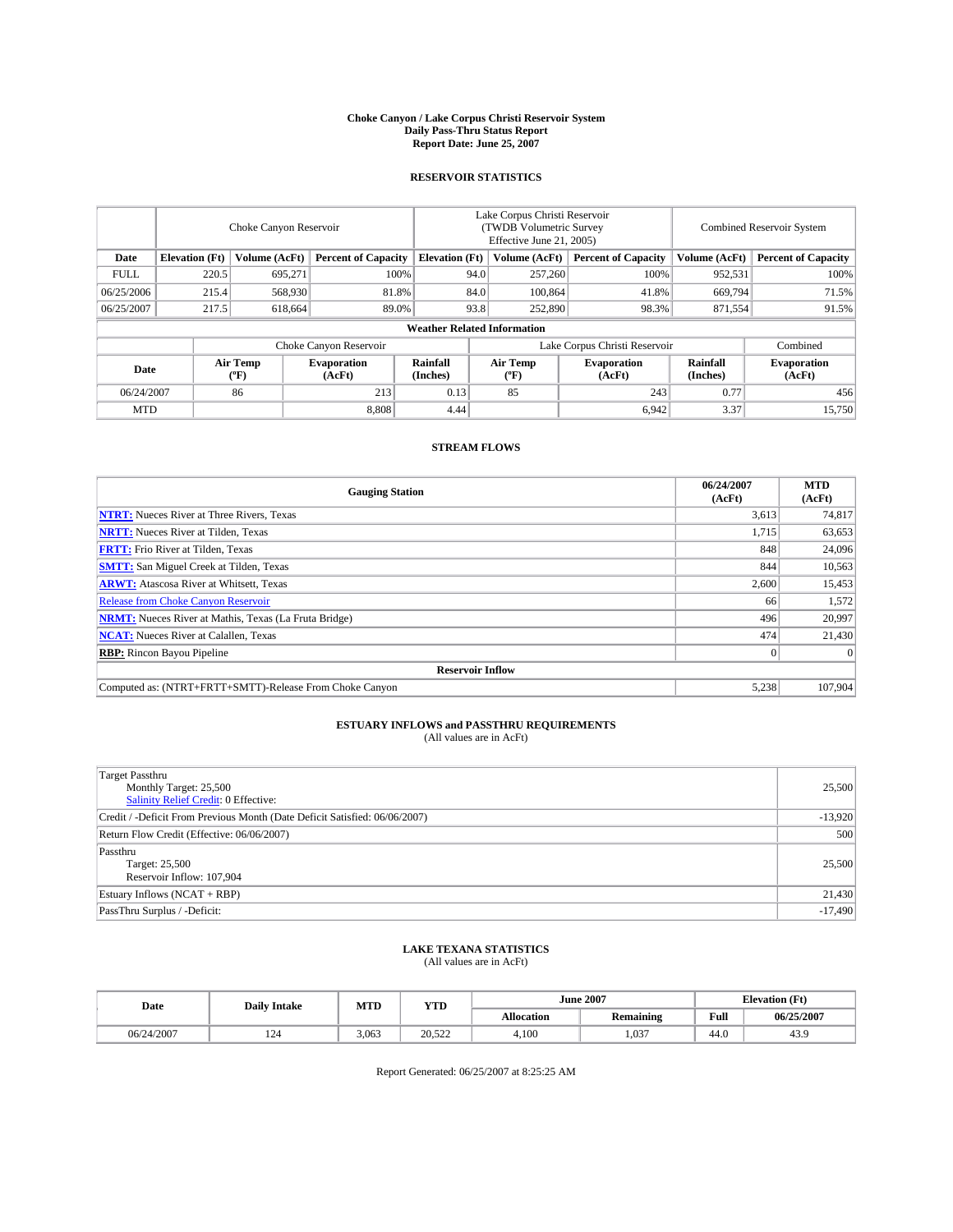#### **Choke Canyon / Lake Corpus Christi Reservoir System Daily Pass-Thru Status Report Report Date: June 26, 2007**

### **RESERVOIR STATISTICS**

|             | Choke Canyon Reservoir             |                  |                              |                       | Lake Corpus Christi Reservoir<br>(TWDB Volumetric Survey<br>Effective June 21, 2005) |                              |                               | <b>Combined Reservoir System</b> |                              |  |
|-------------|------------------------------------|------------------|------------------------------|-----------------------|--------------------------------------------------------------------------------------|------------------------------|-------------------------------|----------------------------------|------------------------------|--|
| Date        | <b>Elevation</b> (Ft)              | Volume (AcFt)    | <b>Percent of Capacity</b>   | <b>Elevation</b> (Ft) |                                                                                      | Volume (AcFt)                | <b>Percent of Capacity</b>    | Volume (AcFt)                    | <b>Percent of Capacity</b>   |  |
| <b>FULL</b> | 220.5                              | 695.271          | 100%                         |                       | 94.0                                                                                 | 257,260                      | 100%                          | 952,531                          | 100%                         |  |
| 06/26/2006  | 215.3                              | 568,467          | 81.8%                        |                       | 83.9                                                                                 | 100,513                      | 41.7%                         | 668,980                          | 71.4%                        |  |
| 06/26/2007  | 217.5                              | 620,854          | 89.3%                        |                       | 93.9                                                                                 | 255,437                      | 99.3%                         | 876,291                          | 92.0%                        |  |
|             | <b>Weather Related Information</b> |                  |                              |                       |                                                                                      |                              |                               |                                  |                              |  |
|             |                                    |                  | Choke Canyon Reservoir       |                       |                                                                                      |                              | Lake Corpus Christi Reservoir |                                  | Combined                     |  |
| Date        |                                    | Air Temp<br>(°F) | <b>Evaporation</b><br>(AcFt) | Rainfall<br>(Inches)  |                                                                                      | Air Temp<br>$(^{o}\text{F})$ | <b>Evaporation</b><br>(AcFt)  | Rainfall<br>(Inches)             | <b>Evaporation</b><br>(AcFt) |  |
| 06/25/2007  |                                    | 90               | 369                          | 0.00                  |                                                                                      | 91                           | 403                           | 0.39                             | 772                          |  |
| <b>MTD</b>  |                                    |                  | 9,177                        | 4.44                  |                                                                                      |                              | 7,345                         | 3.76                             | 16,522                       |  |

### **STREAM FLOWS**

| <b>Gauging Station</b>                                       | 06/25/2007<br>(AcFt) | <b>MTD</b><br>(AcFt) |
|--------------------------------------------------------------|----------------------|----------------------|
| <b>NTRT:</b> Nueces River at Three Rivers, Texas             | 3,950                | 78,767               |
| <b>NRTT:</b> Nueces River at Tilden, Texas                   | 1,985                | 65,638               |
| <b>FRTT:</b> Frio River at Tilden, Texas                     | 1,334                | 25,430               |
| <b>SMTT:</b> San Miguel Creek at Tilden, Texas               | 397                  | 10,960               |
| <b>ARWT:</b> Atascosa River at Whitsett, Texas               | 1,264                | 16,718               |
| <b>Release from Choke Canyon Reservoir</b>                   | 66                   | 1,638                |
| <b>NRMT:</b> Nueces River at Mathis, Texas (La Fruta Bridge) | 766                  | 21,764               |
| <b>NCAT:</b> Nueces River at Calallen, Texas                 | 419                  | 21,849               |
| <b>RBP:</b> Rincon Bayou Pipeline                            | $\mathbf{0}$         | $\Omega$             |
| <b>Reservoir Inflow</b>                                      |                      |                      |
| Computed as: (NTRT+FRTT+SMTT)-Release From Choke Canyon      | 5.616                | 113,519              |

## **ESTUARY INFLOWS and PASSTHRU REQUIREMENTS**<br>(All values are in AcFt)

| <b>Target Passthru</b><br>Monthly Target: 25,500<br>Salinity Relief Credit: 0 Effective: | 25,500    |
|------------------------------------------------------------------------------------------|-----------|
| Credit / -Deficit From Previous Month (Date Deficit Satisfied: 06/06/2007)               | $-13,920$ |
| Return Flow Credit (Effective: 06/06/2007)                                               | 500       |
| Passthru<br>Target: 25,500<br>Reservoir Inflow: 113,519                                  | 25,500    |
| Estuary Inflows (NCAT + RBP)                                                             | 21,849    |
| PassThru Surplus / -Deficit:                                                             | $-17,071$ |

## **LAKE TEXANA STATISTICS** (All values are in AcFt)

| Date       | <b>Daily Intake</b> | MTD   | YTD    |            | <b>June 2007</b> | $(T^*')$<br><b>Elevation</b><br>u u |            |
|------------|---------------------|-------|--------|------------|------------------|-------------------------------------|------------|
|            |                     |       |        | Allocation | <b>Remaining</b> | Full                                | 06/26/2007 |
| 06/25/2007 | 14                  | 3.187 | 20,646 | 4.100      | ∩1′<br>フェコ       | 44.0                                | 44.0       |

Report Generated: 06/26/2007 at 11:41:57 AM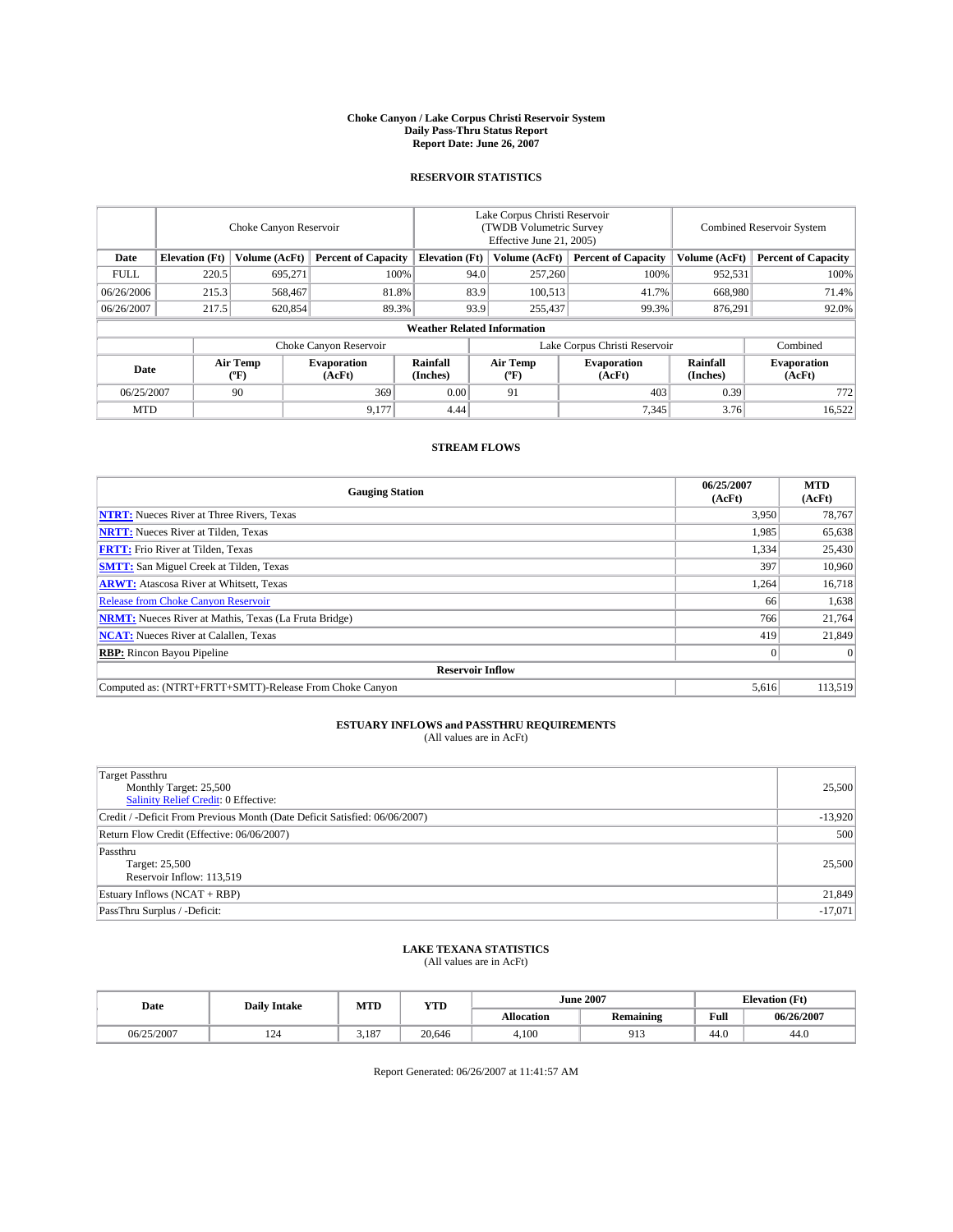#### **Choke Canyon / Lake Corpus Christi Reservoir System Daily Pass-Thru Status Report Report Date: June 27, 2007**

### **RESERVOIR STATISTICS**

|             | Choke Canyon Reservoir             |                  |                              |                       | Lake Corpus Christi Reservoir<br>(TWDB Volumetric Survey<br>Effective June 21, 2005) |                  |                               |                      | Combined Reservoir System    |  |  |
|-------------|------------------------------------|------------------|------------------------------|-----------------------|--------------------------------------------------------------------------------------|------------------|-------------------------------|----------------------|------------------------------|--|--|
| Date        | <b>Elevation</b> (Ft)              | Volume (AcFt)    | <b>Percent of Capacity</b>   | <b>Elevation</b> (Ft) |                                                                                      | Volume (AcFt)    | <b>Percent of Capacity</b>    | Volume (AcFt)        | <b>Percent of Capacity</b>   |  |  |
| <b>FULL</b> | 220.5                              | 695,271          | 100%                         |                       | 94.0                                                                                 | 257,260          | 100%                          | 952,531              | 100%                         |  |  |
| 06/27/2006  | 215.3                              | 568,003          | 81.7%                        |                       | 83.9                                                                                 | 99,931           | 41.4%                         | 667,934              | 71.3%                        |  |  |
| 06/27/2007  | 217.6                              | 623,044          | 89.6%                        |                       | 93.9                                                                                 | 255,254          | 99.2%                         | 878,298              | 92.2%                        |  |  |
|             | <b>Weather Related Information</b> |                  |                              |                       |                                                                                      |                  |                               |                      |                              |  |  |
|             |                                    |                  | Choke Canyon Reservoir       |                       |                                                                                      |                  | Lake Corpus Christi Reservoir |                      | Combined                     |  |  |
| Date        |                                    | Air Temp<br>(°F) | <b>Evaporation</b><br>(AcFt) | Rainfall<br>(Inches)  |                                                                                      | Air Temp<br>("F) | <b>Evaporation</b><br>(AcFt)  | Rainfall<br>(Inches) | <b>Evaporation</b><br>(AcFt) |  |  |
| 06/26/2007  |                                    | 90               | 498                          | 0.00                  |                                                                                      | 90               | 265                           | 0.00                 | 763                          |  |  |
| <b>MTD</b>  |                                    |                  | 9,675                        | 4.44                  |                                                                                      |                  | 7,610                         | 3.76                 | 17,285                       |  |  |

### **STREAM FLOWS**

| <b>Gauging Station</b>                                       | 06/26/2007<br>(AcFt) | <b>MTD</b><br>(AcFt) |
|--------------------------------------------------------------|----------------------|----------------------|
| <b>NTRT:</b> Nueces River at Three Rivers, Texas             | 2,898                | 81,665               |
| <b>NRTT:</b> Nueces River at Tilden, Texas                   | 2.243                | 67,881               |
| <b>FRTT:</b> Frio River at Tilden, Texas                     | 2,283                | 27,713               |
| <b>SMTT:</b> San Miguel Creek at Tilden, Texas               | 226                  | 11,186               |
| <b>ARWT:</b> Atascosa River at Whitsett, Texas               | 512                  | 17,230               |
| <b>Release from Choke Canyon Reservoir</b>                   | 66                   | 1,703                |
| <b>NRMT:</b> Nueces River at Mathis, Texas (La Fruta Bridge) | 1,844                | 23,608               |
| <b>NCAT:</b> Nueces River at Calallen, Texas                 | 738                  | 22,587               |
| <b>RBP:</b> Rincon Bayou Pipeline                            | $\mathbf{0}$         | $\Omega$             |
| <b>Reservoir Inflow</b>                                      |                      |                      |
| Computed as: (NTRT+FRTT+SMTT)-Release From Choke Canyon      | 5,342                | 118,861              |

# **ESTUARY INFLOWS and PASSTHRU REQUIREMENTS**<br>(All values are in AcFt)

| <b>Target Passthru</b><br>Monthly Target: 25,500<br>Salinity Relief Credit: 0 Effective: | 25,500    |
|------------------------------------------------------------------------------------------|-----------|
| Credit / -Deficit From Previous Month (Date Deficit Satisfied: 06/06/2007)               | $-13,920$ |
| Return Flow Credit (Effective: 06/06/2007)                                               | 500       |
| Passthru<br>Target: 25,500<br>Reservoir Inflow: 118,861                                  | 25,500    |
| Estuary Inflows (NCAT + RBP)                                                             | 22,587    |
| PassThru Surplus / -Deficit:                                                             | $-16,333$ |

## **LAKE TEXANA STATISTICS** (All values are in AcFt)

| Date       | <b>Daily Intake</b> | MTD   | <b>YTD</b> |                   | <b>June 2007</b> | <b>Elevation</b> (Ft) |            |
|------------|---------------------|-------|------------|-------------------|------------------|-----------------------|------------|
|            |                     |       |            | <b>Allocation</b> | <b>Remaining</b> | Full                  | 06/27/2007 |
| 06/26/2007 | 124                 | 3,311 | 20,770     | 4.100             | 789              | 44.0                  | 44.0       |

Report Generated: 06/27/2007 at 7:46:01 AM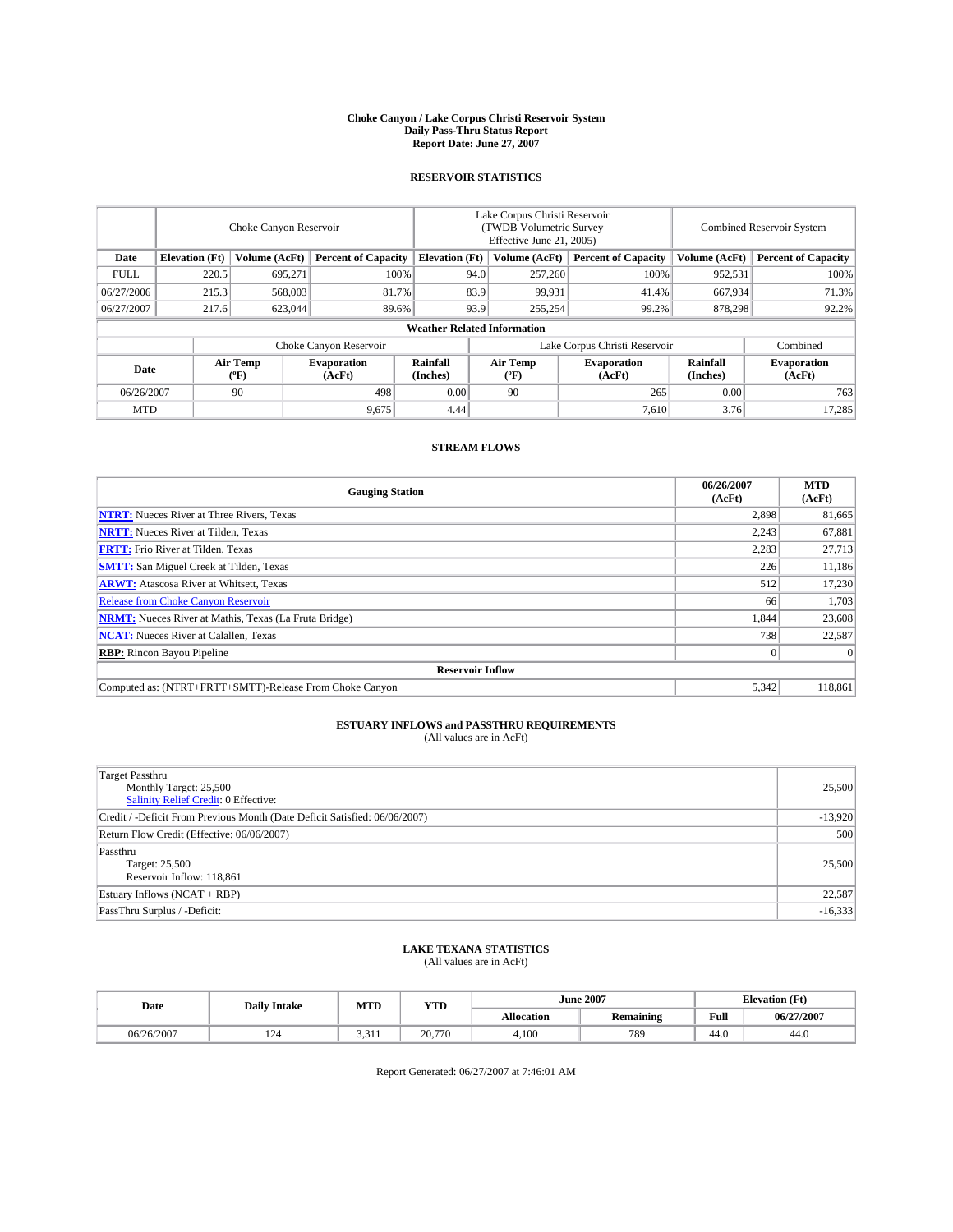#### **Choke Canyon / Lake Corpus Christi Reservoir System Daily Pass-Thru Status Report Report Date: June 28, 2007**

### **RESERVOIR STATISTICS**

|             | Choke Canyon Reservoir             |                  |                              |                       | Lake Corpus Christi Reservoir<br>(TWDB Volumetric Survey<br>Effective June 21, 2005) |                  |                               |                      | Combined Reservoir System    |  |  |
|-------------|------------------------------------|------------------|------------------------------|-----------------------|--------------------------------------------------------------------------------------|------------------|-------------------------------|----------------------|------------------------------|--|--|
| Date        | <b>Elevation</b> (Ft)              | Volume (AcFt)    | <b>Percent of Capacity</b>   | <b>Elevation</b> (Ft) |                                                                                      | Volume (AcFt)    | <b>Percent of Capacity</b>    | Volume (AcFt)        | <b>Percent of Capacity</b>   |  |  |
| <b>FULL</b> | 220.5                              | 695,271          | 100%                         |                       | 94.0                                                                                 | 257,260          | 100%                          | 952,531              | 100%                         |  |  |
| 06/28/2006  | 215.3                              | 566,843          | 81.5%                        |                       | 83.9                                                                                 | 99,466           | 41.2%                         | 666,309              | 71.1%                        |  |  |
| 06/28/2007  | 217.8                              | 627,204          | 90.2%                        |                       | 93.9                                                                                 | 255,437          | 99.3%                         | 882,641              | 92.7%                        |  |  |
|             | <b>Weather Related Information</b> |                  |                              |                       |                                                                                      |                  |                               |                      |                              |  |  |
|             |                                    |                  | Choke Canyon Reservoir       |                       |                                                                                      |                  | Lake Corpus Christi Reservoir |                      | Combined                     |  |  |
| Date        |                                    | Air Temp<br>(°F) | <b>Evaporation</b><br>(AcFt) | Rainfall<br>(Inches)  |                                                                                      | Air Temp<br>("F) | <b>Evaporation</b><br>(AcFt)  | Rainfall<br>(Inches) | <b>Evaporation</b><br>(AcFt) |  |  |
| 06/27/2007  |                                    | 90               | 400                          | 2.60                  |                                                                                      | 91               | 308                           | 0.00                 | 708                          |  |  |
| <b>MTD</b>  |                                    |                  | 10.075                       | 7.04                  |                                                                                      |                  | 7.918                         | 3.76                 | 17,993                       |  |  |

### **STREAM FLOWS**

| <b>Gauging Station</b>                                       | 06/27/2007<br>(AcFt) | <b>MTD</b><br>(AcFt) |
|--------------------------------------------------------------|----------------------|----------------------|
| <b>NTRT:</b> Nueces River at Three Rivers, Texas             | 2,640                | 84,305               |
| <b>NRTT:</b> Nueces River at Tilden, Texas                   | 2,521                | 70,402               |
| <b>FRTT:</b> Frio River at Tilden, Texas                     | 3,732                | 31,444               |
| <b>SMTT:</b> San Miguel Creek at Tilden, Texas               | 141                  | 11,327               |
| <b>ARWT:</b> Atascosa River at Whitsett, Texas               | 371                  | 17,601               |
| <b>Release from Choke Canyon Reservoir</b>                   | 66                   | 1,769                |
| <b>NRMT:</b> Nueces River at Mathis, Texas (La Fruta Bridge) | 2,243                | 25,851               |
| <b>NCAT:</b> Nueces River at Calallen, Texas                 | 1,632                | 24,219               |
| <b>RBP:</b> Rincon Bayou Pipeline                            | $\mathbf{0}$         | $\Omega$             |
| <b>Reservoir Inflow</b>                                      |                      |                      |
| Computed as: (NTRT+FRTT+SMTT)-Release From Choke Canyon      | 6.447                | 125,308              |

# **ESTUARY INFLOWS and PASSTHRU REQUIREMENTS**<br>(All values are in AcFt)

| <b>Target Passthru</b><br>Monthly Target: 25,500<br>Salinity Relief Credit: 0 Effective: | 25,500    |
|------------------------------------------------------------------------------------------|-----------|
| Credit / -Deficit From Previous Month (Date Deficit Satisfied: 06/06/2007)               | $-13,920$ |
| Return Flow Credit (Effective: 06/06/2007)                                               | 500       |
| Passthru<br>Target: 25,500<br>Reservoir Inflow: 125,308                                  | 25,500    |
| Estuary Inflows (NCAT + RBP)                                                             | 24,219    |
| PassThru Surplus / -Deficit:                                                             | $-14,701$ |

## **LAKE TEXANA STATISTICS** (All values are in AcFt)

| Date       | <b>Daily Intake</b> | MTD   | <b>YTD</b> |                   | <b>June 2007</b> |      | <b>Elevation</b> (Ft) |
|------------|---------------------|-------|------------|-------------------|------------------|------|-----------------------|
|            |                     |       |            | <b>Allocation</b> | <b>Remaining</b> | Full | 06/28/2007            |
| 06/27/2007 | 124                 | 3,435 | 20,894     | 4.100             | 665              | 44.0 | 44.0                  |

Report Generated: 06/28/2007 at 8:18:31 AM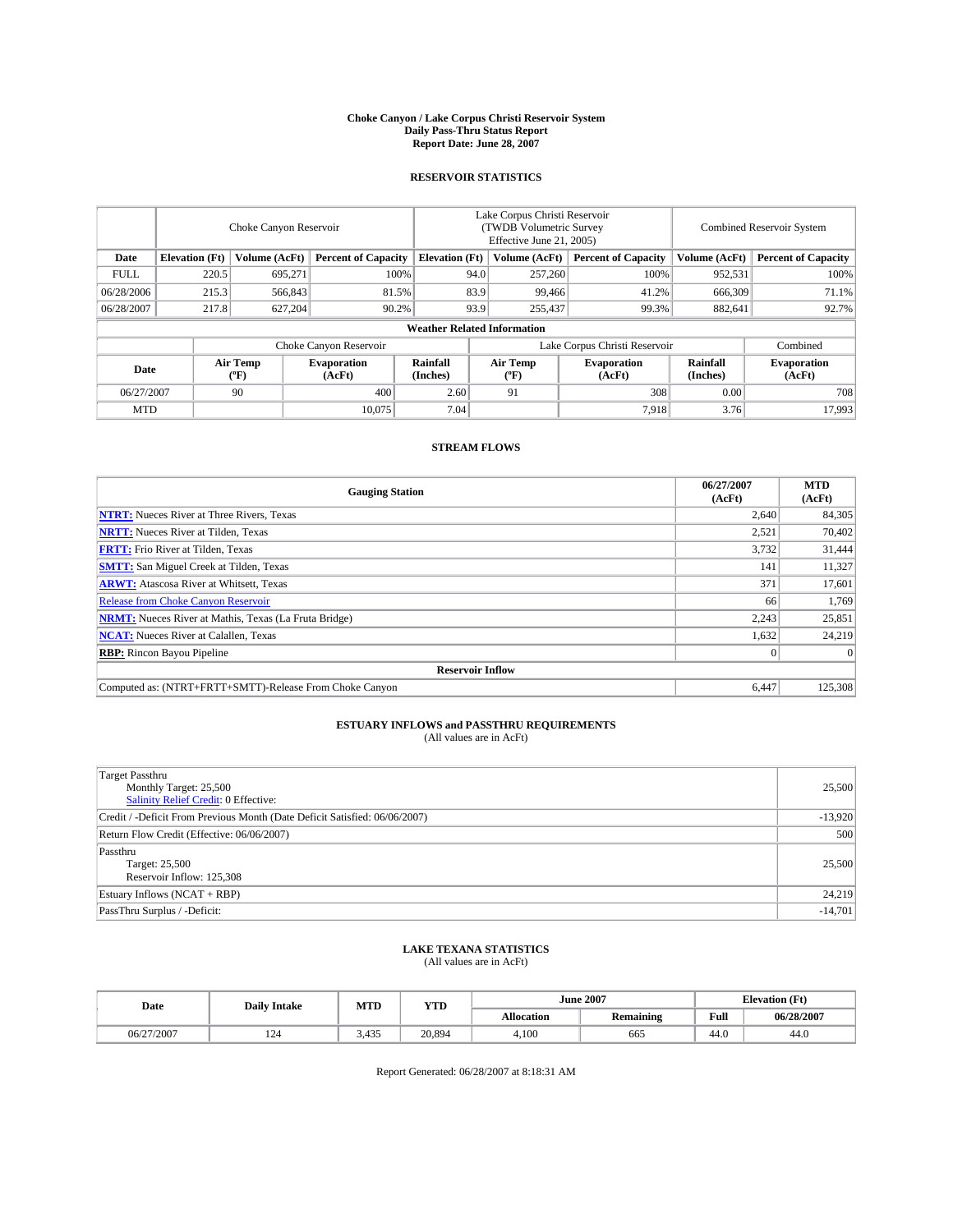#### **Choke Canyon / Lake Corpus Christi Reservoir System Daily Pass-Thru Status Report Report Date: June 29, 2007**

### **RESERVOIR STATISTICS**

|             | Choke Canyon Reservoir             |                  |                              |                       | Lake Corpus Christi Reservoir<br>(TWDB Volumetric Survey<br>Effective June 21, 2005) |                  |                               |                      | Combined Reservoir System    |  |  |
|-------------|------------------------------------|------------------|------------------------------|-----------------------|--------------------------------------------------------------------------------------|------------------|-------------------------------|----------------------|------------------------------|--|--|
| Date        | <b>Elevation</b> (Ft)              | Volume (AcFt)    | <b>Percent of Capacity</b>   | <b>Elevation</b> (Ft) |                                                                                      | Volume (AcFt)    | <b>Percent of Capacity</b>    | Volume (AcFt)        | <b>Percent of Capacity</b>   |  |  |
| <b>FULL</b> | 220.5                              | 695.271          |                              | 100%                  | 94.0                                                                                 | 257,260          | 100%                          | 952,531              | 100%                         |  |  |
| 06/29/2006  | 215.3                              | 566,380          | 81.5%                        |                       | 83.8                                                                                 | 98,772           | 40.9%                         | 665,152              | 71.0%                        |  |  |
| 06/29/2007  | 218.1                              | 634,327          | 91.2%                        |                       | 94.0                                                                                 | 257,260          | 100.0%                        | 891,587              | 93.6%                        |  |  |
|             | <b>Weather Related Information</b> |                  |                              |                       |                                                                                      |                  |                               |                      |                              |  |  |
|             |                                    |                  | Choke Canyon Reservoir       |                       |                                                                                      |                  | Lake Corpus Christi Reservoir |                      | Combined                     |  |  |
| Date        |                                    | Air Temp<br>(°F) | <b>Evaporation</b><br>(AcFt) | Rainfall<br>(Inches)  |                                                                                      | Air Temp<br>("F) | <b>Evaporation</b><br>(AcFt)  | Rainfall<br>(Inches) | <b>Evaporation</b><br>(AcFt) |  |  |
| 06/28/2007  |                                    | 75               | 259                          | 2.50                  |                                                                                      | 84               | 181                           | 0.00                 | 440                          |  |  |
| <b>MTD</b>  |                                    |                  | 10,334                       | 9.54                  |                                                                                      |                  | 8.099                         | 3.76                 | 18,433                       |  |  |

### **STREAM FLOWS**

| <b>Gauging Station</b>                                       | 06/28/2007<br>(AcFt) | <b>MTD</b><br>(AcFt) |
|--------------------------------------------------------------|----------------------|----------------------|
| <b>NTRT:</b> Nueces River at Three Rivers, Texas             | 5,518                | 89,823               |
| <b>NRTT:</b> Nueces River at Tilden, Texas                   | 3.077                | 73,479               |
| <b>FRTT:</b> Frio River at Tilden, Texas                     | 3,176                | 34,620               |
| <b>SMTT:</b> San Miguel Creek at Tilden, Texas               | 214                  | 11,542               |
| <b>ARWT:</b> Atascosa River at Whitsett, Texas               | 2,680                | 20,281               |
| <b>Release from Choke Canyon Reservoir</b>                   | 34                   | 1,802                |
| <b>NRMT:</b> Nueces River at Mathis, Texas (La Fruta Bridge) | 2.779                | 28,630               |
| <b>NCAT:</b> Nueces River at Calallen, Texas                 | 2,025                | 26,244               |
| <b>RBP:</b> Rincon Bayou Pipeline                            | $\mathbf{0}$         | $\Omega$             |
| <b>Reservoir Inflow</b>                                      |                      |                      |
| Computed as: (NTRT+FRTT+SMTT)-Release From Choke Canyon      | 8.875                | 134,183              |

# **ESTUARY INFLOWS and PASSTHRU REQUIREMENTS**<br>(All values are in AcFt)

| <b>Target Passthru</b><br>Monthly Target: 25,500<br>Salinity Relief Credit: 0 Effective: | 25,500    |
|------------------------------------------------------------------------------------------|-----------|
| Credit / -Deficit From Previous Month (Date Deficit Satisfied: 06/06/2007)               | $-13,920$ |
| Return Flow Credit (Effective: 06/06/2007)                                               | 500       |
| Passthru<br>Target: 25,500<br>Reservoir Inflow: 134,183                                  | 25,500    |
| Estuary Inflows (NCAT + RBP)                                                             | 26,244    |
| PassThru Surplus / -Deficit:                                                             | $-12,676$ |

## **LAKE TEXANA STATISTICS** (All values are in AcFt)

| Date       | <b>Daily Intake</b> | MTD   | <b>YTD</b> |                   | <b>June 2007</b> | <b>Elevation</b> (Ft) |            |
|------------|---------------------|-------|------------|-------------------|------------------|-----------------------|------------|
|            |                     |       |            | <b>Allocation</b> | <b>Remaining</b> | Full                  | 06/29/2007 |
| 06/28/2007 | 124                 | 3,559 | 21.018     | 4.100             | 541              | 44.0                  | 44.0       |

Report Generated: 06/29/2007 at 8:27:44 AM